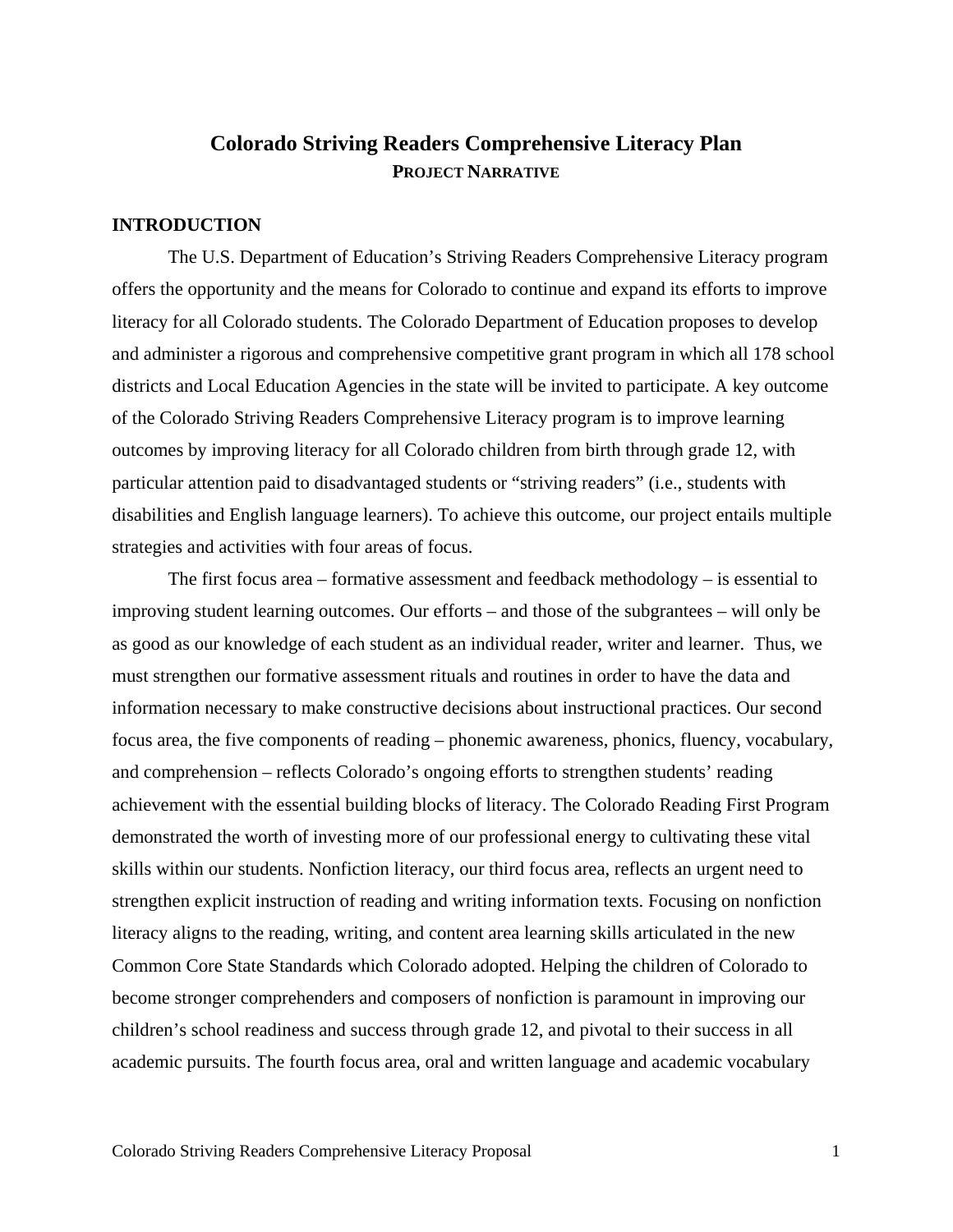development, is especially critical for early learners to establish a strong foundation for literacy and learning and vital for all of our English language learners in realizing school success.

 State-level activities of the Colorado SRLC program will concentrate on five key objectives: (1) completion of the state literacy plan; (2) coordination and alignment of resources and strategies for improving literacy; (3) comprehensive build-out of resources by grade level and the focus areas; (4) provision of resources to subgrantees to pilot instructional strategies and build capacity; and (5) provision of technical assistance, i.e., professional development to include coaching and mentoring, regional conferences, on-site workshops) and web-based resources (such as a dedicated website, webinars, and networks).

 Additionally, to strengthen all of the above goals in improving children's learning and achievement, Colorado will champion the effective use of technology through our Striving Readers Comprehensive Literacy Program. The intentions of this focus include providing students with interactive texts and resources to help strengthen their acquisition of the five components reading (coupled with systematic and explicit instruction); giving students greater access to and practice of nonfiction literacy; supporting the literacy learning of our Englishlanguage-learning children and families and our disadvantaged students; deepening children's motivation to engage in reading and writing during and outside of school; and strengthening our capacity to evaluate and communicate student growth over time. Our 21st century students need the 21st century learning tools of technology. Through our state literacy plan and Striving Readers Comprehensive Literacy professional development, we will model how to effectively utilize technology to foster children's acquisition of the five components of reading and writing skills as well as demonstrate how technology can be used to complement and integrate students' content area studies. The Colorado Department of Education will support and evaluate Local Education Agencies' implementation of this goal through onsite coaching, professional development webinars, and biannual data collection.

## **BACKGROUND: COLORADO'S LITERACY LEGACY**

 From early childhood to higher education, the preparation, progress and success of each student is at the center of the Colorado Department of Education's work. The work is defined by our responsibilities to help close achievement gaps and to support all children from birth to grade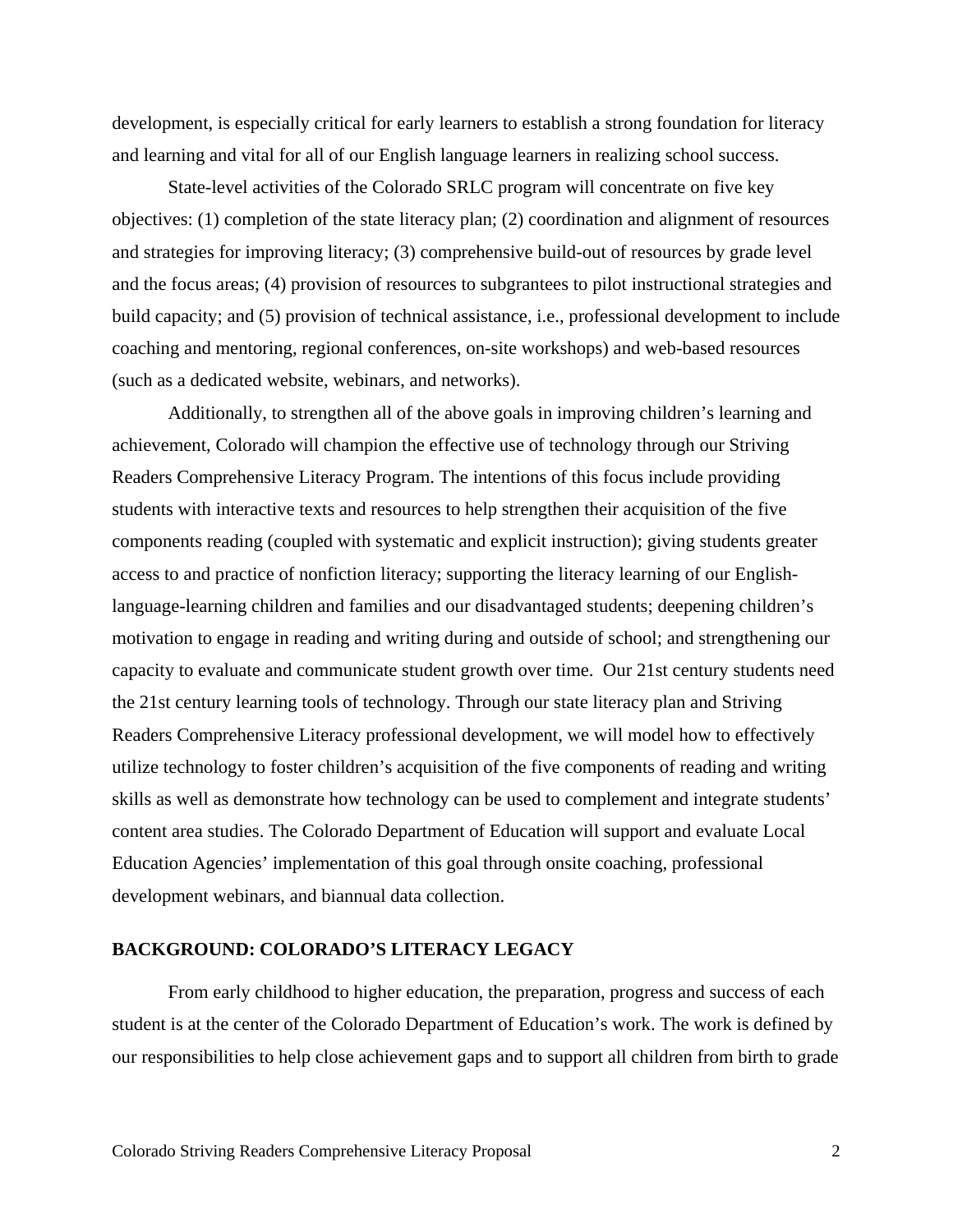12 in meeting and exceeding academic standards and becoming postsecondary and workforce ready. We approach these responsibilities with a sense of urgency.

 Literacy is the backbone of a democratic society and the gateway to opportunity: it is key to academic achievement across all disciplines. As a focus for the 2009-2010 academic year, the department sought to create a coherent system of support from preschool through postsecondary literacy initiatives. Thus, the Colorado Department of Education leaders and staff collaborated to develop the Colorado Literacy Framework to inform the department's work in literacy and provide foundational support for literacy achievement. Its purpose is to assist the Colorado Department of Education in providing leadership, consultation and professional development to Colorado's 178 local school districts and to support and assist all Colorado students in reaching proficiency in the academic standards.

 The Colorado Literacy Framework is the foundation for the development of the Colorado State Literacy Plan. The plan, being developed by the Literacy Leadership Team in alignment with the Governor's state literacy action plan, will serve as the framework in literacy for the work of the Colorado Department of Education, districts, and community members, which is to provide:

- Clear guidance for professional development in best practices,
- Strategies to eliminate gaps and increase achievement for all students,
- A seamless, collaborative leadership system with intentional intensity, and urgency,
- Efficient and effective use of federal, state and private funds,
- A reliable source for research, data and analysis, and
- A model for building expanded leadership capacity.

 The Colorado State Literacy Plan will be the roadmap for the literacy work of the Colorado Department of Education and will guide the organization's support to its constituents. The literacy plan supports the charge of the Colorado Department of Education to create a purpose-driven and dynamic system of educational leadership, service and support that relentlessly focuses on the learning of all students. With aligned policies and focused priorities, the Colorado Department of Education is committed to providing guidance and research-based support to parents and school professionals in their concerted efforts to increase literacy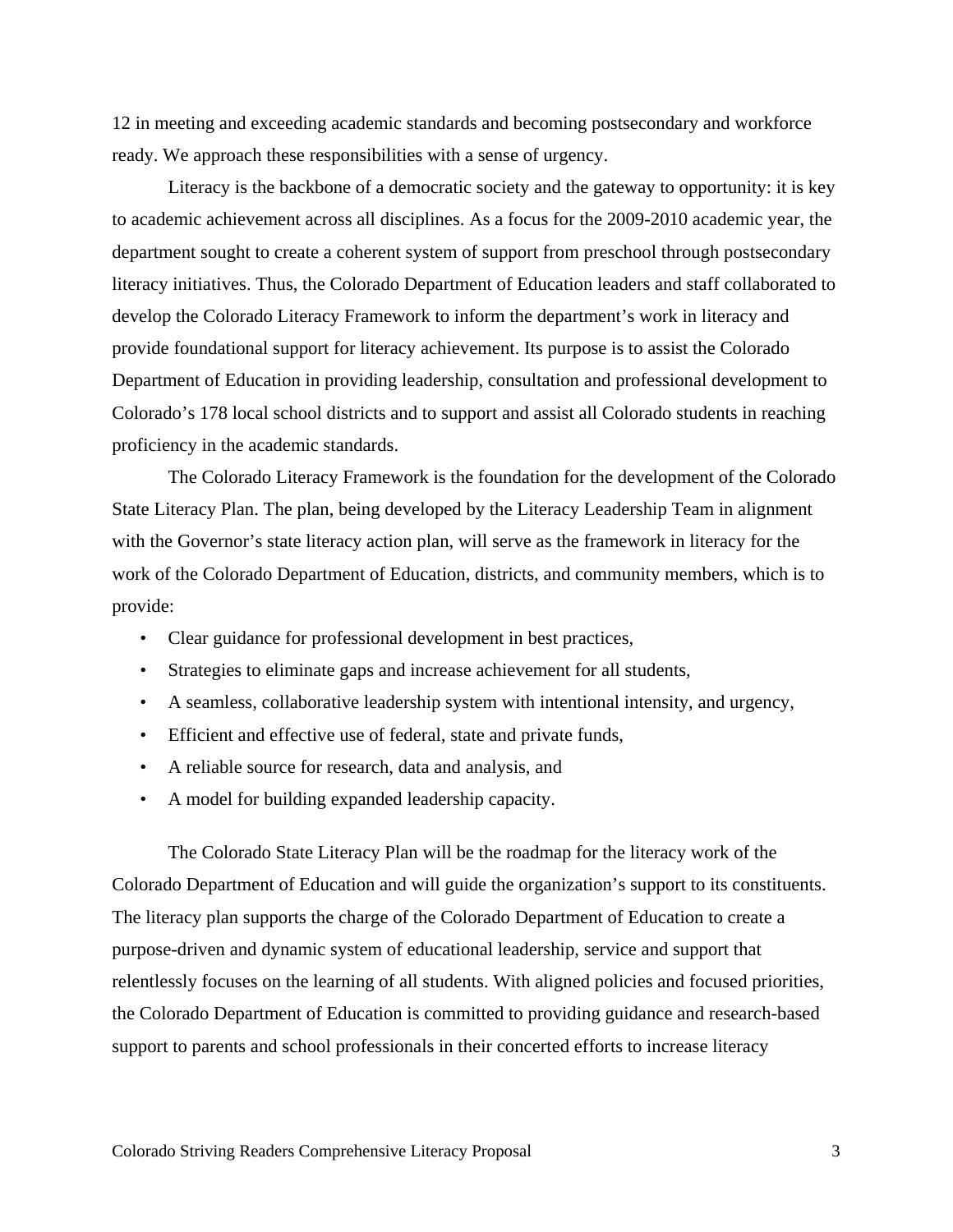achievement for every learner. (The Colorado State Literacy Plan is described in more detail on page 9.)

 The Striving Readers Comprehensive Literacy Program provides the opportunity for Colorado to implement its state literacy plan. Striving Readers Comprehensive Literacy subgrantees will pilot the profiled scientifically based, instructional strategies in classrooms and schools – focusing particularly on English language learners and students with disabilities and provide not only instruction and scientifically based strategies for improving literacy, but also valuable feedback and data on program effectiveness for data-based decision-making. The diagram on the next page illustrates Colorado's literacy legacy over the past 15 years.

#### **COLLABORATION IN COLORADO**

 The environment in Colorado for collaboration and synergy around education reform is ideal to launch the Striving Readers Comprehensive Literacy Program. Over the past several years, there has been confluence of collaborative efforts across the state to strengthen policies, streamline processes, capitalize on best practices, and most importantly to galvanize citizens around the importance of all Colorado children receiving a high-quality education, both for their future as well as the economic development of the state. In 2008, the Colorado General Assembly passed the Colorado Achievement Plan for Kids (Senate Bill 212) which directed the Colorado Departments of Education and Higher Education to collaborate in creating a new seamless system of public education standards, expectations and assessments – from preschool through postsecondary education – designed and aligned to prepare high school students to enter postsecondary education or the workforce without the need for further remediation. Colorado now has 21st century academic standards that articulate the skills students must master to be successful. The state will soon have a new assessment system inclusive of focus on formative assessment practice, interim assessment, and a new summative assessment that measure how much students learn over time, and how ready they are to enter college or the workforce, and a state-of-the-art accountability system that reports how well schools help students master the standards. As mentioned earlier, Colorado is also one of 42 states to adopt the National Common Core Standards.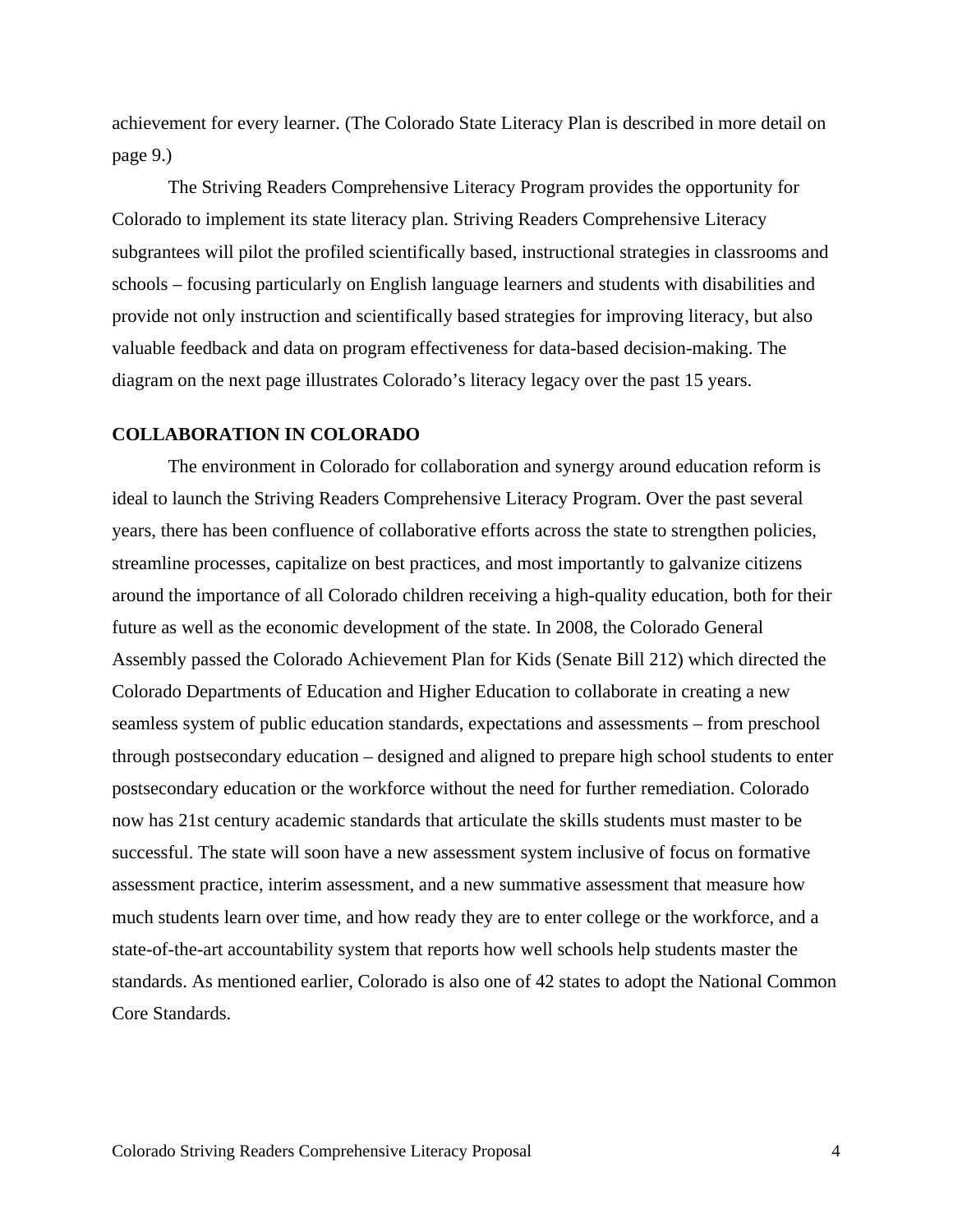# **Colorado's Literacy Legacy**

As evidenced in the timeline of literacy initiatives below, Colorado has a history of valuing and supporting literacy.

| COLORADO'S LITERACY LEGACY (1997-2012)                                                                                                                                |
|-----------------------------------------------------------------------------------------------------------------------------------------------------------------------|
| 1997   1998   1999   2000   2001   2002   2003   2004   2005   2006   2007   2008   2009   2010   2011   2012<br>- Colorado Student Assessment Program (CSAP) 1997 -- |
| - Colorado Basic Literacy Act (CBLA) 1997-                                                                                                                            |
| -Adult Education and Family Literacy Act (AEFLA) 1998-                                                                                                                |
| Read to Achieve (R2A) 2000                                                                                                                                            |
| Reading Excellence Act 2001-2004                                                                                                                                      |
| Colorado Family Literacy Act 2002 --                                                                                                                                  |
| -(NCLB) Reading First Initiative 2002-2010-                                                                                                                           |
| Reauthorization of Individuals with Disabilities Education Act (IDEA) RtI 2004 -------------------------------                                                        |
| Colorado Reading Technical Advisory Committee Convened 2005 ---                                                                                                       |
| Colorado Reading Directorate (CRD) 2005-2007 --                                                                                                                       |
| Colorado Literacy Council (CLC) 2008 --------                                                                                                                         |
| CSBOE Year of Reading & Writing 2006-2007                                                                                                                             |
| Rural Secondary Literacy Project (RSLP) 2007-2010                                                                                                                     |
| Forward Thinking 2007                                                                                                                                                 |
| SB-08-212 achievement plan for kids (CAP4Kids)                                                                                                                        |
| HB-08-1223 technical assistance to support children with literacy challenges                                                                                          |
| Adoption of Colorado P-12 Academic Standards 2009 -----                                                                                                               |
|                                                                                                                                                                       |
| Colorado Educator Effectiveness Center funded 2010                                                                                                                    |
| Reauthorization of Elementary and Secondary Education Act (ESEA) anticipated (Esecond                                                                                 |

 In 2010, Colorado's landmark principal and teacher evaluation law called "educator effectiveness" (Senate Bill 191) was passed. The law shifts the focus of career advancement qualifications to demonstrated effectiveness based on student academic growth. With this shift, educators' effectiveness drives hiring, promotion, professional development, earning and retaining probationary status, dismissal, and contract renewal.

 Colorado's newly elected Governor John Hickenlooper and Lieutenant Governor Joe Garcia are leading a statewide campaign to increase awareness of the importance of early literacy and to enlist students, parents, and communities to take action. A number of government agencies, non-profit organizations, early learning councils, community organizations and businesses are collaborating statewide and regionally to implement this robust literacy initiative.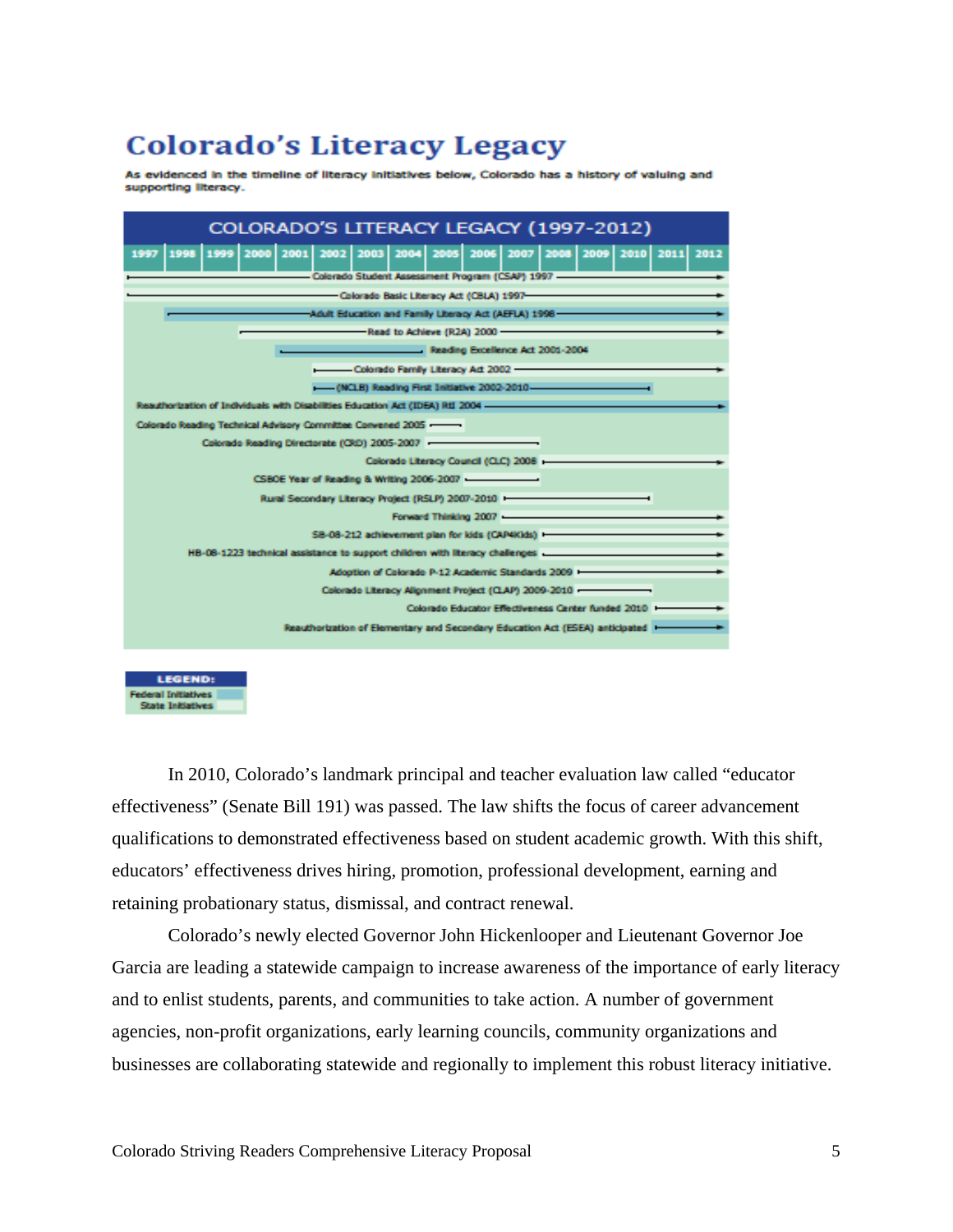The Striving Readers Comprehensive Literacy Program proposal creates a unique opportunity to leverage multiple initiatives for greater impact toward increasing literacy proficiency across the state. As one example, the Mile High United Way has submitted a \$1.8 million proposal to the Corporation for National and Community Service for the Early Literacy Social Innovation Fund project. The focus of the proposal is youth development throughout the state of Colorado: to increase the number of third graders reading at proficiency in Colorado's 47 rural counties and 17 urban counties. Over the next five years the Early Literacy Social Innovation Fund intends to showcase a systematic change in Colorado early literacy initiatives. Mile High United Way will coordinate early childhood education programs and service providers around a shared vision of early literacy proficiency and a standardized set of outcomes, mobilize volunteers in organizations using evidence-based programs to improve early literacy proficiency rates, and demonstrate an increase of 25 percent in third grade reading proficiency levels with increasing levels of evidence.

 Also, the Colorado Legacy Foundation, in partnership with Colorado Department of Education, is seeking support from the Bill and Melinda Gates Foundation for an Integration Grant, which will integrate the implementation of the new academic standards, professional development in formative practices to inform instruction, and regular performance evaluations that hold educators accountable for student growth. The grant proposal includes provision for two literacy specialists at Colorado Department of Education for three years to help carry out these activities.

 In addition, as part of the Governor's literacy action plan, Colorado's Early Learning Leadership Commission just released a Request For Proposal to help craft early learning and developmental guidelines for children aged zero to eight years. The pre-kindergarten to third grade section will encompass the new Colorado standards, allowing the Commission to work downward to ensure the established guidelines will provide a seamless continuum of guidance, including for pre-literacy.

 As described earlier, the Colorado State Literacy Plan will be conceived and developed through the collaborative efforts of the Colorado Department of Education Literacy Leadership Team, comprised of Colorado Department of Education staff and school district personnel from across the state with expertise in literacy, early learning, gifted and talented education, special education, language acquisition, instructional leadership, and federal programs. The Striving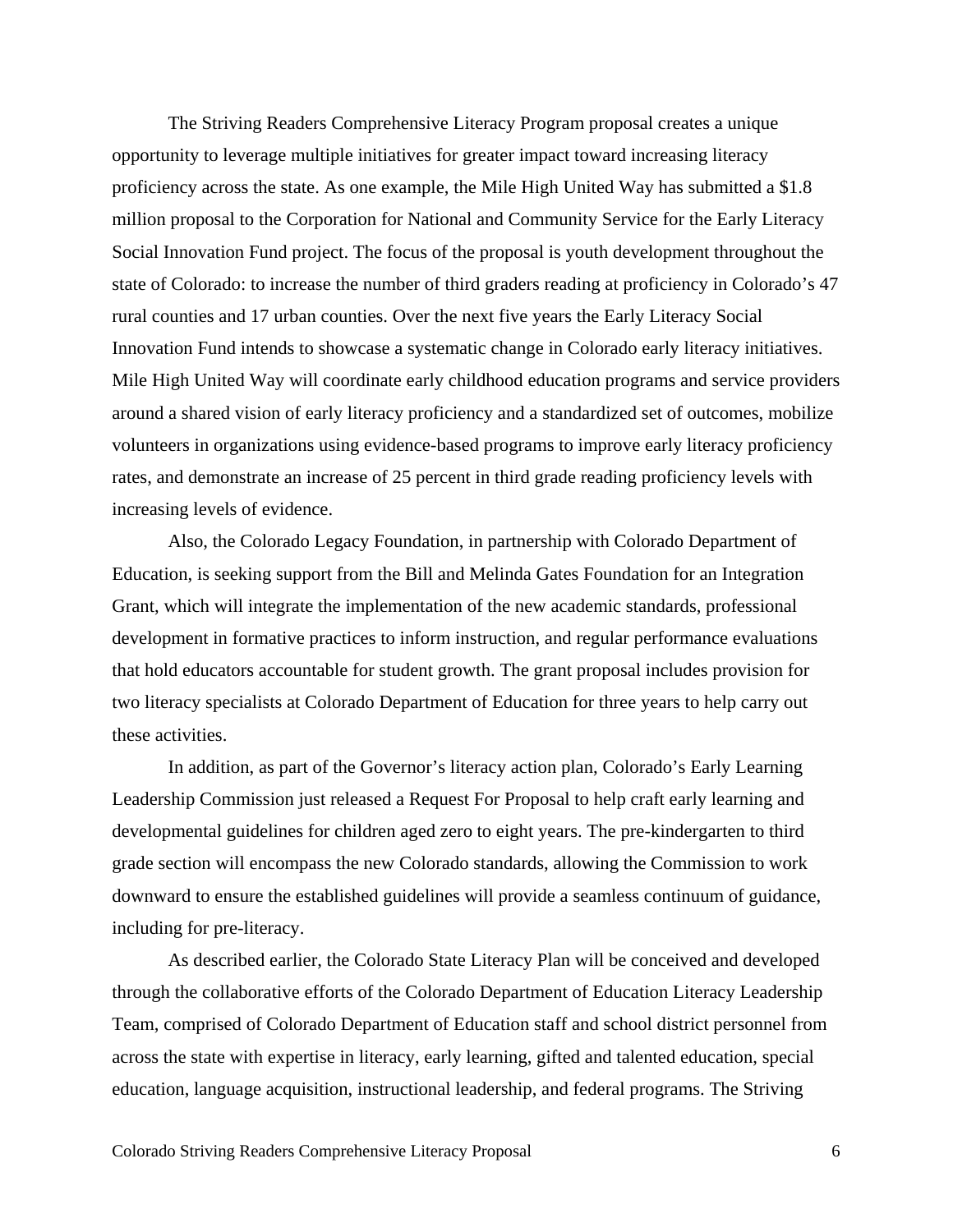Readers Comprehensive Literacy Program will continue and expand Colorado's previous successful and collaborative literacy efforts, such as Read to Achieve, Colorado Literacy Alignment Project (which created the Colorado Literacy Framework), Reading First, Colorado Basic Literacy Act, Colorado Preschool Program, Response to Intervention, state library efforts, English language learner programs, and culturally responsive teaching efforts.

 Colorado's Read to Achieve project provides state funding to eligible elementary schools, including charters and consortia, for scientifically research-based intensive reading programs. The program is designed specifically for kindergarten through third grade students whose readiness or literacy and reading comprehension skills are below the levels established the State Board of Education (pursuant to the Colorado Basic Literacy Act). The Colorado Department of Education provides resources, technical assistance, and professional development through the website, webinars, and workshops.

 The Colorado Preschool Program (CPP), also created and funded by the Colorado General Assembly, serves young children in Colorado who are most vulnerable to starting grade school unprepared. The legislature recognized that providing quality early childhood education would ultimately curb dropout rates, help children achieve their potential, reduce dependence on public assistance, and decrease susceptibility to criminal activities. An especially powerful part of the program are the Early Childhood Councils, located throughout the state, that bring together dedicated partners in each service area to coordinate, increase and improve the education, health, social/emotional and parenting opportunities available to all young children and their families.

 Connected to the Colorado Preschool Program is the Results Matter program, which seeks to positively influence the lives of children and families by using child, family, program and system outcomes data to inform early childhood practices and policy. The rich evidence gleaned through ongoing child assessment, family outcomes surveys and program quality evaluation, supports results driven program and policy decisions, and provides the means to demonstrate the efficacy of services available to Colorado's children and families. The data obtained through Results Matter are used to describe child progress across specific developmental and educational domains as well as through global outcomes developed by the national Early Childhood Outcomes Center and the U.S. Department of Education. These outcomes illustrate the integrated nature of early childhood development and allow the comparison of information from programs using different assessment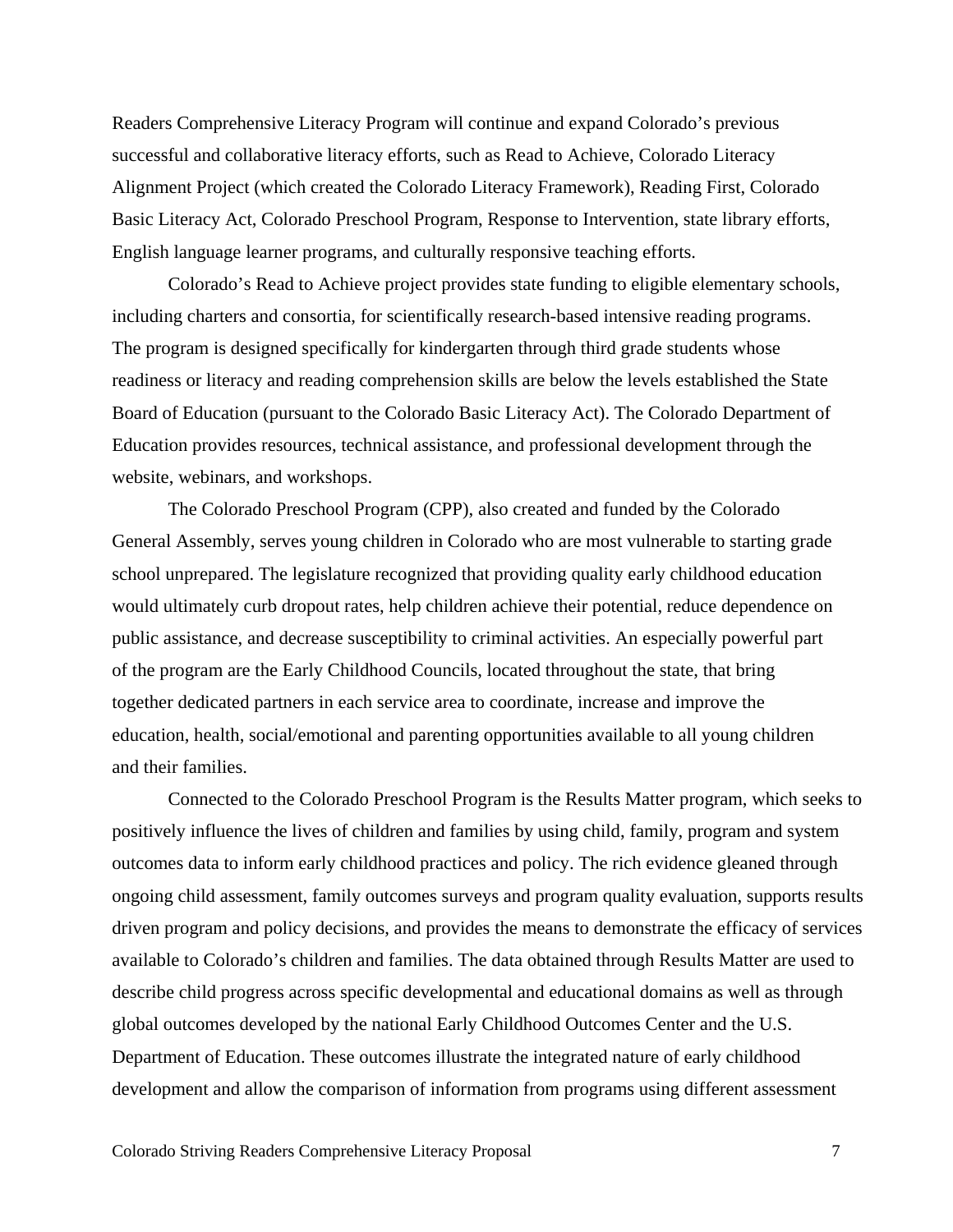tools.

 All of these projects and efforts will be aligned with and complementary to the Striving Readers Comprehensive Literacy Program. More importantly, these projects demonstrate Colorado's statewide commitment to education as well as the political will to make reform happen.

#### **ADDITIONAL REQUIREMENTS**

#### **State Literacy Plan**

 The Colorado Department of Education, through the Literacy Leadership Team made up of diverse stakeholders from across the state, is currently developing the Colorado State Literacy Plan based on the Colorado Literacy Framework. The development of this plan is being developed concurrently with the Governor's literary action plan. In addition, as noted earlier, the Colorado Department of Education is coordinating with the United Way statewide literacy campaign. This comprehensive, collaborative and aligned approach to developing the literacy plan will ensure high quality implementation of this plan, through partnerships, government entities, non-profit organizations, and through the coordination and technical assistance capacity at the Colorado Department of Education afforded by the Striving Readers grant. Colorado's comprehensive birth through grade 12 literacy plan will support the Colorado Department of Education, districts, organizations, and community members to create a purpose-driven and dynamic education system with a focus on literacy for *all* learners.

#### **The Architecture of the Colorado State Literacy Plan**

 Colorado has a strong basis for our literacy plan as defined in our literacy framework created in 2009-2010 (www.cde.state.co.us/coloradoliteracy/clf). This framework outlines our state's guiding principles, content elements and guidelines for aligning literacy efforts with other state and district policies and initiatives, and provides a strong foundation and structure for moving forward with our action-oriented literacy plan. In our initial development of the State Literacy Plan, Colorado profiled the "*who*" of our plan with age or grade bands to address specific and unique developmental considerations for each group of children as well as an "*all*"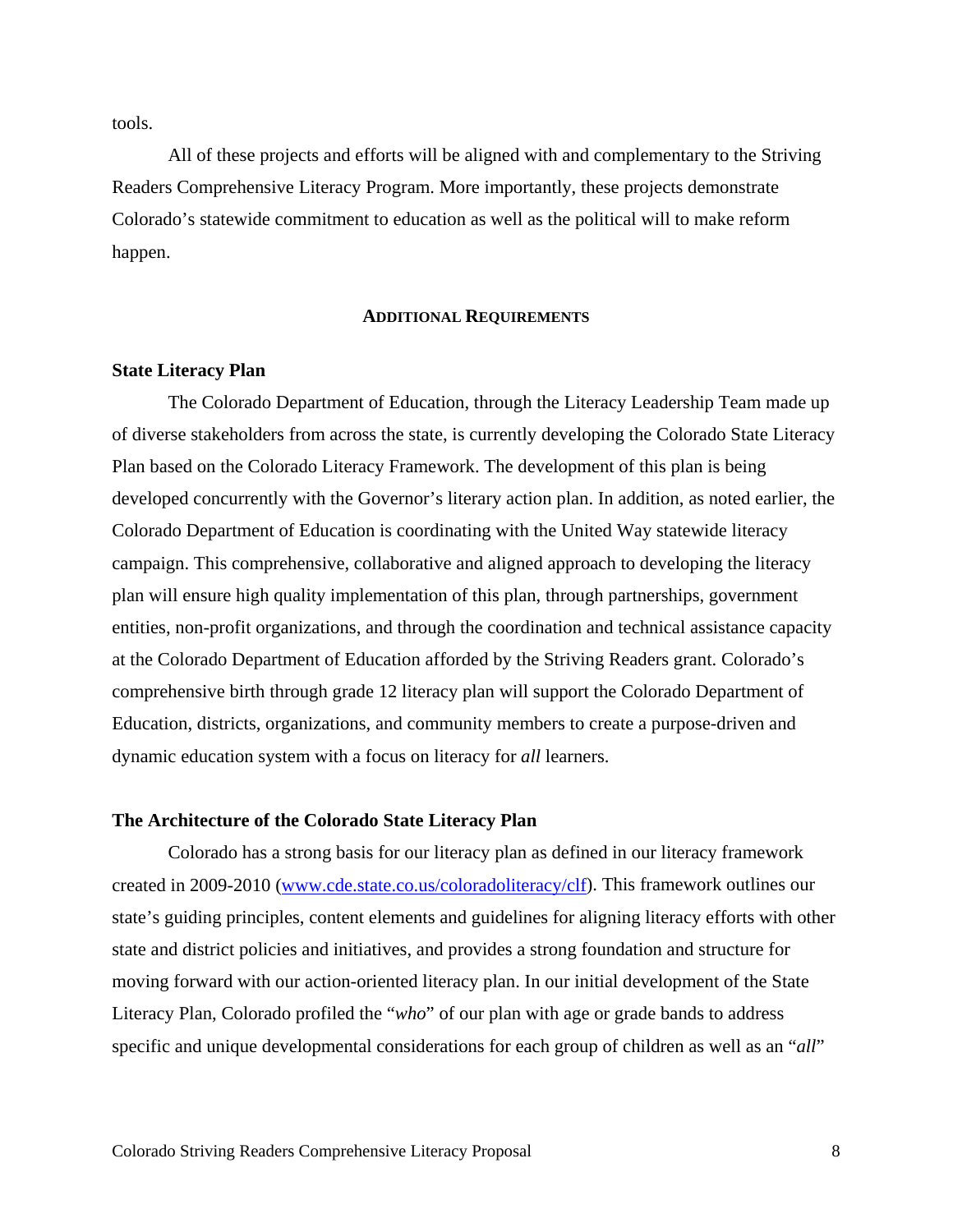framework to address the common literacy needs or considerations of all children from birth through 12th grade.

#### **Children Served by the Colorado State Literacy Plan**

 *All* Colorado students will be served via the state literacy plan strategies and activities, and the following age bands of students will be targeted – with a special focus on English language learners (a demographic that is expected to grow in Colorado), children with disabilities, and students with other risk factors associated with lower achievement.



 Additional organizing structures for the State Literacy Plan include components for "*what"* and "*how*" to articulate specific insights for each developmental/grade band as well as risk factors for children in need of additional interventions. The "*what"* includes: what we know (*research)*, what we want (g*oals),* what we recommend (*best practices)*, and what CDE and other partners will do to support the literacy growth of all children in Colorado. The *"how"* includes: how will the Colorado Department of Education and other partners (parents, educators, community organizations, foundations and non-profits, professional groups/organizations, and state agencies) implement our recommendations and accomplish our goals? Our state literacy plan will be used to detail prioritized considerations in our statewide plan for all children and to shape our efforts in supporting adult and family literacy.

Colorado Striving Readers Comprehensive Literacy Proposal 9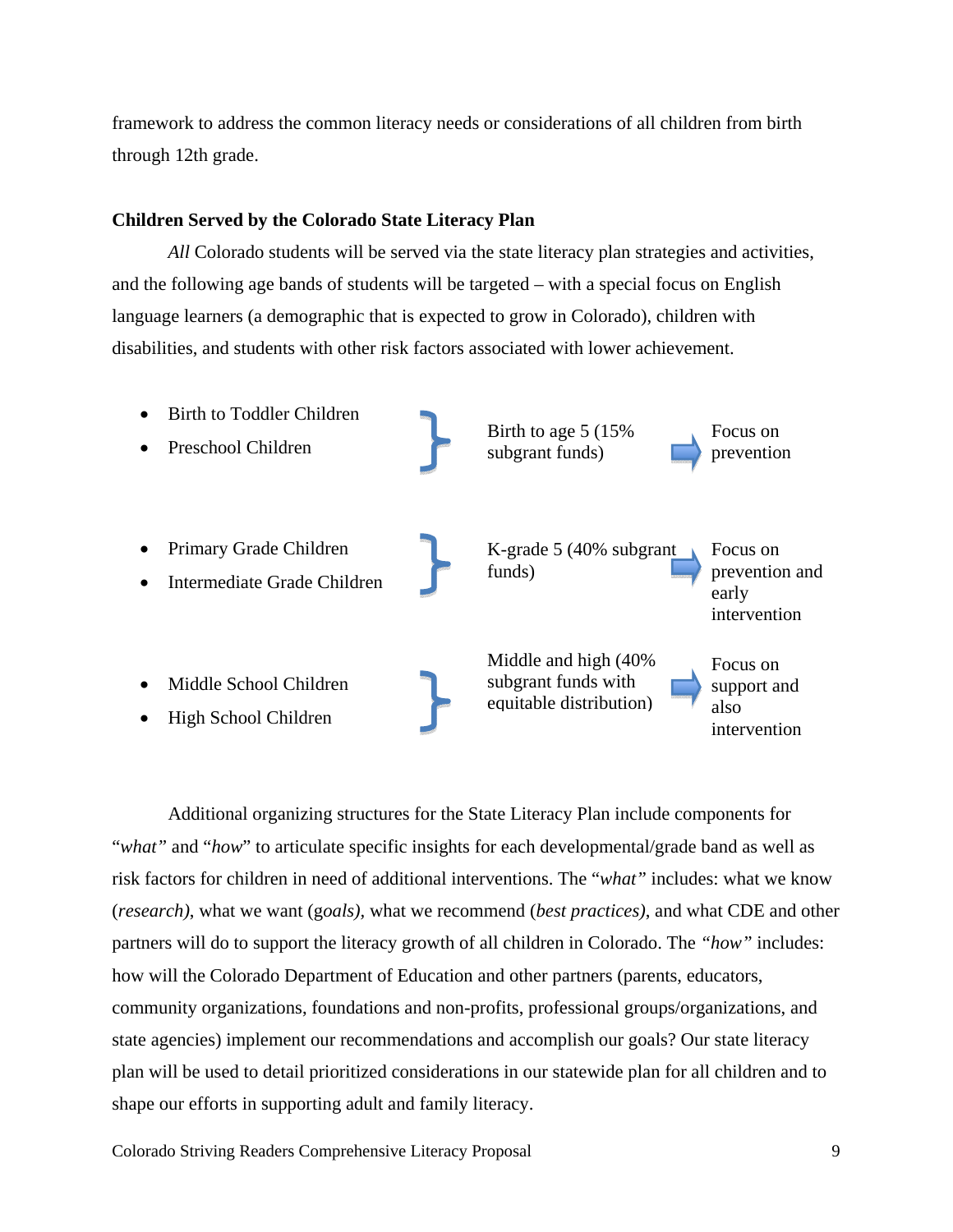The Colorado State Literacy Plan is the roadmap for guiding the Colorado Department of Education, districts and partners to take aligned actions to support students at all three age bands (birth to age 5, kindergarten to grade 5, and middle and high school) across Colorado. The plan is on schedule to be completed by September 30, 2011 and will be informed by our Striving Readers grant, the Colorado Literacy Framework, and the partnerships therein.

 The goals of the State Literacy Plan were generated by the Colorado Literacy Framework, which are for the state to: (1) provide guidance and support to meet district and school needs; (2) provide professional development in best practices; (3) provide tools to eliminate gaps and increase achievement for all students; (4) provide a seamless, collaborative leadership system with intentional intensity, urgency, and impatience; (5) support efficient and effective use of federal, state, and private funds; (6) provide a reliable source for research, data, and analysis envied by all professionals; and (7) create a model for building expanded leadership capacity.

 The goals are seen through the lens of the content elements of the Colorado Literacy Framework:

- The integration of the five components of reading must inform the Colorado Department of Education's literacy initiatives.
- Early learning experiences support literacy development in young children.
- Scientifically research-based instructional approaches fostering communication skills, including oral and written language promote access, opportunity, and academic achievement.
- Purposeful, direct, explicit, systematic instruction is valuable for continuous literacy achievement.
- Student learning and motivation are enhanced by connection to cultural experience and personal relevance.
- Valid and reliable student literacy achievement data support grantees and constituents in measuring success of initiatives.
- Collaboration among education professionals, family, and community is essential to improved student literacy achievement.
- Students performing below level in literacy benefit from instructional interventions that are needs based, intensive and of sufficient duration to accelerate learning –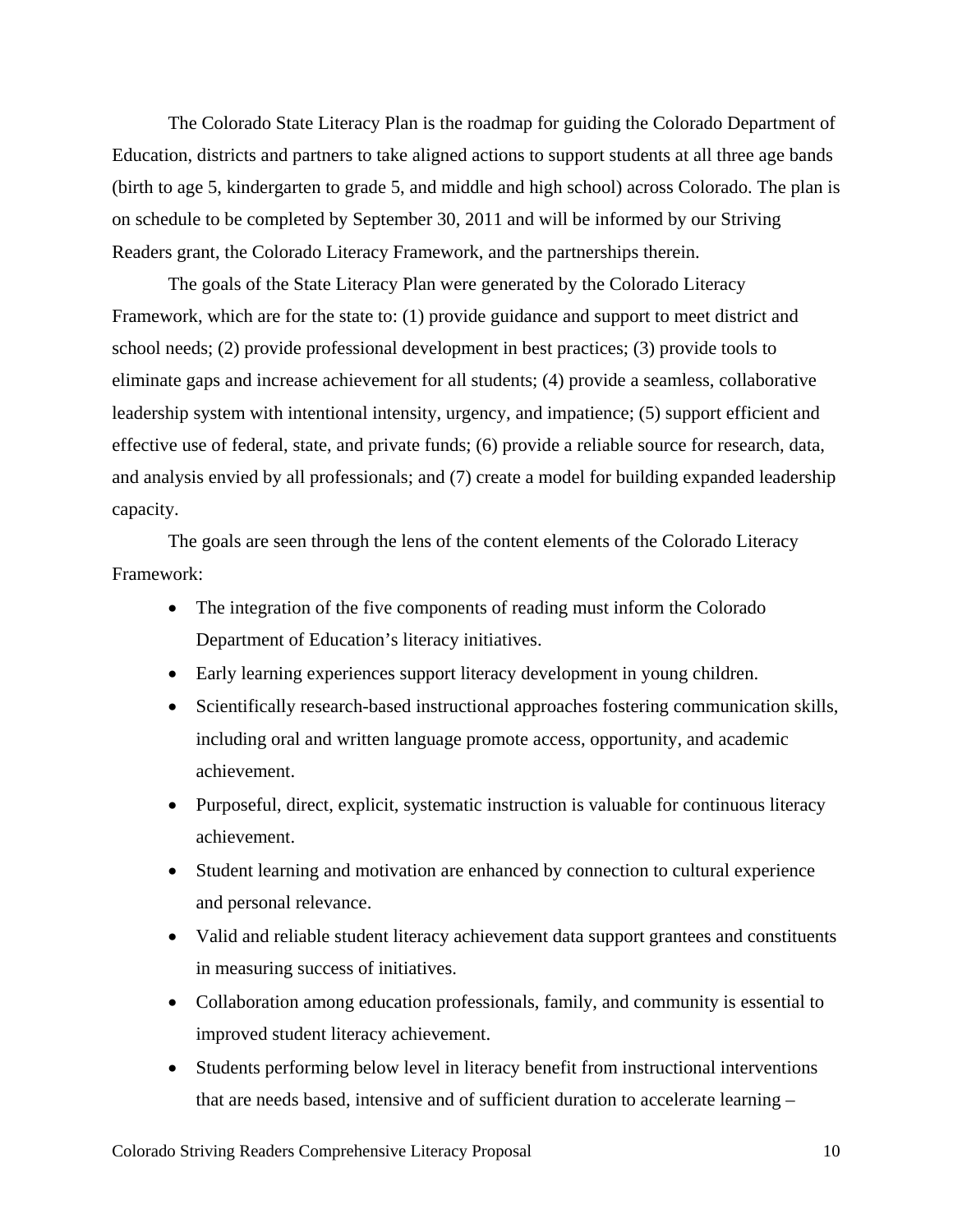implemented within a Response to Intervention (RTI) framework.

The state will implement the State Literacy Plan by completing the following activities through the Colorado Department of Education:

- Coordinate and align all state initiatives relating to literacy including, the Governor's literacy action plan and the Mile High United Way literacy campaign. Align resources, best practice instruction, and professional development activities to ensure a comprehensive set of supports to all schools and families across Colorado. Create a clearinghouse and "one-stop-shop" for all interested parties and partners in implementing literacy initiatives.
- Provide scientifically based research and best practices from in-state and out-of-state experts and make available the best scientifically based reading research related to planning and implementing literacy strategies aligned to the Colorado Literacy plan and the Striving Readers Comprehensive Literacy program.
- Clearly define the expectations that eligible Local Education Agencies and schools must meet when they participate in Striving Readers Comprehensive Literacy program and other state initiatives, including the very clear reliance on evidence-based reading research, and fund only those applications that meet a rigorous definition.
- Develop, identify and provide high-quality, embedded and ongoing professional development – through literacy coaches that each subgrantee will be required to appoint or hire – to enable K-12 and early literacy educators to teach reading, writing and oral language skills effectively through face-to face meetings, webinars and web-based networks and collaboration sites.
- Provide training, technical assistance and advocacy to build the capacity of eligible Local Education Agencies/schools and literacy coaches to implement scientifically research-based literacy instruction and assessment.
- Apply accountability through (1) the state's policy infrastructure; (2) monitoring the Striving Readers Comprehensive Literacy program (and other state programs) and activities and impact (e.g., implementation tool, body of evidence); (3) requirements for adequate yearly progress in reading to secure continuation funding; and (4) the external evaluation of the initiative.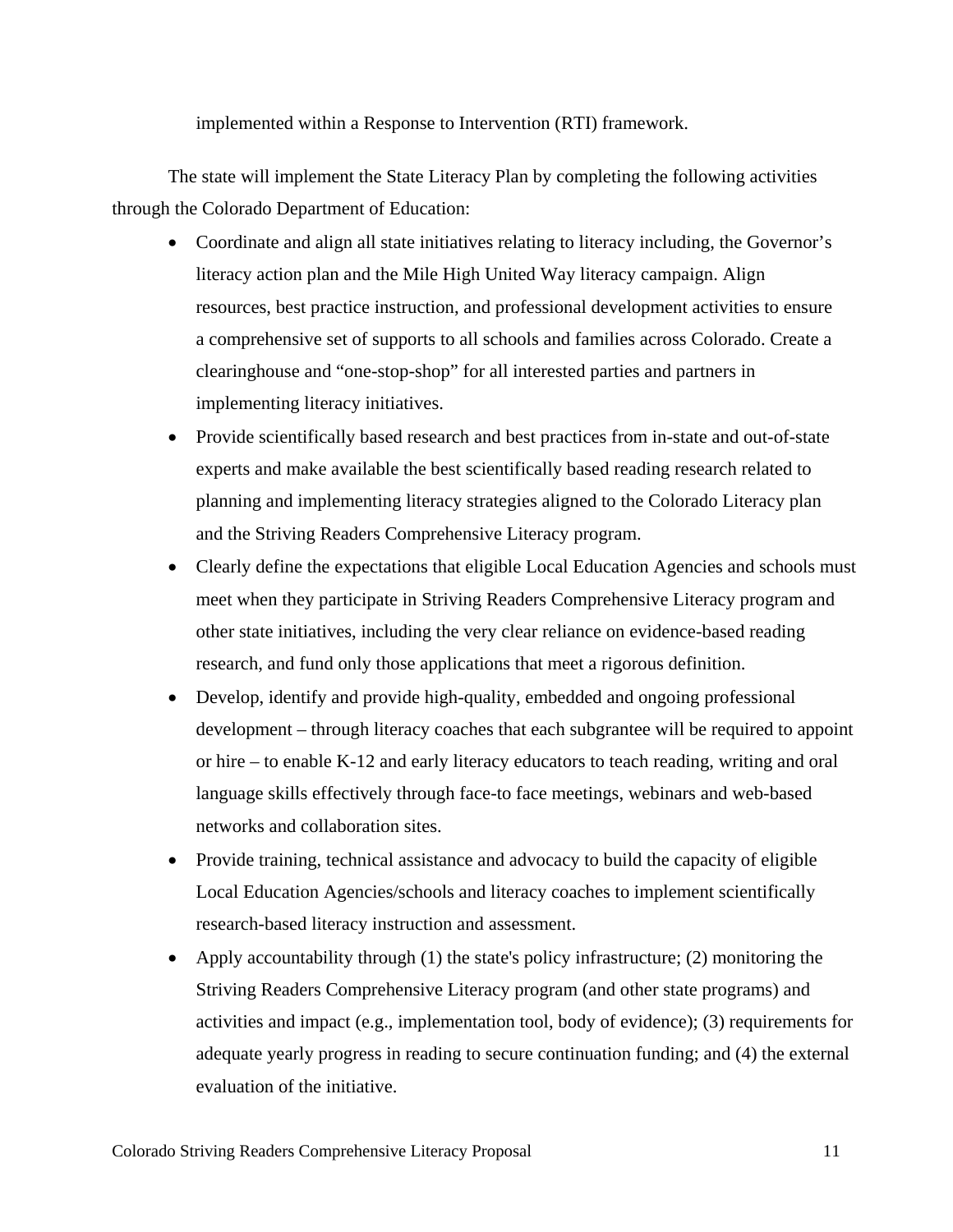- Make effective use of electronically based supports for learning over the three-to-fiveyear duration of the grant to assure statewide access to the most current information on implementing evidence-based literacy strategies in Colorado K-12 classrooms and early literacy centers.
- Disseminate what works both to help the Striving Readers Comprehensive Literacy Program sites succeed and also to share the work of the subgrantee sites with other LEAs and schools in the state.

#### **Alignment of State and Federal Funds, Programs and Initiatives**

 The Request for Proposal for Striving Readers Comprehensive Literacy subgrant funds will direct and support school districts to develop their literacy project plan and budget in alignment with funds they receive from the state and federal government, including Title I, Title II-A, and Title III of the Elementary and Secondary Education Act of 1965, as amended, and, as appropriate, under the Head Start Act, the Individuals with Disabilities Education Act, and the Carl D. Perkins Career and Technical Education Act of 2006. Technical assistance will be offered to districts that receive Striving Readers Comprehensive Literacy funds will to help conduct a "resource asset audit" that will help districts identify funding streams and other initiatives with which their program should leverage and align. The Request For Proposal clearly states that Striving Readers Comprehensive Literacy funds should complement, not supplant, existing school and district efforts to increase student achievement (See Appendix A, RFP page 6). The Department of Education will help districts to identify different programs at each grade band that can be used to complement and support the literacy goals of the Striving Readers Comprehensive Literacy grant.

 The Colorado Department of Education will employ an existing process to review and judge the evidence base and alignment with state standards for the curricula and materials that Local Education Agencies propose to use in implementing their subgrants. Colorado's Striving Readers Comprehensive Literacy reviews will analyze the research base provided by the Local Education Agency to ensure that it meets the needs of the population described within the application. In particular, reviewers will evaluate each proposal for the Local Education Agency's plans to engage children in scientifically based instruction, interventions, and assessments to ensure that all children and youth reach the Colorado State Standards, including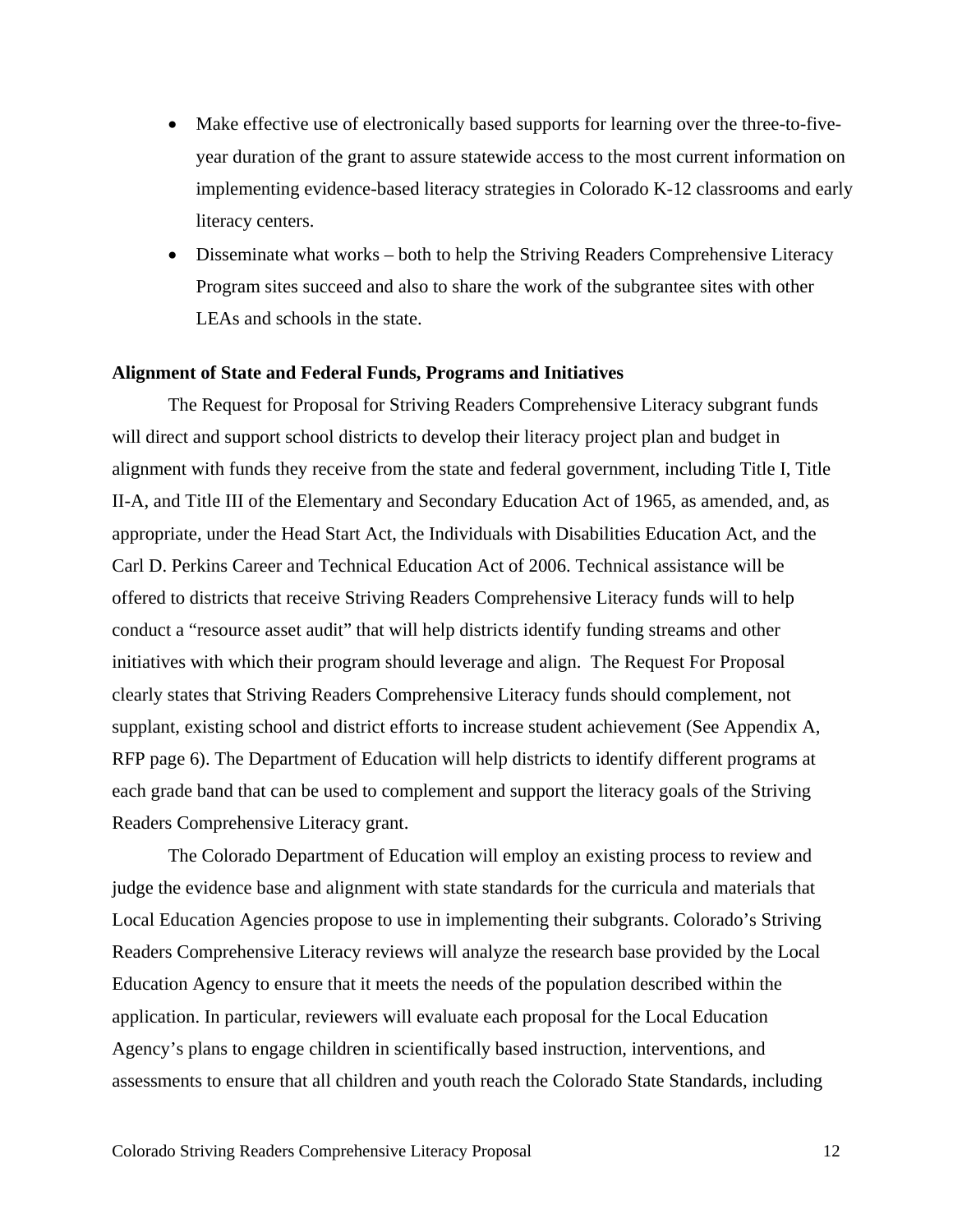children and youth who have mastered the material ahead of their peers and children and children who are struggling with the learning material.

 The Colorado Department of Education will make the funded grant proposals and list of grantees available on the Colorado Department of Education website. Feedback for the application will be given to the contacts listed on the proposal and, once the awards are announced, all the feedback will become publicly available upon request.

#### **Transparency of Process and Results of Subgrant Applications**

The Striving Readers Comprehensive Literacy Request for Proposal details the purpose, eligibility, available funds, duration of the grant, number of grants the Colorado Department of Education is expected to award, allowable use of funds, the evaluation and reporting process and the review process. The review process is described in the Request For Proposal: "Applications will be reviewed by Colorado Department of Education staff and experts in the fields of literacy, early childhood, and diverse learners to ensure they contain all required components. Scoring is done in a blind review process. Note: This is a competitive process – applicants must score at least 108 points out of the 156 points possible to be approved for funding. There is no guarantee that submitting a proposal will result in funding or funding at the requested level. All application decisions are final (See Appendix A, RFP page 6). The Request For Proposal also includes a detailed rubric and point scale for each element of the grant proposal that guide judgment of the evidence provided by applicants (see Appendix A, RFP page 24). Each application will be judged using a point system that considers applicant's (1) alignment of plan to state standards and (2) population needs assessment and how the allocation of requested funds will support the subpopulations, (3) efficacy of proposed activities and materials to accomplish goals, and (4) an evaluation and articulation of how the subgrantee will collect, analyze and use data to inform their program development and delivery.

All school districts will be notified of the Striving Readers Comprehensive Literacy Request For Proposal through visible posting on the Colorado Department of Education website, the Colorado Department of Education's weekly newsletter *The Scoop*, and outreach to partners' listserves and websites (such as the Governor's office, Mile High United Way, Colorado Department of Education listserves and the Colorado Association for School Executives). In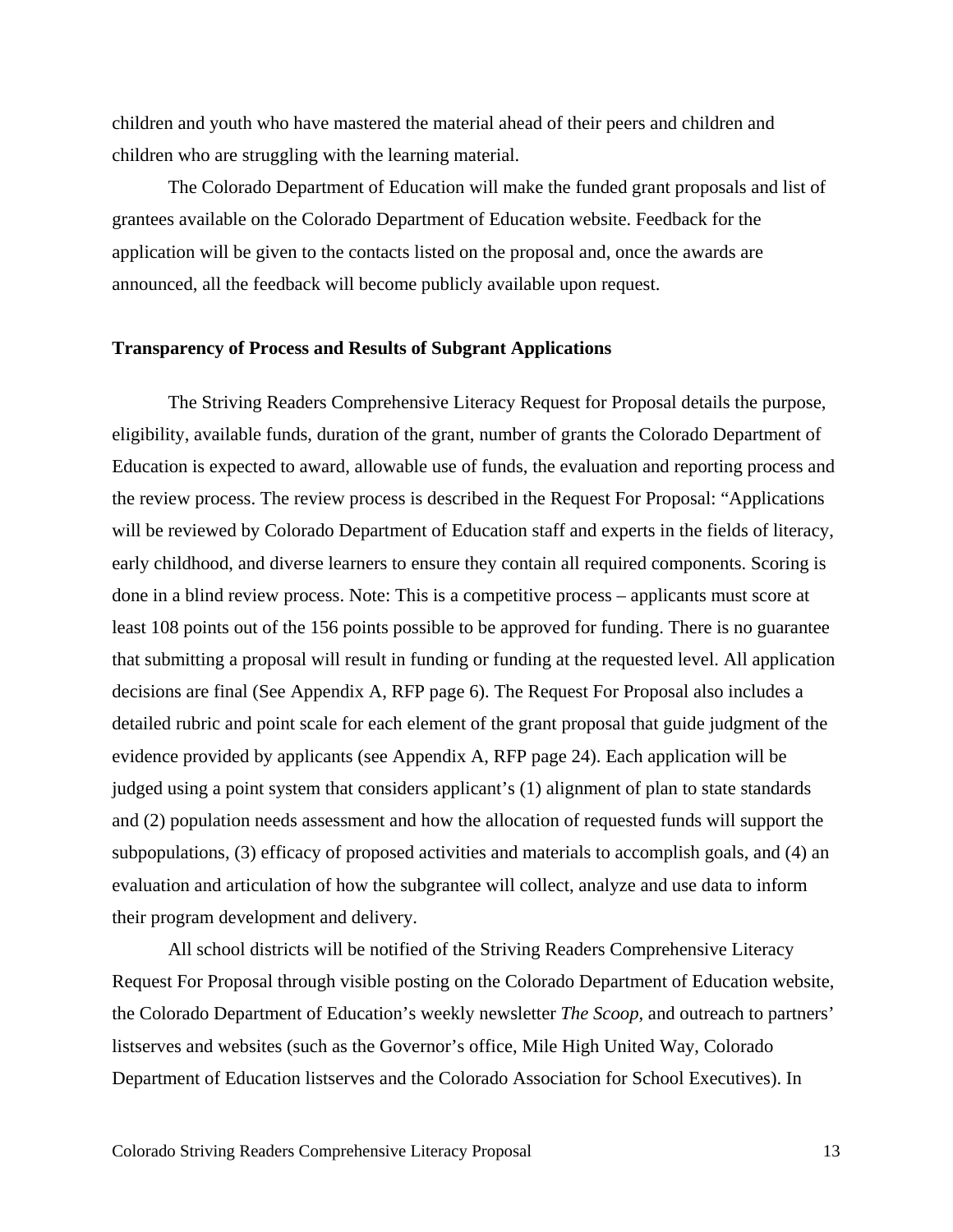addition, the Colorado Department of Education will target specific regions and districts based on demographics and student needs associated with literacy improvements. Those districts will be given personal invitations and encouragement to apply for the grant funds.

#### **Comprehensive Literacy Program Expectations at Teacher, School and State Levels**

 A grant implementation tool is being developed by the Colorado Department of Education's Literacy Leadership Team and will be used to hold schools accountable for grant expectations and offer them feedback throughout the duration of the grant and ensure that Striving Readers Comprehensive Literacy subgrant funds are used to execute a comprehensive and coherent literacy program that serves students from birth through grade 12, or at any specific period in the birth through grade 12 continuum as determined by a needs assessment, and includes each of the components of effective literacy instruction. The following summary of commitments of Striving Readers Comprehensive Literacy program participants is intended to articulate the expectations for the grant project at each level of the system. This list of expectations will guide the creation of the implementation tool described above.

 *Reading teachers* (teachers at all levels as well as ELA teachers, Title I teachers, reading specialists and early learning providers) in Striving Readers Comprehensive Grant (SRCL) Program schools will:

- Be willing to rethink current practices and modify those that are ineffective based on examination of student data, evidence-based research, and mentoring from a literacy coach.
- Have both a theoretical and practical knowledge of the five components of comprehensive reading instruction and their relationship to one another.
- Administer screening, progress monitoring, diagnostic (as appropriate) and outcome assessments to identify students experiencing reading difficulty and design appropriate instructional interventions.
- Use the school's evidence-based literacy materials (i.e., core reading program, supplemental materials, intervention programs) with fidelity.
- Use curriculum and instructional materials that are aligned with state standards, incorporate the components of effective literacy instruction, and, as appropriate,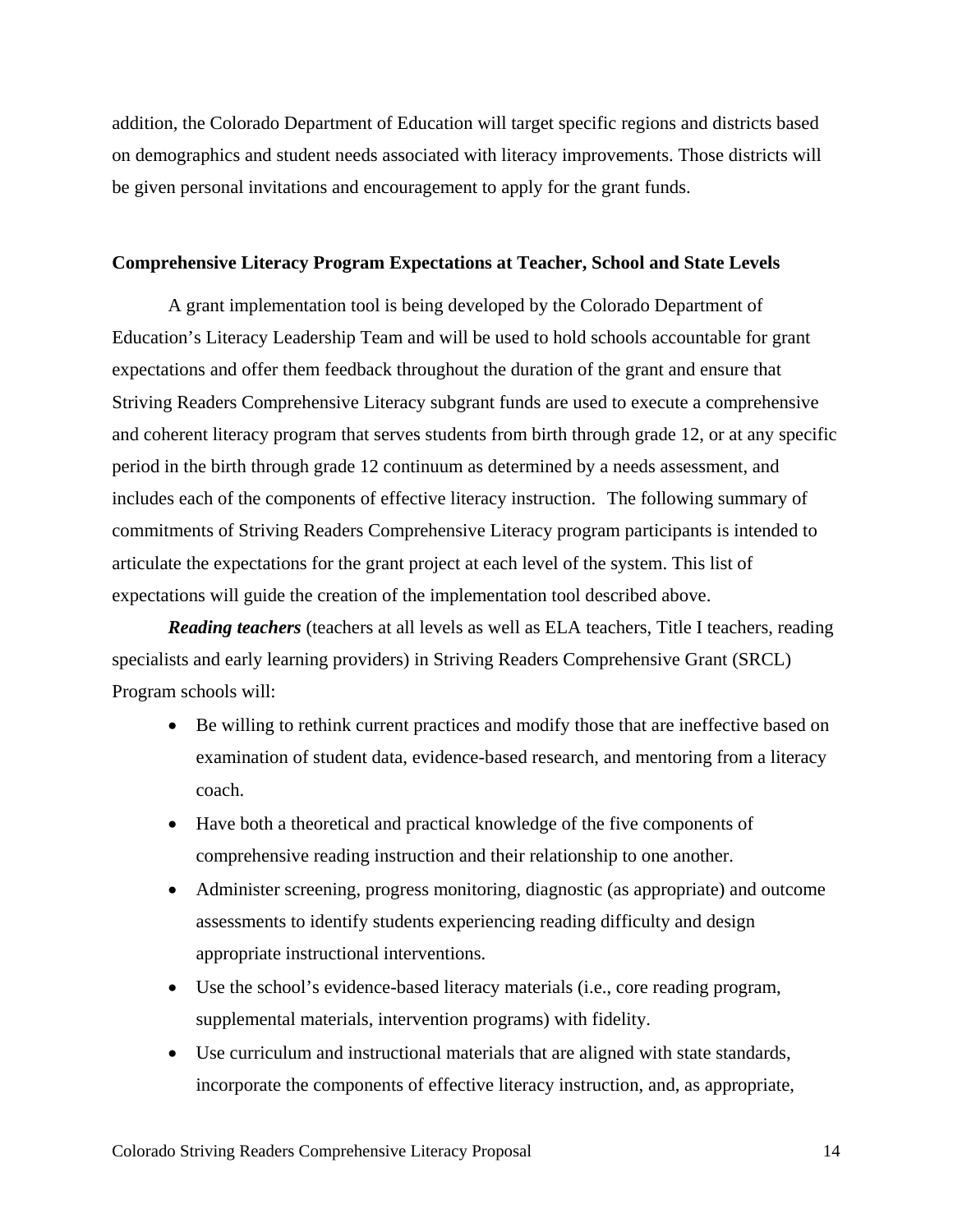incorporate technology and principles of universal design for learning to support children and youth with diverse learning needs, including disadvantaged students.

- Participate in SRCL Program professional development activities.
- Provide language- and text-rich classroom, school, and early learning program environments that engage and motivate children and youth in speaking, listening, reading, and writing.

*Leadership* in Striving Readers Comprehensive Literacy Program **schools** (including the principal and the building leadership team\*) will:

- Meet at least once a month to maintain focus on their SRCL Program plan and to ensure necessary supports are in place to meet their goals.
- Budget sufficient funds and time to participate in all SRCL Program-related professional development. For example:
	- o State-level teacher trainings, coach training, and leadership training.
	- o State-level led webinars.
	- o Monthly grade-level meetings (teachers, principal, support staff, coach).
	- o In-class coaching of teachers.
	- o In-house professional development based upon the unique needs of the school.
- Ensure that staff have the necessary time, professional development, and resources to administer assessments and scientifically research-based reading program (e.g., 90 minute literacy blocks, Response to Intervention, increased instructional time for special education students, School Wide Assessment Team, additional staff to provide literacy interventions, etc.). Assessments must be the state determined assessments to ensure that they are aligned with state standards and assessments and are; valid and reliable screening measures or strategies; valid and reliable diagnostic

*\*A building leadership team (BLT) includes the building principal, coach, P-12 teacher leaders, as well as specialist representatives (e.g., SPED, ELL, Title I).*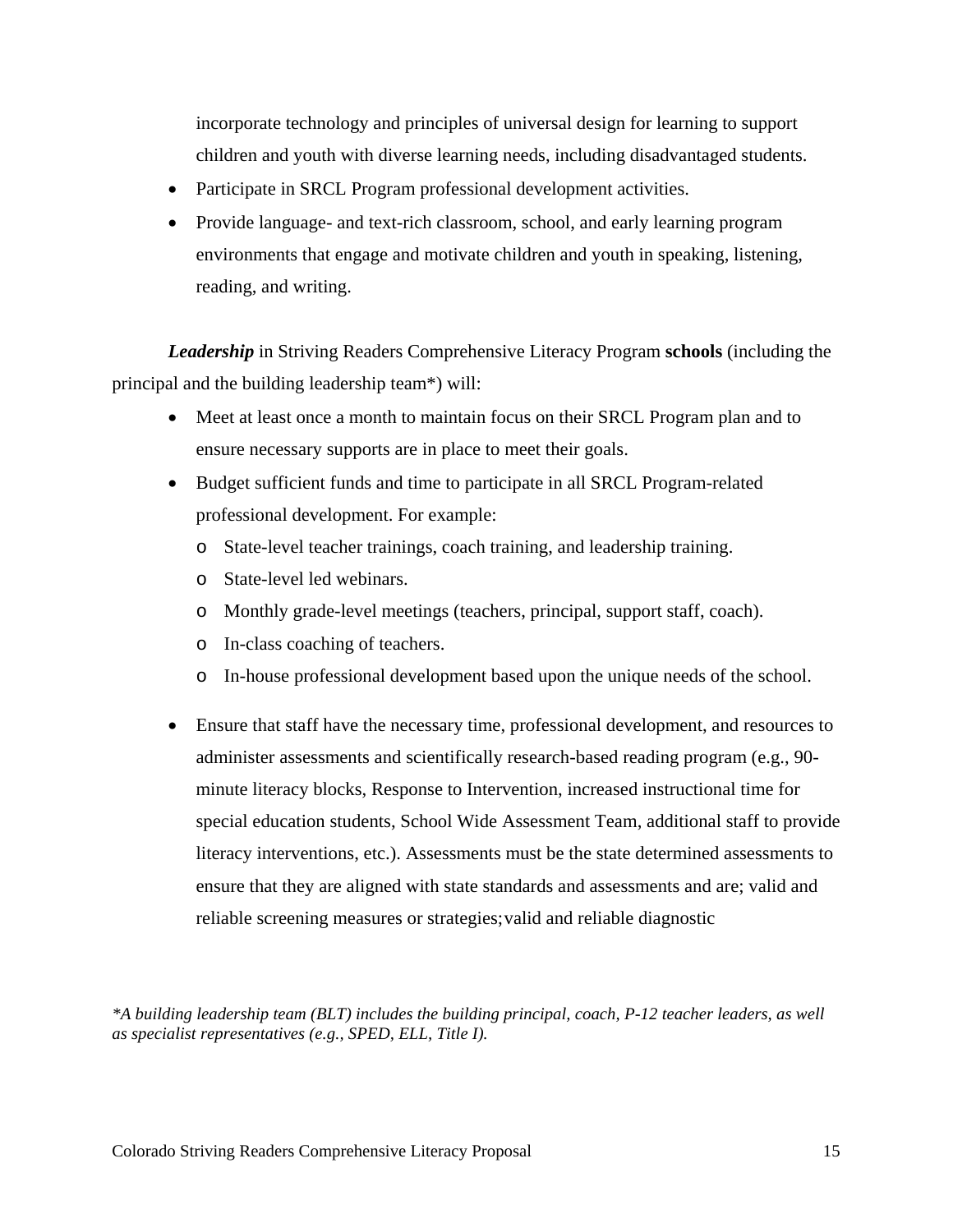and progress-monitoring measures; and include appropriate accommodations necessary to ensure that all children and youth, including disadvantaged students, are reliably and accurately assessed.

- Address P-12 content standards and grade level expectations in reading aligned with K-3 Colorado Basic Literacy Act proficiencies (revised May 2004). Use curriculum and instructional materials that are aligned with state standards, incorporate the components of effective literacy instruction, and, as appropriate, incorporate technology and principles of universal design for learning to support children and youth with diverse learning needs, including disadvantaged students.
- Evaluate the impact of SRCL activities on student achievement and participate in the external evaluation of the SRCL Program.
- Maintain a SRCL Program Body of Evidence (BOE) that provides evidence of the school's progress in meeting the requirements of the grant (e.g., student data, meeting minutes).
- Provide professional development to teachers and educators administering SRCL Program strategies*,* including in scientifically research-based instructional strategies to meet the literacy needs of disadvantaged students such as limited-Englishproficient students and students with disabilities, to teachers of reading, English, and language arts. If a literacy coach is in place, ensure each building literacy coach receives ongoing training and support in these same areas.
- Ensure that Local Education Agency and building leadership for SRCL Program activities have the qualifications, resources, and time necessary to accelerate student achievement.
- Assure that the reading instruction programs, strategies and interventions to be implemented by participating schools are aligned with district accreditation and literacy plans and clearly based on State Board Rules and Regulations. Support schools in using data to monitor student progress and accelerate performance, including providing technical assistance when necessary.
- Implement interventions to ensure that all children and youth, including both children and youth who have mastered the material ahead of their peers and children and youth struggling with the material, are served appropriately.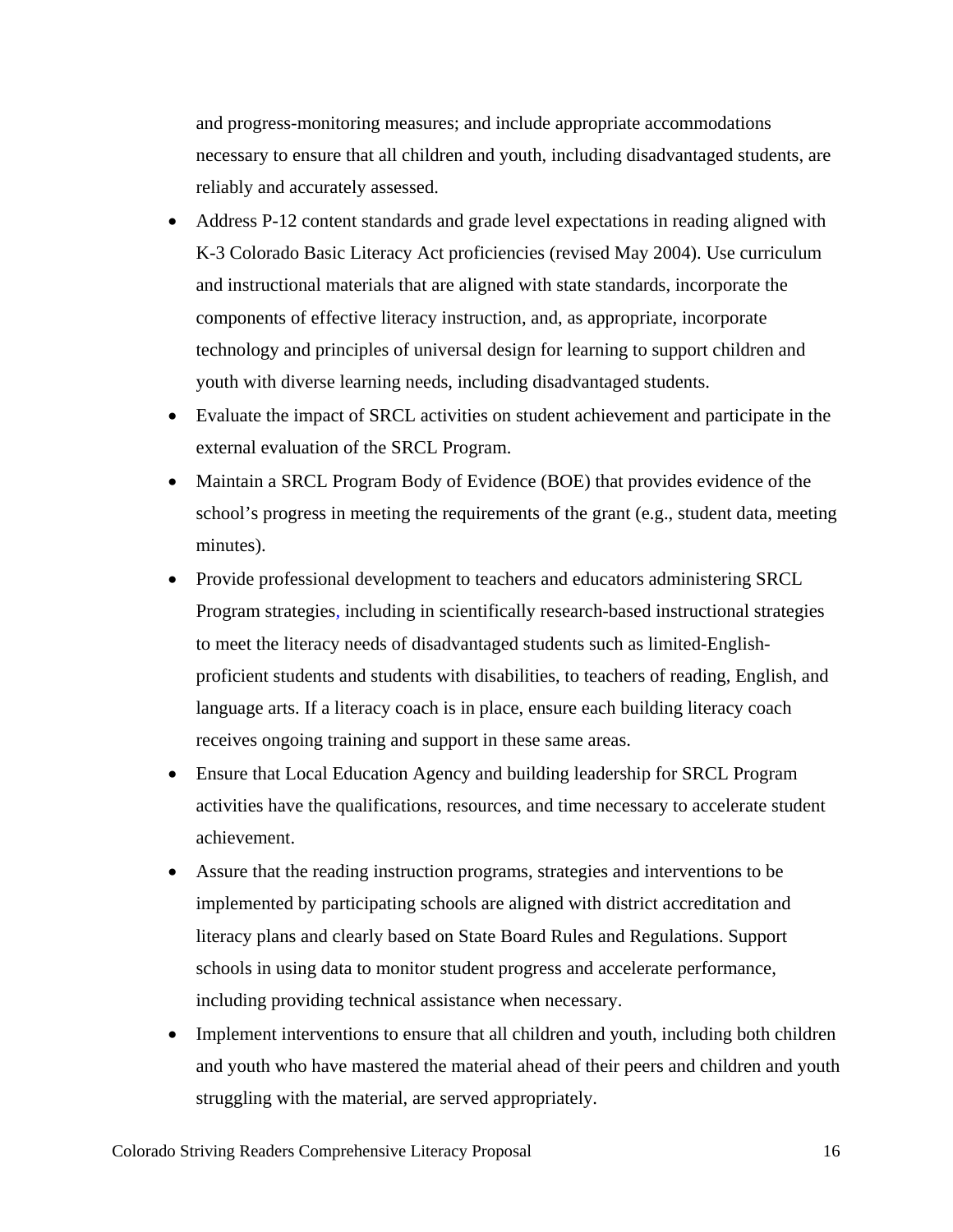Inform continuous improvement by monitoring program implementation and outcomes, including the effectiveness of professional development, and tracking implementation and outcomes of the Local Education Agency or early childhood education provider, school, classroom, and student levels.

*State leadership* for the Striving Readers Comprehensive Literacy Program, including the Colorado Department of Education, will:

- Work with in-state and external experts to make the best use of evidence-based reading research related to planning and implementing professional development and technical assistance opportunities for Colorado P-12 teachers and early literacy providers.
- Clearly define the expectations that eligible Local Education Agencies and schools must meet when they participate in the SRCL Program, including the very clear reliance on scientifically based reading research, and fund only those applications that meet a rigorous definition.
- Develop, identify, and provide high-quality, embedded professional development (through bi-yearly convenings, web-based mechanisms, and ongoing assistance from Colorado Department of Education experts) to enable preschool through 12th grade and early literacy educators to teach reading, writing and oral language skills effectively.
- Provide training, technical assistance and advocacy to build the capacity of eligible Local Education Agencies/schools to implement evidence-based literacy instruction and assessment.
- Make sure the expertise and time available for technical assistance is sufficient to support the work of the Local Education Agency and building leadership teams and allows intervention in a timely manner where necessary.
- Apply accountability through  $(1)$  the state's policy infrastructure,  $(2)$  monitoring SRCL Program activities and impact (e.g., implementation tool, Body of Evidence), (3) requirements for adequate yearly progress in reading to secure continuation funding and (4) the external evaluation of the initiative.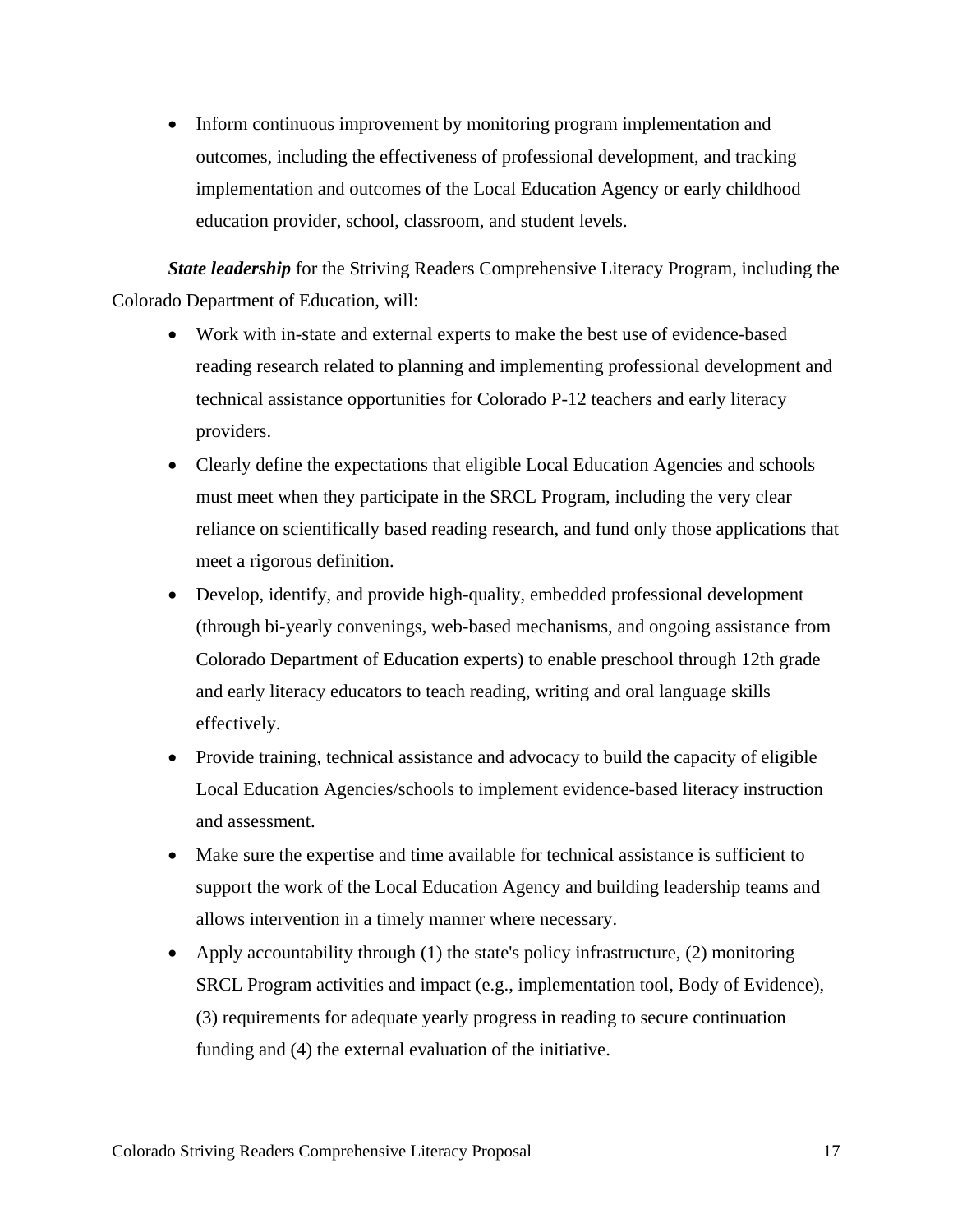- Make effective use of electronically-based supports for professional learning over the duration of the grant to assure statewide access to the most current information on implementing evidence based literacy strategies in Colorado P-12 classrooms and early literacy centers.
- Disseminate what works both to help the SRCL Program sites succeed and to share the work of the subgrantee sites with other Local Education Agencies and schools in the state.
- Coordinate and align the activities and outcomes of the SRCL Program with other literacy-related reform initiatives to deepen understanding of evidence-based literacy in all state literacy activities and to promote the cross-fertilization of ideas.
- Evaluate and inform continuous improvement by monitoring program implementation and outcomes, including the effectiveness of professional development, and tracking implementation and outcomes at the Local Education Agency or early childhood education provider, school, classroom, and student levels.

## **SELECTION CRITERIA**

## **GOALS OF THE COLORADO SRCL PROGRAM**

 The overall goal of Colorado's Striving Readers Comprehensive Literacy Program is to increase oral language skills and reading and writing achievement among the participating students, with particular attention paid to disadvantaged students. We want the Striving Readers Comprehensive Literacy program to have a significant impact on participating students, and we want to accurately measure that impact. The Colorado State Assessment Program (CSAP) results from 2010 will serve as the baseline for the Colorado Striving Readers Comprehensive Literacy program. Student achievement in reading among Colorado students has not increased significantly during the past several years. Over 30 percent of students continue to score as only "unsatisfactory" or "partially proficient. Figure 1 below best illustrates the stagnancy of scores of all students over a five-year period, 2004-2009.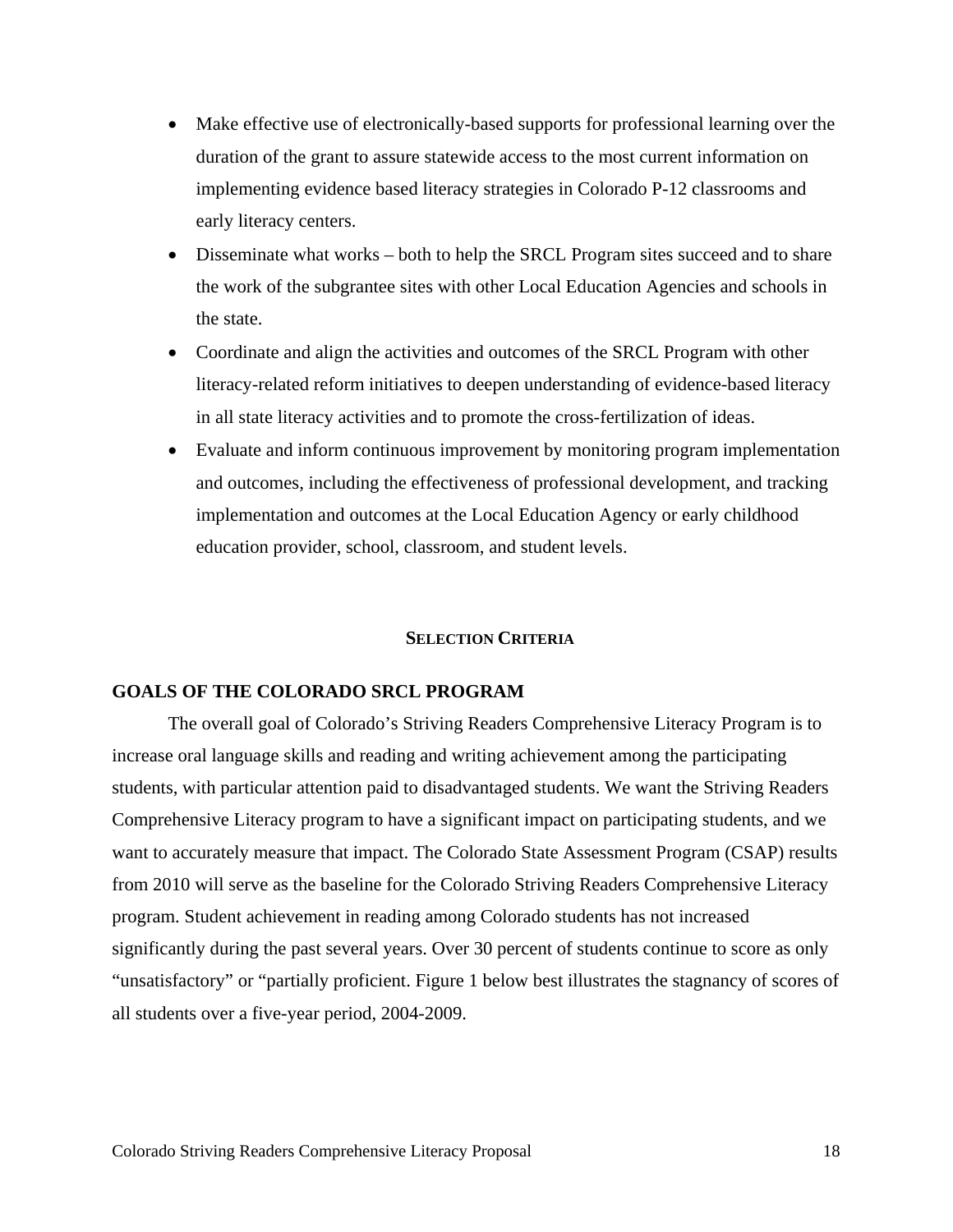

Figure 1: CSAP Reading Percent Proficient and Advanced 2004‐2009 for All Grades

Table 1 below shows third grade reading scores for 2009 and 2010 on the Colorado State Assessment Program (CSAP), with little if any change between the two years by all groups; the gaps shown among different subpopulations are persistent as well. Among disadvantaged student groups, a much higher percentage score at partially proficient and unsatisfactory than at advanced or proficient.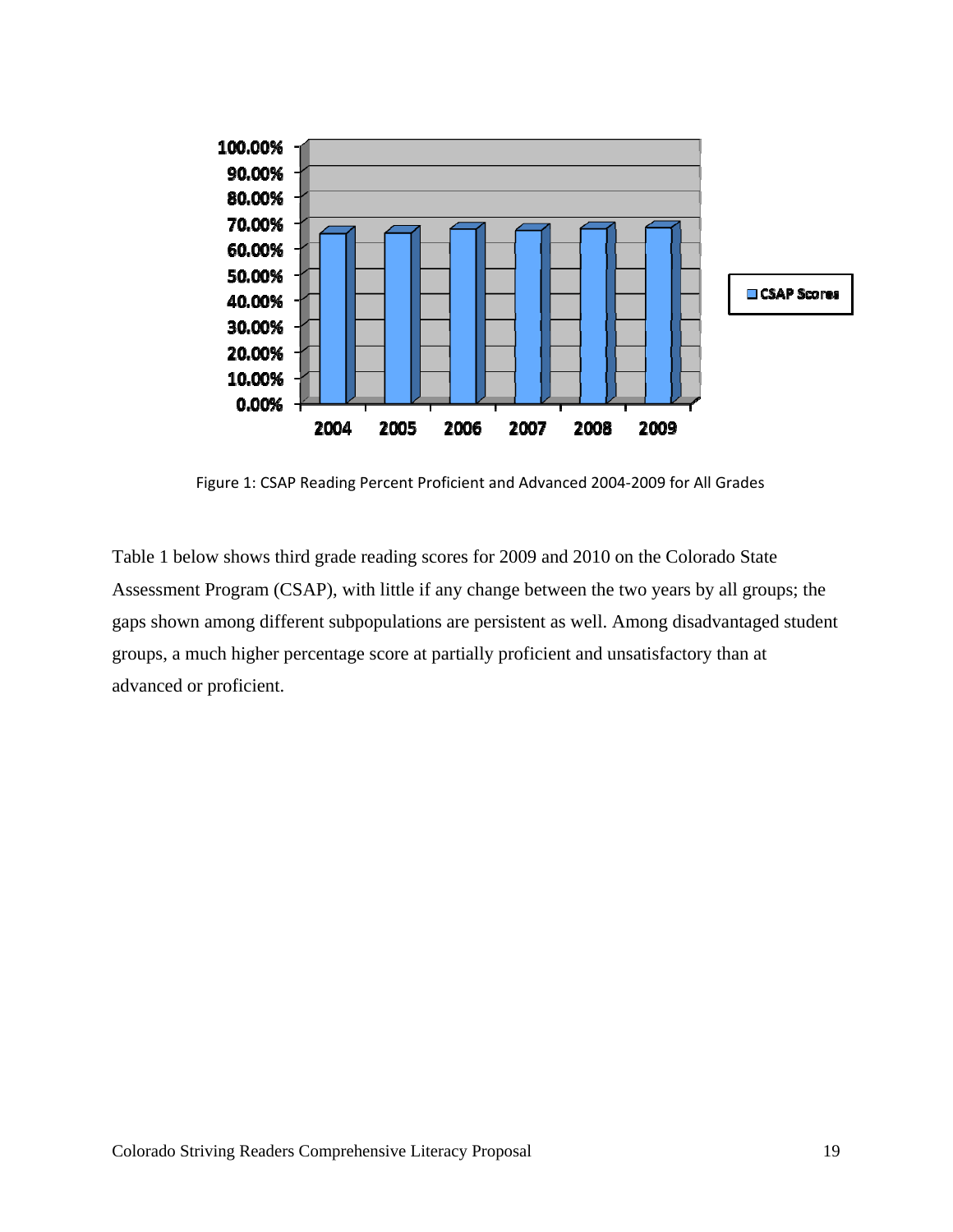| <b>TABLE 1</b><br><b>COLORADO STATE ASSESSMENT PROGRAM RESULTS ~ READING ~ GRADE 3</b><br>2009 and 2010, by ethnic group |                                      |                                  |                               |                                  |                                        |  |
|--------------------------------------------------------------------------------------------------------------------------|--------------------------------------|----------------------------------|-------------------------------|----------------------------------|----------------------------------------|--|
| Year                                                                                                                     | Category                             | $\frac{0}{0}$<br><b>Advanced</b> | % Proficient                  | % Partially<br><b>Proficient</b> | $\frac{0}{0}$<br><b>Unsatisfactory</b> |  |
| 2009                                                                                                                     | All                                  | $\overline{7}$                   | 66                            | 18                               | 9                                      |  |
| 2010                                                                                                                     | All                                  | 6                                | 64                            | 18                               | 11                                     |  |
| 2009                                                                                                                     | American<br>Indian/Alaska Native     | 3                                | 59                            | 24                               | 13                                     |  |
| 2010                                                                                                                     | American<br>Indian/Alaska Native     | 3                                | 55                            | 28                               | 14                                     |  |
| 2009                                                                                                                     | Asian/Pacific Islander               | 11                               | 68                            | 15                               | 6                                      |  |
| 2010                                                                                                                     | Asian/Pacific Islander               | 10                               | 67                            | 14                               | 9                                      |  |
| 2009                                                                                                                     | Black (not Hispanic)                 | 3                                | 58                            | 23                               | 15                                     |  |
| 2010                                                                                                                     | Black (not Hispanic)                 | $\overline{2}$                   | 53                            | 25                               | 19                                     |  |
| 2009                                                                                                                     | Hispanic                             | $\overline{2}$                   | 52                            | 29                               | 17                                     |  |
| 2010                                                                                                                     | Hispanic                             | $\overline{2}$                   | 49                            | 28                               | 21                                     |  |
| 2009                                                                                                                     | White (not Hispanic)                 | 10                               | 73                            | 13                               | $\overline{4}$                         |  |
| 2010                                                                                                                     | White (not Hispanic)                 | 9                                | 72                            | 13                               | 6                                      |  |
|                                                                                                                          |                                      |                                  | <b>Disadvantaged Students</b> |                                  |                                        |  |
| Year                                                                                                                     | Category                             | $\frac{0}{0}$<br><b>Advanced</b> | % Proficient                  | % Partially<br><b>Proficient</b> | % Unsat.                               |  |
| 2009                                                                                                                     | Economically<br>Disadvantaged        | $\overline{2}$                   | 54                            | 28                               | 16                                     |  |
| 2010                                                                                                                     | Economically<br>Disadvantaged        | $\overline{2}$                   | 51                            | 27                               | 19                                     |  |
| 2009                                                                                                                     | English Language<br>Learners         | $\mathbf{1}$                     | 43                            | 32                               | 23                                     |  |
| 2010                                                                                                                     | <b>English Language</b><br>Learners  | $\mathbf{1}$                     | 42                            | 31                               | 25                                     |  |
| 2009                                                                                                                     | Migrant                              | $\mathbf{1}$                     | 36                            | 36                               | 27                                     |  |
| 2010                                                                                                                     | Migrant                              | $\overline{0}$                   | 33                            | 36                               | 30                                     |  |
| 2009                                                                                                                     | Students with<br><b>Disabilities</b> | $\mathbf{1}$                     | 30                            | 30                               | 37                                     |  |
| 2010                                                                                                                     | Students with<br>Disabilities        | $\mathbf 1$                      | 27                            | 26                               | 45                                     |  |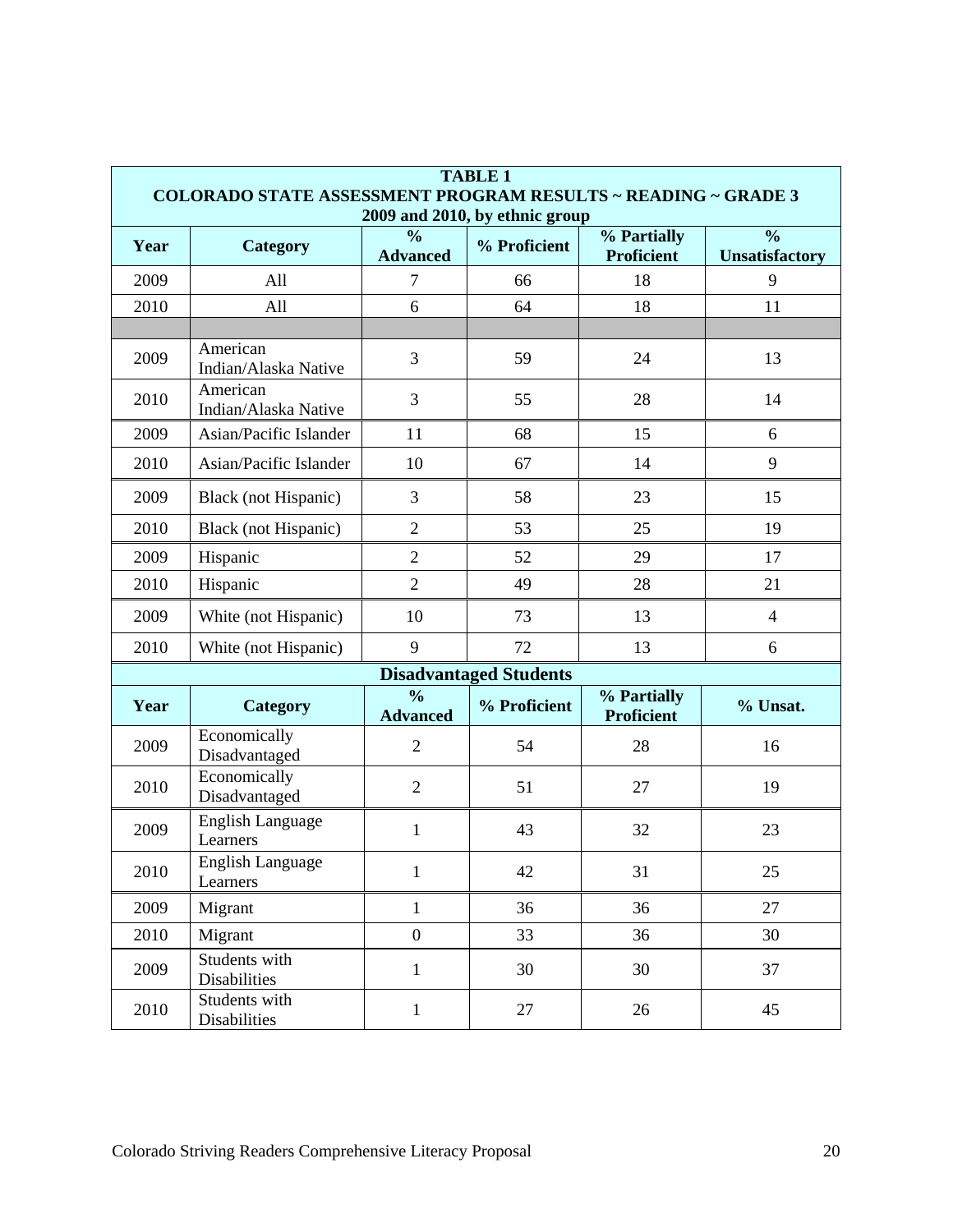## **Outcome Objectives**

 In order to measure progress toward our goals we have set outcome objectives that are aligned with both the Government Performance and Results Act (GPRA) performance indicators as well as the specific age groups designated in the SRCL Program (Table 2):

| TABLE 2<br><b>STRIVING READERS COMPREHENSIVE LITERACY AND GRPA AGE GROUPS</b> |                                                                                                                      |  |  |  |
|-------------------------------------------------------------------------------|----------------------------------------------------------------------------------------------------------------------|--|--|--|
| <b>Striving Readers Comprehensive</b><br><b>Literacy Age Groups</b>           | <b>Government Performance and Results Act</b><br><b>Performance Indicators</b>                                       |  |  |  |
| Children from birth through age five                                          | Improve/increase oral language skills among<br>participating 4-year-old children                                     |  |  |  |
| Students in kindergarten through<br>grade five                                | Increase reading and writing achievement among<br>participating 5th-grade students.                                  |  |  |  |
| Students in middle and high school,<br>through grade 12                       | Increase reading and writing achievement among<br>participating 8th-grade and participating high school<br>students. |  |  |  |

We have set specific outcome objectives for each age group/GRPA performance indicator:

- The percentage of participating 4-year-old children who achieve significant gains in oral language skills will increase by **10 percent** over the term of the grant program.
- The percentage of participating 5th-grade students who meet or exceed proficiency on the state English language arts assessments will increase by **10 percent** over the term of the grant period.
- The percentage of participating 8th-grade students who meet or exceed proficiency on the state English language arts assessments will increase by **10 percent** over the term of the grant period.
- The percentage of participating high school students who meet or exceed proficiency on the state English language arts assessments will increase by **6 percent** over the term of the grant period.

 To ensure that subgrantees are able to achieve these outcomes, an overarching goal and purpose of the state role is to *support local efforts* in subgrantee communities to strengthen early literacy and ongoing literacy growth of children from birth through 12th grade. The state intends to:

1. Support local efforts to expand, monitor, and evaluate children's language and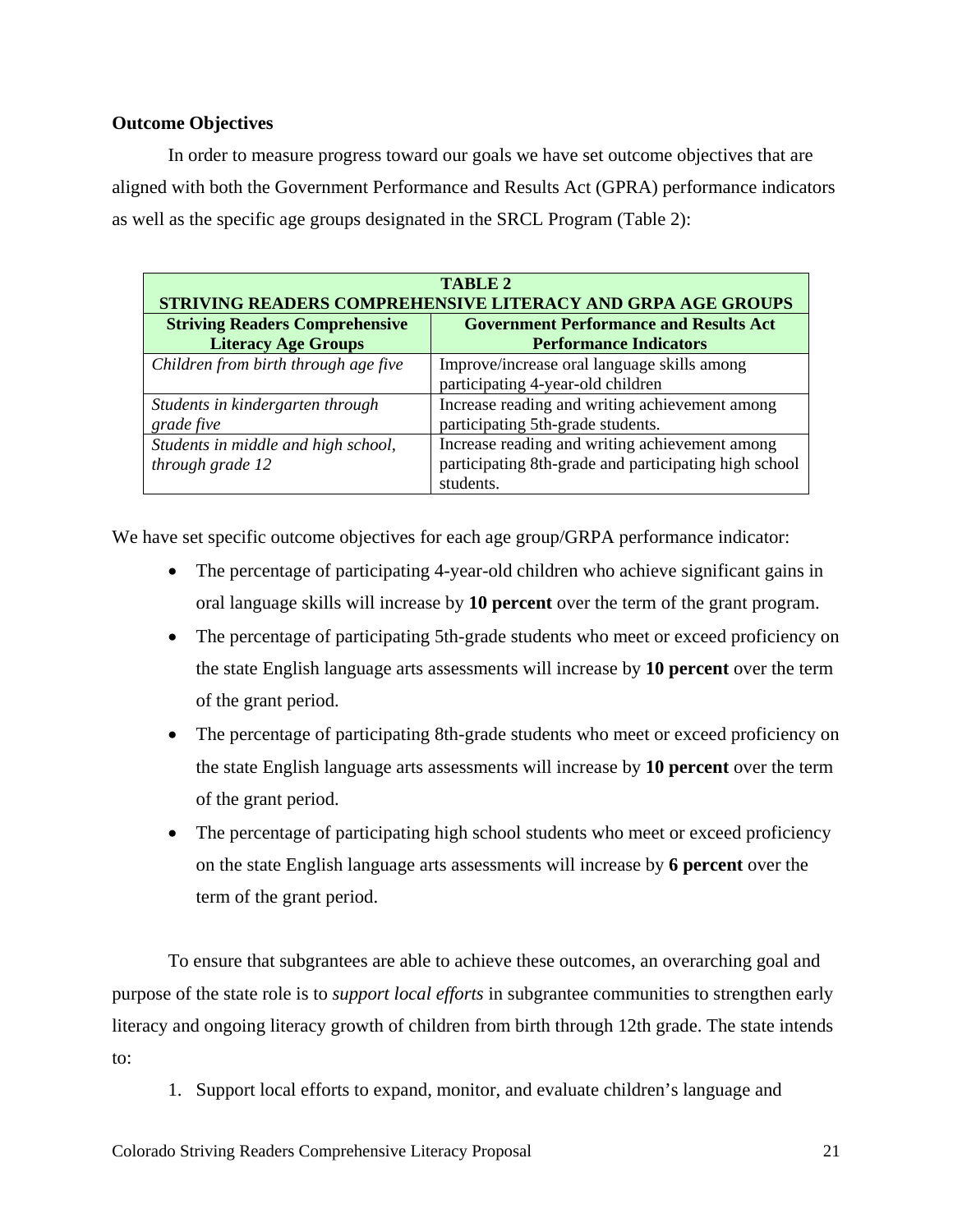academic vocabulary development.

- 2. Support local nonfiction literacy education efforts and initiatives for children in Colorado.
- 3. Support local efforts to increase the skills of teachers and administrators in using formative assessments to inform instructional decisions, to provide children with descriptive feedback, and to broaden accountability efforts.
- 4. Support local efforts to increase adult understanding about why and how to support children's literacy development.

Recipients of Striving Readers Comprehensive Literacy Program funds through the Colorado Department of Education will be expected to craft outcome objectives that are specific to each community's needs, challenges, population, and proposed program.

#### **DATA SOURCES AND USE**

 The state will consider multiple sources of data to both evaluate the needs assessment of subgrantees and to evaluate progress toward achieving goals and outcomes, and will disaggregate data for disadvantaged students including English-language learners, students with disabilities and those who are economically disadvantaged. Data instruments and sources will include the Colorado Student Assessment Program (which includes early childhood assessments), the Colorado Growth Model (described below), Results Matter (Colorado Preschool Project), Colorado Basic Literacy Act Assessment System (for Individual Literacy Plans), and the Colorado Student Assessment Program Alternate (CSAPA).

 The Colorado Student Growth Model (CGM) provides a common understanding of how individual students and groups of students progress from year to year toward state standards based on where each individual student begins. The model focuses attention on maximizing student progress over time and reveals where, and among which students, the strongest growth is happening and where it is not. Colorado developed the model to answer three essential questions about student, school and district performance:

- What is the growth rate of a student, a school and a district?
- What should be the growth rate for a student to reach a desired level of achievement within a period of time?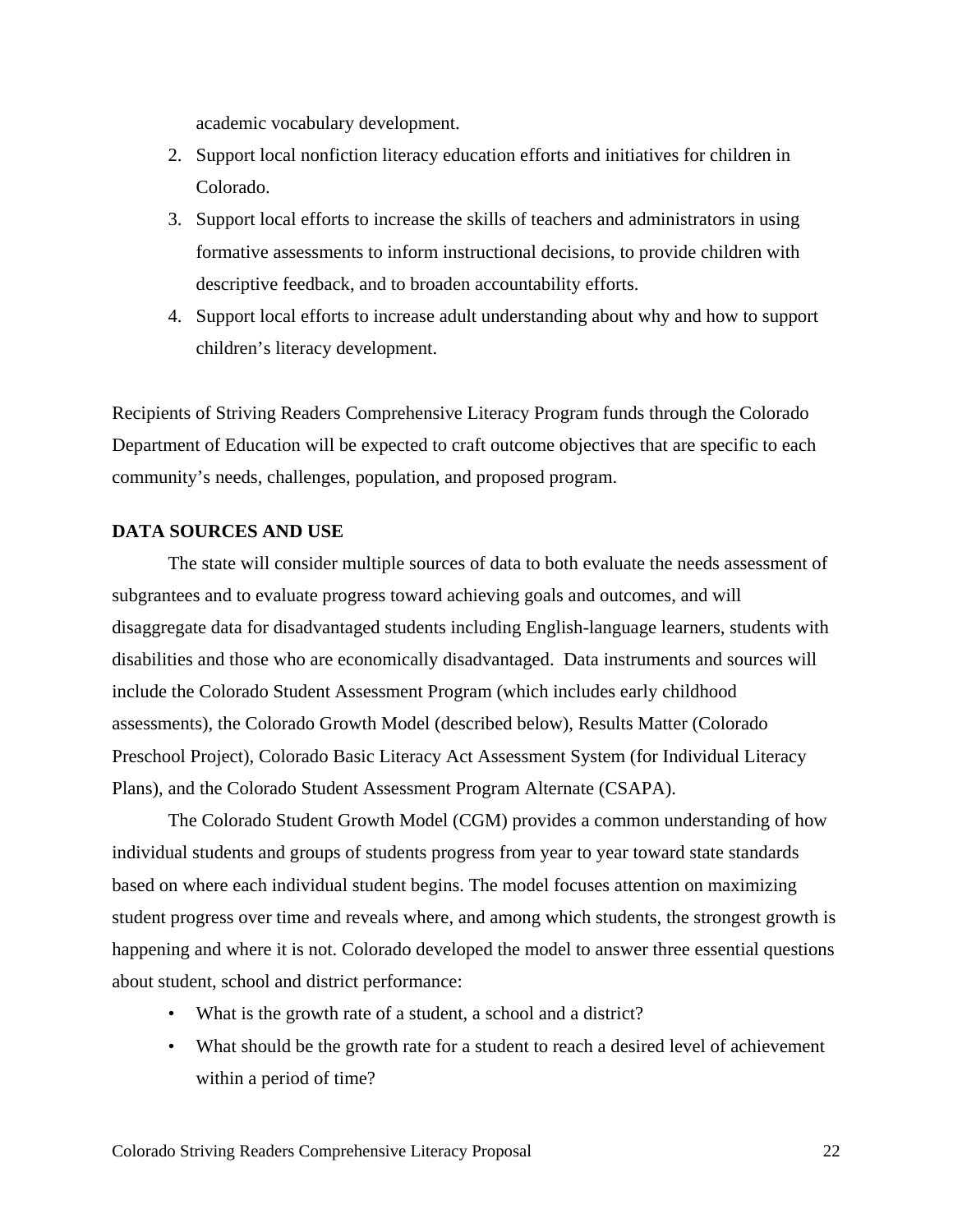• What are the highest sustained growth rates that exist today and under what conditions could they improve?

Formative or interim assessments, which are a key focus area of our proposal (see below), will be used by subgrantees to determine student progress and the impact of grant activities.

## **FOCUS AREAS**

 The technical assistance to be provided by the Colorado Department of Education to subgrantees will include information, scientifically based research, and instruction models on the focus areas of the Colorado Striving Readers Comprehensive Literacy Program: (1) formative assessment feedback methodology for data-based decision-making; (2) the five components of reading; (3) nonfiction reading and writing; (4) and oral and written language and academic vocabulary development. The newly revised Colorado Academic Content Standards emphasize nonfiction reading and writing for all grade levels. Standard 2 of the Reading, Writing and Communicating Standards states: "Engage in a wide range of nonfiction and real-life reading experiences to solve problems, judge the quality of ideas, or complete daily tasks." The National Common Core State Standards emphasizes nonfiction reading and writing as well, especially for adolescents in both their English courses and content area studies.



**Figure 2:** Illustrating Colorado's Striving Readers Comprehensive Literacy goals from birth through grade 12

 The field of literacy has a wealth of resources and models on the most effective practices and strategies for improving reading comprehension, writing and vocabulary development, including solutions for English language learners and other disadvantaged students. As part of the technical assistance component subgrantees will receive information, instruction, and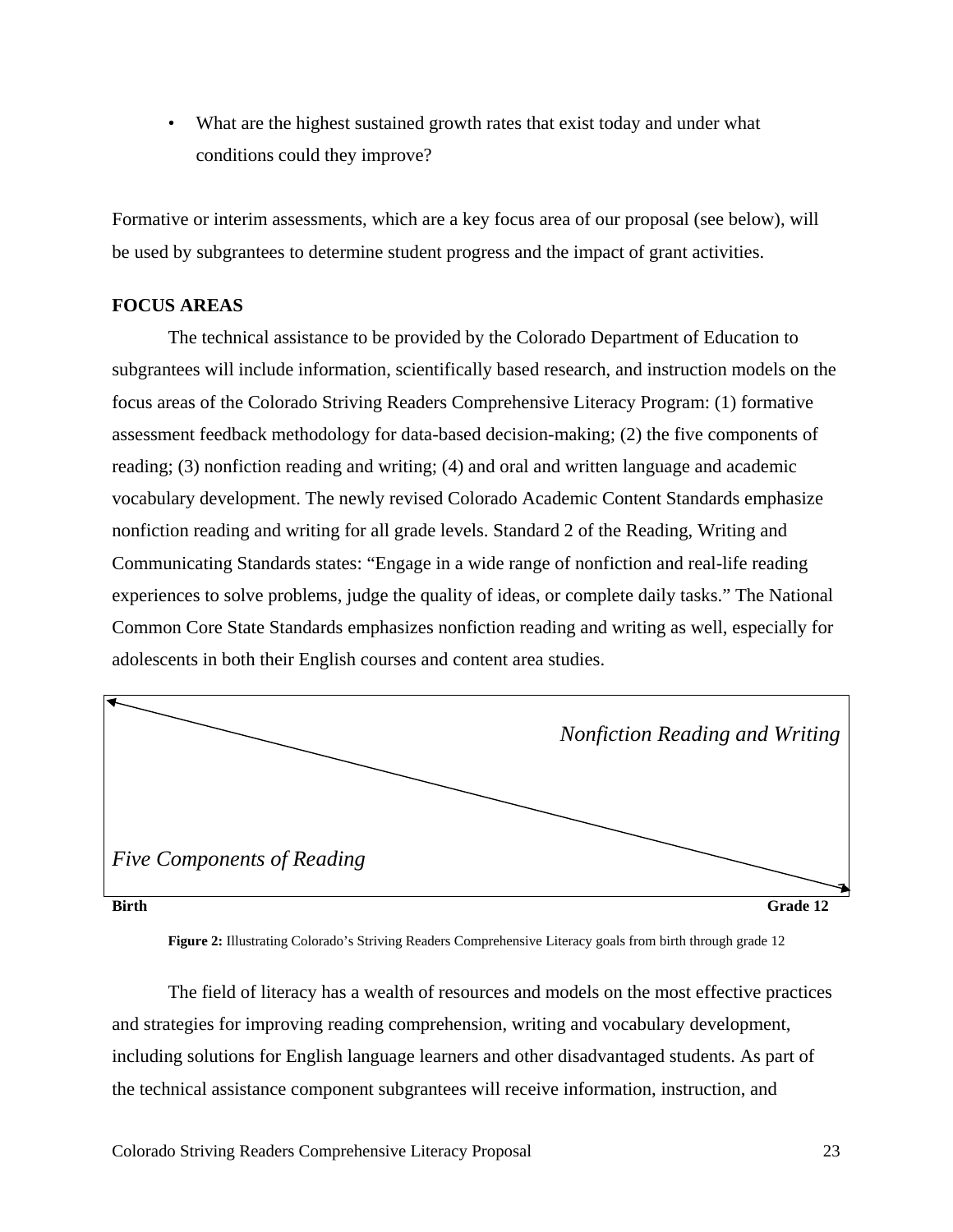coaching from Colorado Department of Education specialists about how to improve students' acquisition of the five components of reading and their nonfiction literacy based specifically and responsively on the strengths and needs of the students. The rationale for these focus areas is presented below.

#### **Formative Assessment for Data-based Decision-making**

 Perhaps the most important area of focus of the Colorado Striving Readers Comprehensive Literacy Program is formative assessment and feedback methodology. All subgrantees will be required to implement high-quality, state-determined interim assessments as part of their grant projects in order to assess the progress and achievement of participating students at regular intervals. The interim assessments will be designed to collect and analyze data in order to provide timely information to teachers and school leaders about how students are performing as well as the impact of the grant activities. Interim assessments are expected to become a routine step in each grant project, encouraging a culture of data-based decision making within each classroom. Ideally teachers will know exactly where each student is in his or her progress toward the standards and curriculum, what each student knows and, most importantly, what adjustments to instruction or other interventions are needed to keep students on the pathway to increased achievement.

 All of the evidence collected and reported by subgrantees (as well as the program evaluator) will be used to inform subgrantees of effective instructional strategies in the program, to instruct workshop participants on effective strategies and best models and practices to achieve results, and eventually to inform all other school districts in the state of the successes and challenges of the program. The intent of this focus area is to foster continuous improvement to the design and implementation of program activities.

#### **The Five Components of Reading**

Through the Striving Readers Comprehensive Literacy grant funding and partnership, Colorado will continue to deepen its commitment to ensure that all children gain the essential five components for reading as outlined by the Report of the National Reading Panel and *Teaching Children to Read* (2000): phonemic awareness, phonics, fluency, vocabulary, and reading comprehension. For adolescent learners, these same five components are equally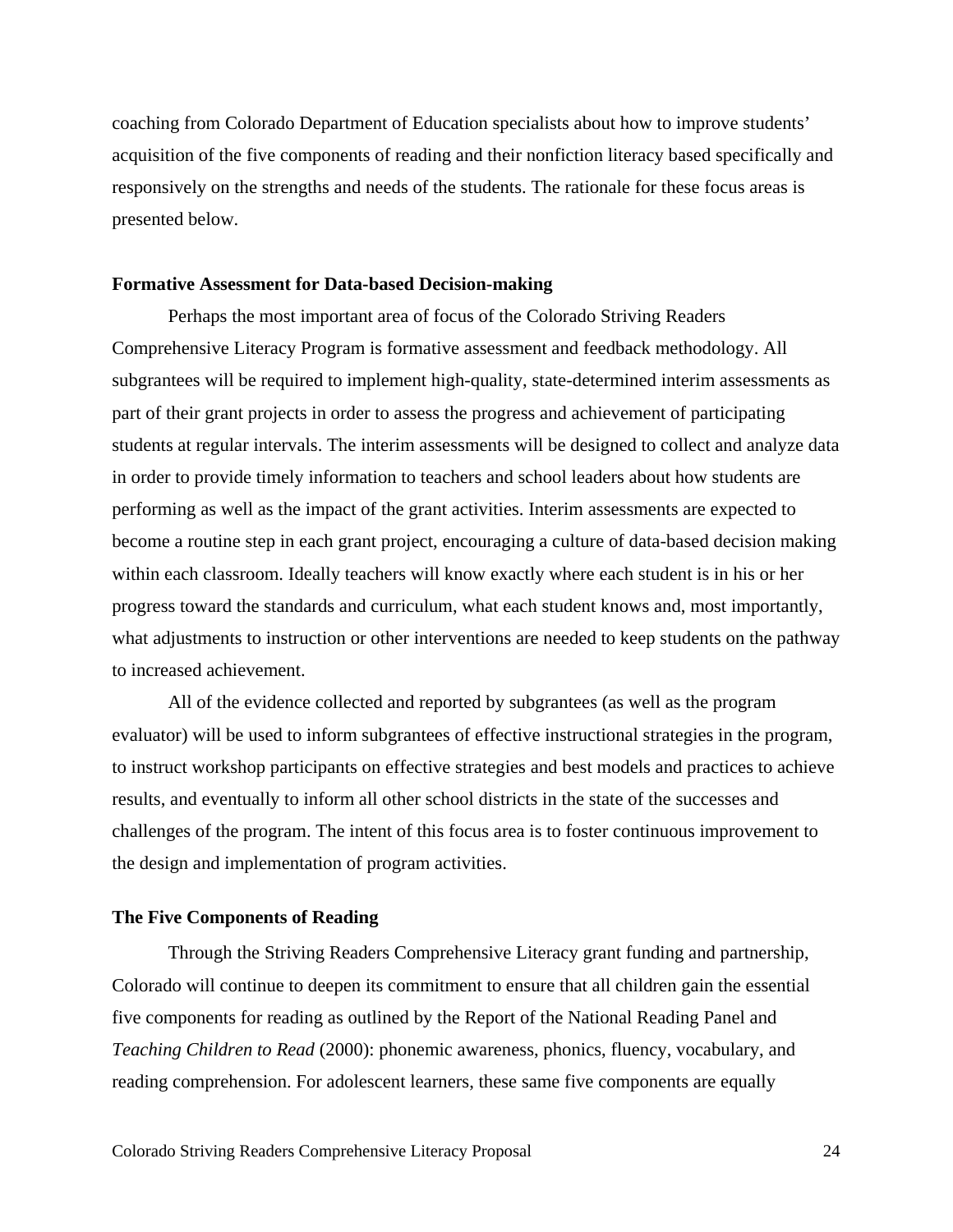relevant (Torgesen, Houston, Rissman, Decker, Roberts, Vaughn, Wexler, Francis, Rivera, Lesaux, 2007). The importance of these five critical literacy building blocks has been validated by subsequent research (McCardle and Chhabra, 2004; August and Shanahan, 2008; Honig, Diamond, and Gutlohn, 2008). Research is informing us that when reading is effectively taught with a solid foundation of phonemic awareness, phonics, fluency, vocabulary, and comprehension instruction, all but 2-5% of children can learn to read (Colorado Reading First, 2004; Torgeson, 2002; Juel, 2000). The research of Lieberman, Shankweiler, and Lieberman (1989) demonstrated that the most common barrier to learning word reading skills is the inability to process language phonologically or weak phonemic awareness skills. Thus, Colorado's Striving Readers Comprehensive Literacy Program will provide teachers with numerous professional development opportunities to deepen their capacities to cultivate the five essential components of reading. Local Education Agencies will be required to have a comprehensive reading program and comprehensive assessment plan to monitor the development of each component in a manner appropriate to each grade level.

Colorado's Literacy Framework paints a rich portrait of the instructional strategies that are needed to achieve this goal. As profiled in *Reading First: A Closer Look at the Five Essential Components of Effective Reading Instruction – A Review of Scientifically Based Reading Research for Teachers* (2004), there are many approaches to teaching these five components. These approaches differ in how much guidance or direction teachers provide as their students are learning new skills, how clearly and directly teachers explain new skills, whether they demonstrate exactly how to use a specific skill, and whether the skills are taught in a thoughtful sequence. Scientific research reviewed by the National Reading Panel revealed that these different approaches or methods of teaching the five essential components are *not* equally effective. The most reliably effective approach is direct, systematic, and explicit. These practices will be at the heart of our Striving Readers Comprehensive Literacy professional development and coaching efforts:

 **Direct Instruction:** In direct instruction, the teacher defines and teaches a concept, models the learning process, guides students through its application and arranges for extended guided practice until mastery is achieved (Florida Center for Reading Research).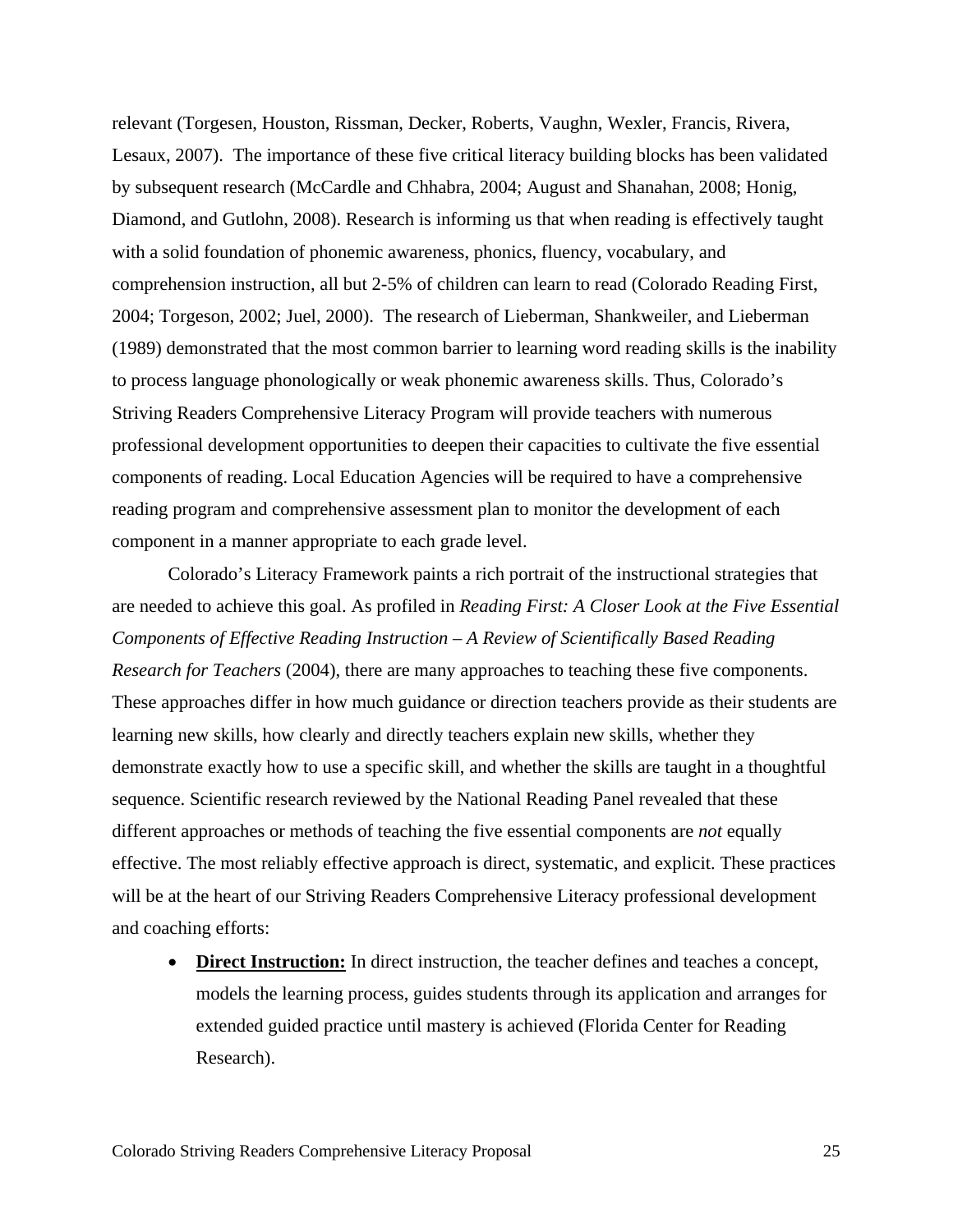- **Systematic Instruction:** A carefully planned sequence, similar to a builder's blueprint for a house, is characteristic of systematic instruction. Systematic instruction is carefully thought out, strategic and designed before activities and lessons are planned. Instruction is clearly linked within and across the five components (phonemic awareness, phonics, fluency, vocabulary and comprehension). For systematic instruction, lessons build on previously taught information, from the simple to the complex (Florida Center for Reading Research).
- **Explicit Instruction:** Explicit instruction involves direct explanation. Concepts are clearly explained and skills are clearly modeled, without ambiguity (Carnine, 2006). The teacher's language is concise, specific and related to the objective modeled, without ambiguity (Carnine, 2006).

Colorado's Literacy Framework 2010 provides additional information to detail our earnest and rigorous focus on the five components of reading.

#### **Nonfiction Literacy**

 Nonfiction, or informational text, plays a critical role in both academic and professional endeavors. Nearly every profession and lifestyle requires skill at using some or many types of informational text. Just as nonfiction reading encompasses all spheres of life, it also bridges every academic field (Neufeld, 2005), making it an integral component of any educational program. The impact of this genre on current society cannot be overemphasized. As stated by educational scholars Moss, Leone, and Dipillo (1997), "if today's students are to survive in the 'Information Age,' it is imperative that they develop greater familiarity with and understanding of expository text.".

 Children learn by taking in bits of information and storing them. They do this all through their adolescent years. When they reach puberty, they begin to take this information, sort it, and think critically with it. They take what they know, add more information to it to draw conclusions, problem solve or create new ideas. One can think of this informational base as a "ball of clay." As the child grows, he or she is adding to the ball of clay. The unfortunate fact is that most high school and college students have not taken in enough information bits in their early years to give them a large enough ball of clay or informational base to do the work required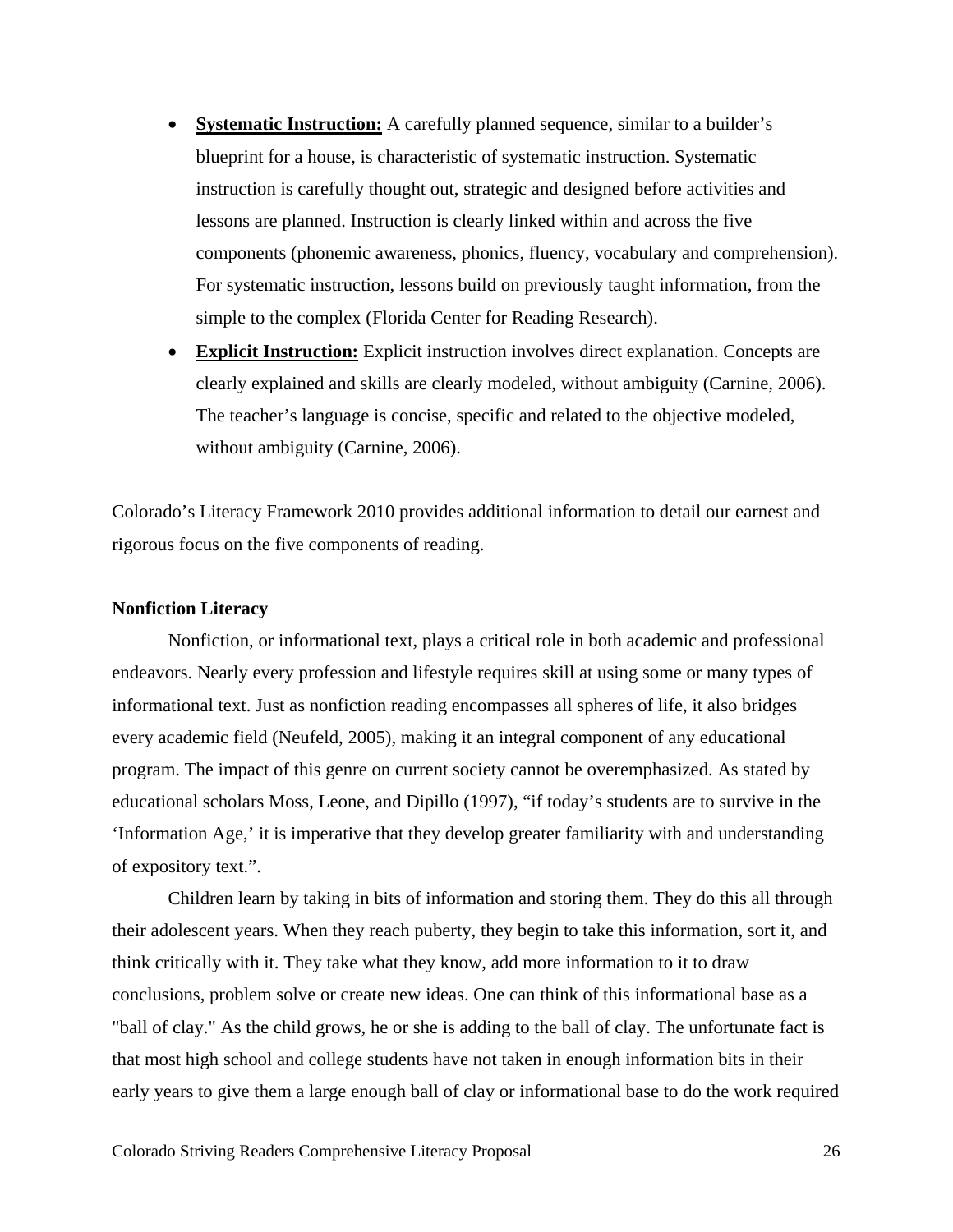of them in high school and college. Most college professors assume they are teaching to students with large informational balls of clay, but too often they are not. Children should be given a steady diet of non-fiction reading material to help them build up their informational base (Harris, 2011). Additionally, nonfiction materials incorporate information from an array of subject areas, including math, science, social studies, technology, art, music, and writing (Duke, Bennett-Armistead, and Roberts, 2003; Pike and Mumper, 2004), thus nonfiction promotes learning across the curriculum (another fundamental ambition of the new Common Core State Standards).

#### *The Value of Nonfiction for Our Youngest Children*

Nonfiction reading in general is rare in primary-grade classrooms (see Duke, Bennett-Armistead, and Roberts, 2002). However, research suggests many benefits of including nonfiction text in primary-grade classrooms. Nonfiction text can:

- Build background knowledge
- Increase vocabulary
- Build on children's interests
- Enrich use of text across the curriculum
- Better prepare children for later schooling, where they will encounter more nonfiction texts (Duke and Bennett-Armistead, 2003).

 Dorfman, Cappelli, and Stead (and Duke and Armistead, 2003) advise teachers to expose students to a variety of texts because research suggests a reciprocal relationship between the kinds of texts children become familiar with and the kinds of texts they choose to write and are able to write well. Many reading researchers have acknowledged the importance of fostering a child's interest in reading nonfiction in the early grades (Duke, 2000, 2004; Routman, 2000, 2003; Stead, 2002; Young and Moss, 2006). Research also suggests that teaching students how to appropriately read and write nonfiction should be a primary goal of early educational learning experiences because of the cognitive benefits received by students who are exposed to these types of literacy experiences (Boynton and Blevins, 2004; Duke, 2000, 2004; Routman, 2000; Young and Moss, 2006). Researchers have also indicated that educators should consider teaching children how to read informational texts to ensure that by the time they reach the intermediate grades they will have the requisite skills to excel academically (Chall, 1983; Duke, Bennett-Armistead, Roberts, 2003; Fisher, 1996; Hadaway, Vardell, and Young, 2002). Trussell-Cullen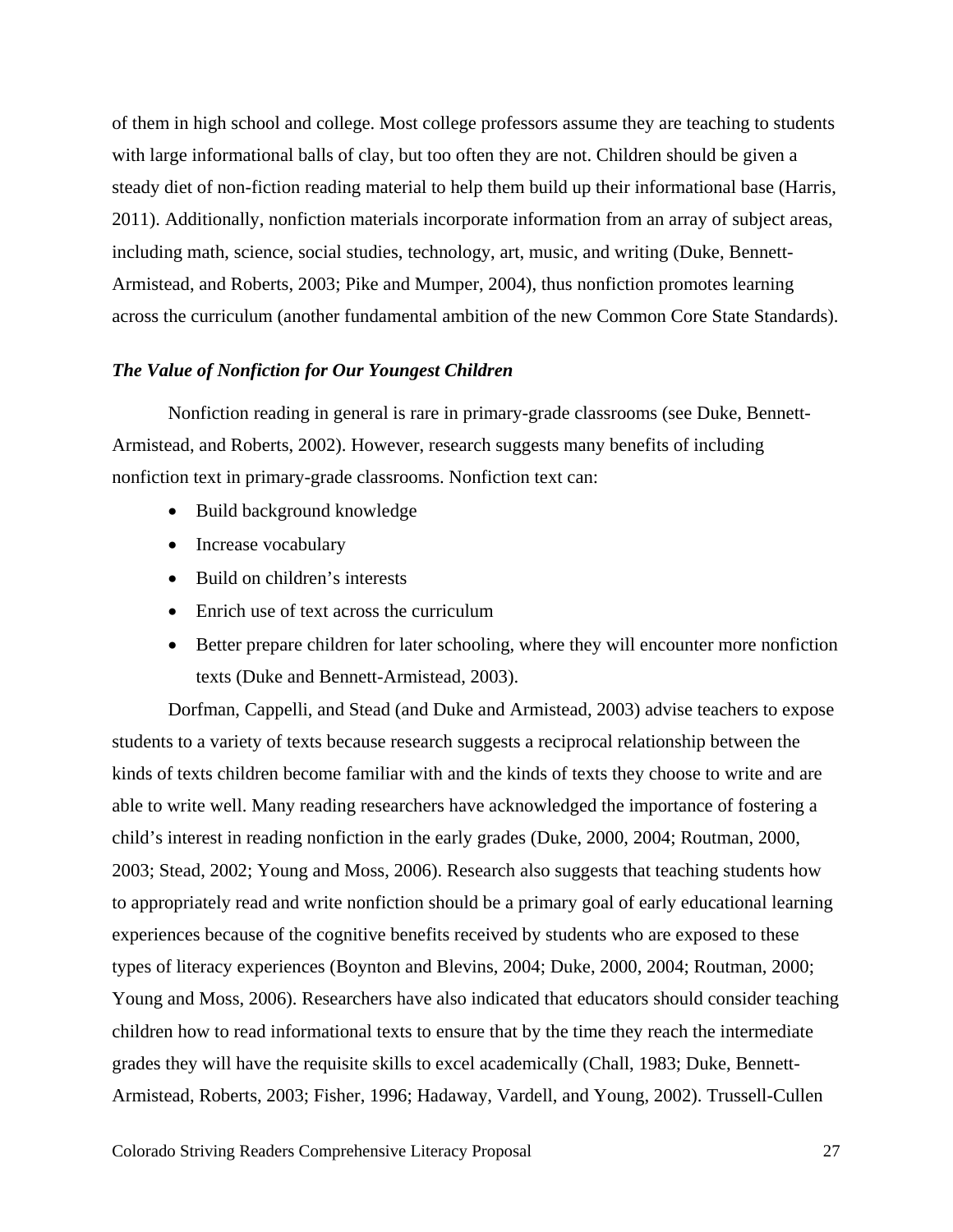(1999) defines nonfiction as a way to "document and celebrate the real world – and that means everything about the real world that is actual, observable, recordable, demonstrable, and experienceable." This definition of nonfiction is important for teachers who want to create a classroom environment where the real world is meaningful to children. Further, this focus on nonfiction may enable teachers, especially teachers in the early grades, to make learning more relevant for students.

#### *Non-fiction Literacy is Critical for Secondary Students*

 As students start the middle school grades, not only are they reading to continue improving language and academic vocabulary skills and to improve comprehension, but also they must gain increasing capacity to read strategically in order to understand the texts they read. Students must be able to read complex informational texts in several fields with independence and confidence because the vast majority of reading in college and workforce training programs will be sophisticated nonfiction. Indeed, through wide and deep reading of literature and literary nonfiction of steadily increasing sophistication, students gain a reservoir of literary and cultural knowledge, references, and images; the ability to evaluate intricate arguments; and the capacity to surmount the challenges posed by complex texts (Common Core State Standards, 2011).

It is also important to note that appropriate remediation of adolescent literacy difficulties does not involve simply re-teaching elementary school-level material. Approaches that demonstrably work in elementary schools will not necessarily prove effective with older students, because they may not be developmentally appropriate or may fail to address the highly specific, diverse, and advanced needs of adolescents. A number and a variety of strategies can be effective tools for comprehension, strategies that "represent procedural rather than declarative knowledge, stressing 'how' as much or more than 'what.'" (Pressley, 1999).

 Common elements among instructional strategies include using a variety of methods to introduce words and concepts, i.e., asking students to read, reading aloud to students, asking what they already know about a subject – even videos and music lyrics have been suggested as a way to communicate. Engagement of students in the process is also essential, with lots of discussion and both soliciting and providing feedback. Similar to younger children, adolescents need to be interested in what they are reading, so making the material relevant is crucial.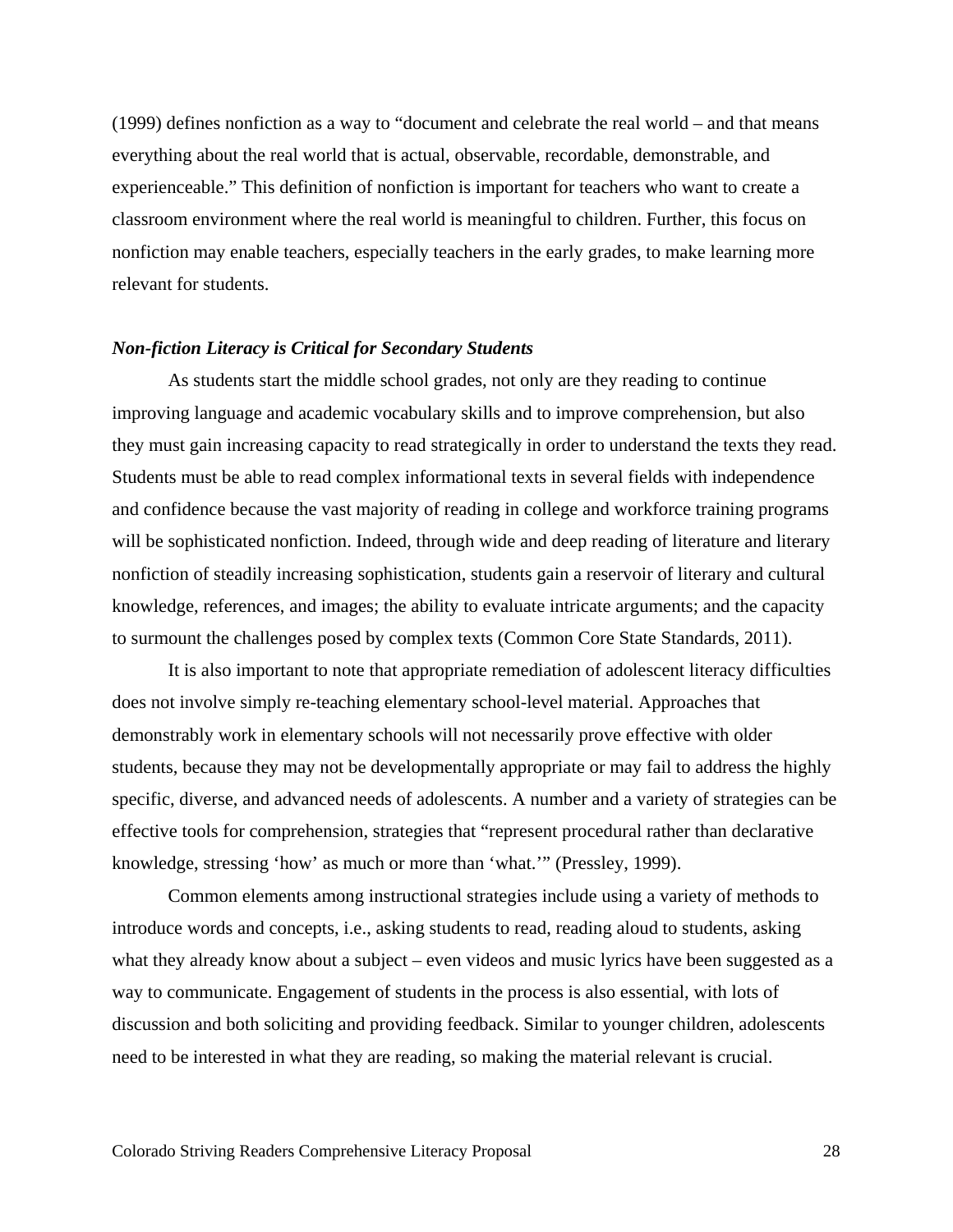#### *Nonfiction Writing*

 Writing is a fundamental component of literacy. In fact, the processes of reading and writing develop simultaneously in students, and they are both acts of composing. Writing is a means of critical inquiry; it promotes problem solving and mastering new concepts. Adept writers can work through various ideas while producing informational, persuasive, and narrative or literary texts. In other words, writing can be used as a medium for reasoning and making intellectual connections. As students arrange ideas to persuade, describe, and inform, they engage in logical critique, and they are likely to gain new insights and a deeper understanding of concepts and content.

The ability to write well – to communicate ideas and to engage the reader – is fundamental to student growth and capacity to advance. Research indicates that weaker adolescent writers are less likely than their more skilled classmates to attend college (Graham and Perin, 2007). According to Achieve, Inc. (2005) half of students entering college are not ready for the writing demands there.

 Because reading and writing are so intricately linked, instruction in writing should entail a great deal of reading as well. In fact, 30 percent of writing time is spent reading (Calkins, 1998). And to strengthen writing skills, moving back and forth between reading and writing enables children to monitor their work and anticipate the needs of their audience (Graves, 1997).

 Subgrantees will be encouraged to develop lessons that incorporate nonfiction writing, with technical assistance on strategies, models and best practices to be provided by the Colorado Department of Education consultant. Research shows that nonfiction writing can be a powerful tool for raising achievement: A project in Norfolk Public Schools in Virginia focused on nonfiction writing increased test scores in all subjects, and poverty level did not influence the results negatively (Peery, 2009). In Waterloo, New York, students realized higher performance in math, science, and social studies after the cross-curricular focus on nonfiction writing after only one school year of increasing the focus on nonfiction writing in all subject areas (Peery, 2009; Reeves, 2004).

#### *Oral and Written Language and Academic Vocabulary Development*

Research findings in applied linguistics and reading research consistently show a strong correlation between reading proficiency and academic success at all ages, from the primary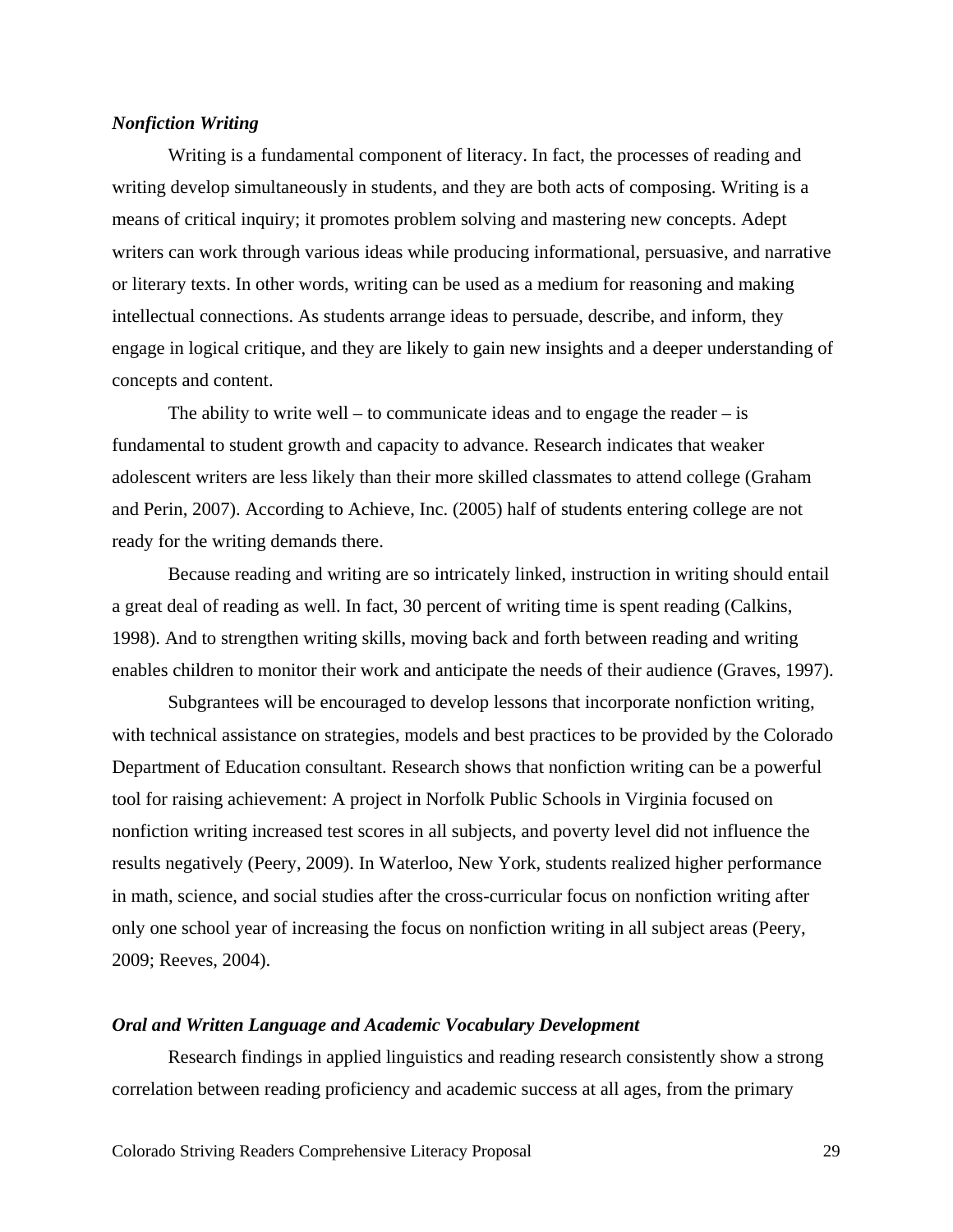school right through to university level: students who read a lot and who understand what they read usually attain good grades (Pretorius, 2000). Educational researchers have found that there is a strong correlation between reading and academic success.

 To a great extent within classrooms, the language used by teachers and students determines what is learned and how learning takes place. Not surprisingly, oral language is not developed in silent classrooms (Moats, 2000; Routman, 2000). Most vocabulary learning, however, comes from books. Books are "where the words are" (Stahl, 2004).

 Research also demonstrates that vocabulary deficits are a significant detriment to reading, and that learners' varied levels of vocabulary knowledge significantly widens the literacy achievement gap. According to Biemiller (2005), while average students acquire an average of 2.4 root words a day, students at the bottom quartile acquire only an average of 1.6 root words per day. Without focused intervention, this problem compounds over time, as demonstrated below:

| <b>TABLE 3</b><br><b>Acquisition of Root Words</b>   |                        |                        |  |  |  |  |
|------------------------------------------------------|------------------------|------------------------|--|--|--|--|
| Grade<br><b>Average Student</b><br><b>Bottom 25%</b> |                        |                        |  |  |  |  |
|                                                      | 2.4 root words per day | 1.6 root words per day |  |  |  |  |
| End of Pre-K                                         | 3,440                  | 2,440                  |  |  |  |  |
| End of K                                             | 4,300                  | 3,016                  |  |  |  |  |
| End of Grade 1                                       | 5,160                  | 3,592                  |  |  |  |  |
| End of Grade 2                                       | 6,020                  | 4,168                  |  |  |  |  |

Source: Diamond, Gutlohn, Honig, *Teaching Reading Sourcebook*, 2008, p.413

 An effective strategy to increase literacy achievement, and narrow the knowledge gap, is to focus vocabulary instruction on root word acquisition. Vocabulary researchers basically agree on the number of words that can be directly taught in a school year. Two words per day can be taught directly or 10 per week. And new words are learned more effectively in a rich context. Selecting words that students will encounter in a variety of texts allows multiple exposures and a higher probability of acquisition. Therefore, selecting words that students will come across in books inside and outside of school and that will be useful in reading (not just high frequency words) makes the task of learning the words more worthwhile and purposeful for students (McKeown, Beck, Omanson, and Pople, 1985).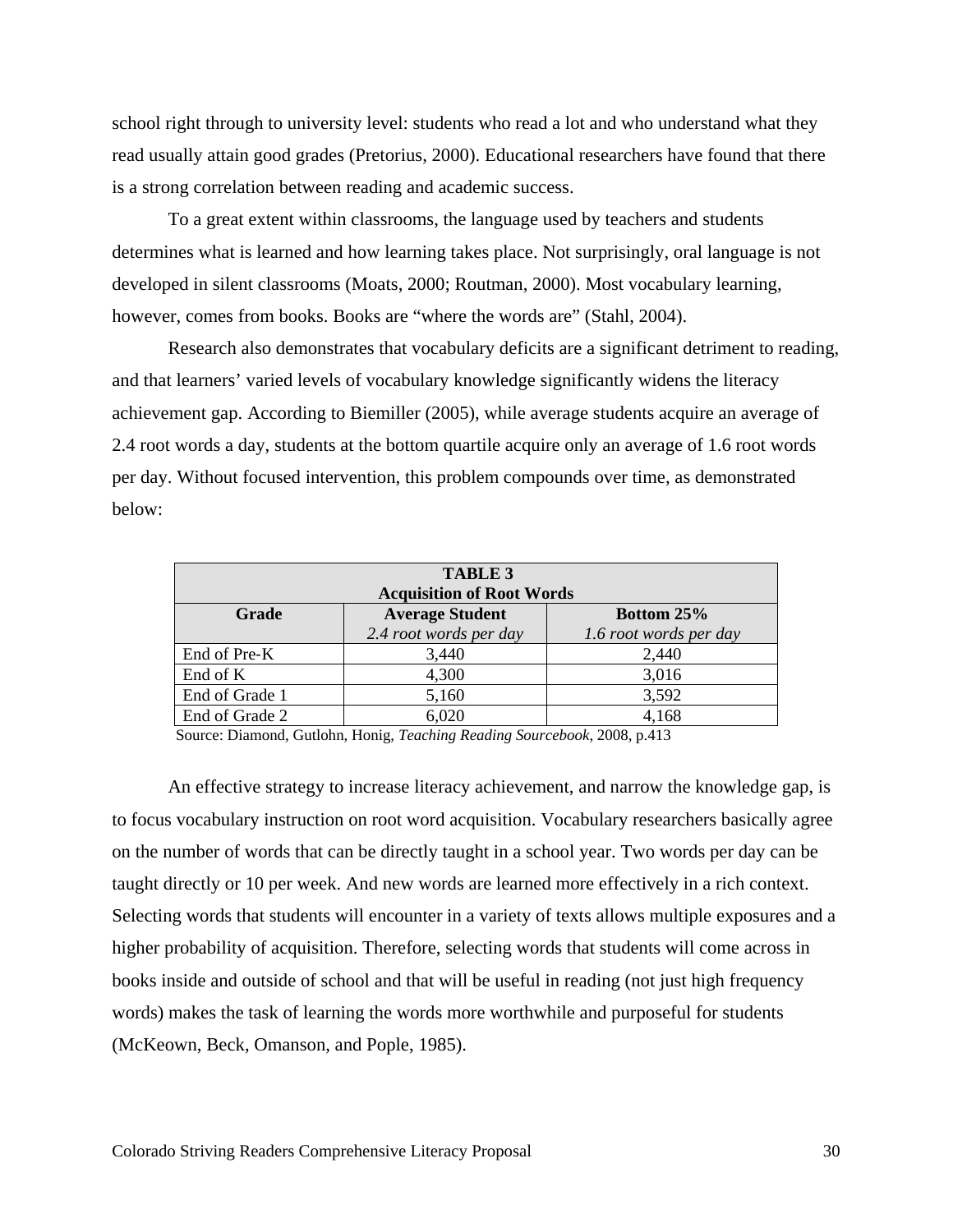## **TECHNICAL ASSISTANCE**

 Professional development support will be led by the Colorado Department of Education Literacy Specialist and jointly offered by the Colorado Department of Education Literacy Specialists and subgrantee literacy coaches. We will provide envisioning webinars to help potential sub-grantees/Local Education Agencies develop their grant applications. In these webinars, we will clarify the goals of Colorado's Striving Readers Comprehensive Literacy program, articulate the criteria and review process, profile the technical assistance the Colorado Department of Education will provide each Local Education Agency, and answer participants' questions. One criterion, for example, might be to require the Local Education Agency (LEA) to partner with local key stakeholders (those listed under "what we can do"/constituents in our state literacy plan). The Colorado Department of Education will also provide leadership in linking LEAs with relevant organizations and agencies to encourage collaboration, mutual support, dissemination, and replication.

## **Statewide Scope of Technical Assistance**

Over time, Colorado's Striving Readers Comprehensive Literacy leaders/program will also help to:

- Articulate and build connections with Read to Achieve, Response to Intervention (RtI), Colorado Preschool Project, Gifted and Talented programs, English language learner program, and other state-level initiatives such as the Mile High United Way Literacy Campaign, the Governor's literacy action plan, School Counselor Corps, and school and district improvement grants.
- Identify demonstration sites to serve as models.
- Identify people in and out of the state with literacy expertise to partner with schools.
- Supply infrastructure for data collection, assessment, and dissemination of information.
- Offer systemic professional development (see details below).
- Provide easy access to reading research.
- Integrate literacy instruction in schools into core subject areas to promote learning of the subject and to increase motivation to read and write in the subject area (including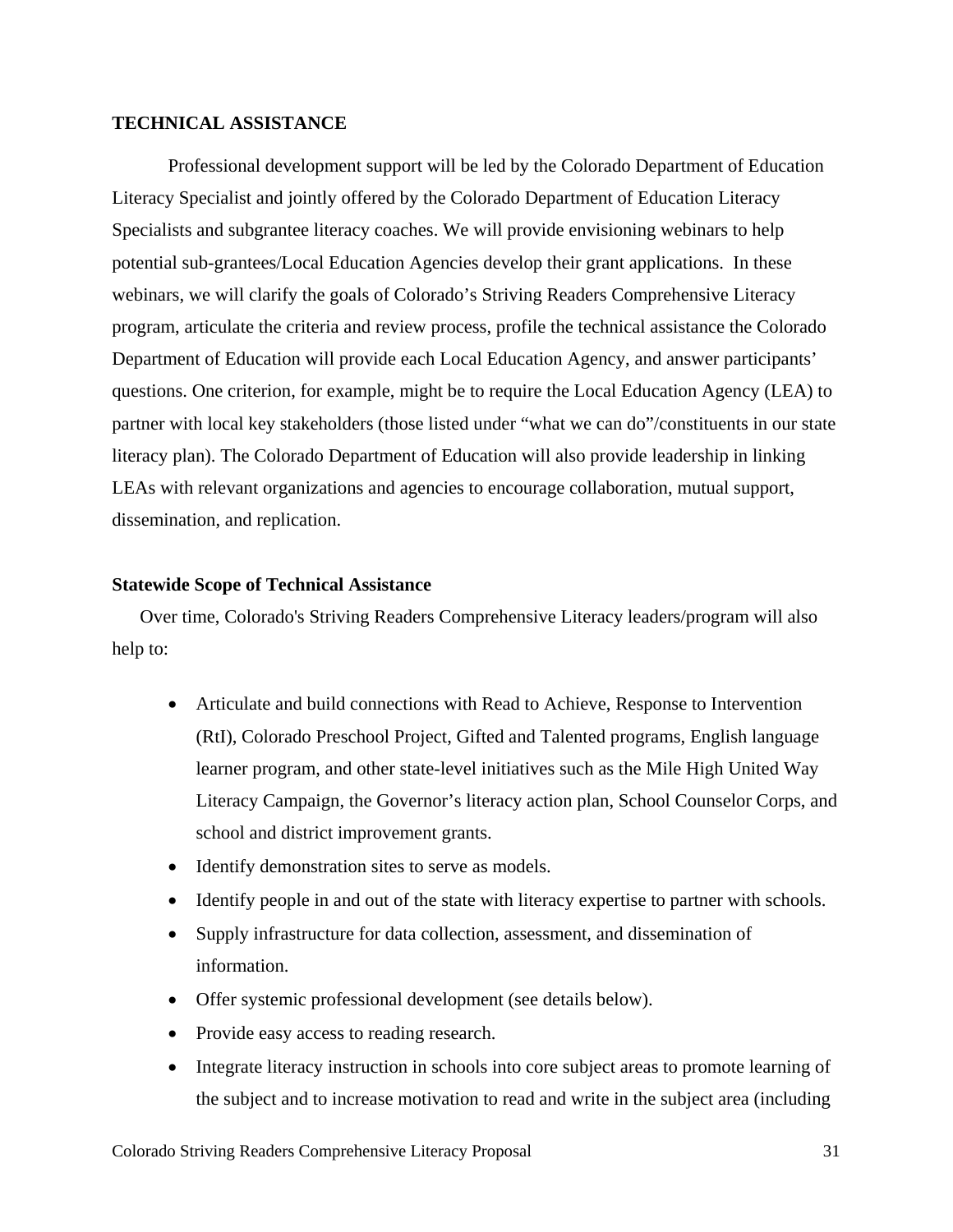creating common planning times to make integration of content area teaching and learning more plausible and practical).

• Create a Colorado Center for Literacy Research in partnership with the Governor's literacy initiatives and organizations such as the Colorado Council of Learning Disabilities, Colorado Council International Reading Association, Early Childhood Education Association of Colorado, University of Denver, University of Colorado, Adams State University, University of Northern Colorado, Colorado Education Association, Colorado Chapter of the International Dyslexia Society, Colorado Chapter of the National Council of Teachers of English, Learning Disabilities Association of Colorado, Teachers of English to Speakers of Other Languages, and Colorado Association for the Education of Young Children.

 In all of our Striving Readers Comprehensive Literacy Program sites, teachers will work in partnership with their school Striving Readers Comprehensive Literacy coach. Each coach will align his/her work to the school's grant goals and meet with teachers regularly to:

- Analyze student work and data to identify patterns of student strengths and needs and evaluate each child's progress toward the Colorado language arts standards
- Plan lessons to respond to students' strengths and needs with scientifically researchbased instructional strategies
- Create or gather together instructional resources to support students' learning and motivation.

Colorado's Striving Readers Comprehensive Literacy coaches will work closely with the Colorado Department of Education Striving Readers Comprehensive Literacy Specialists and consultants in ongoing professional development partnerships such as monthly phone conferences, webinars, regional conferences, and e-mail communications.

 For Colorado's five components of reading, nonfiction literacy, language and academic vocabulary foci and for our formative assessment focus, the Colorado Department of Education Striving Readers Comprehensive Literacy leaders will offer the following professional development support: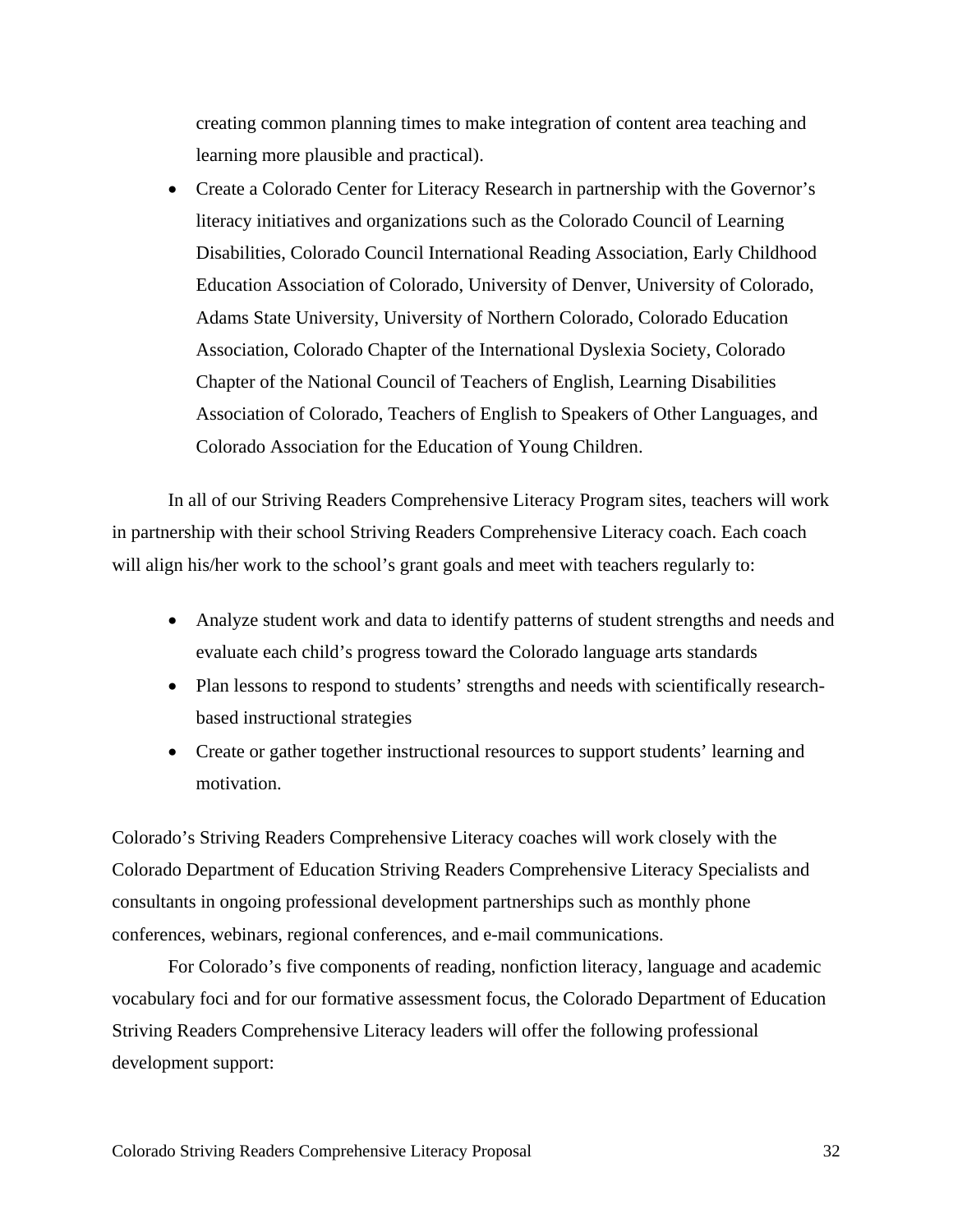- Networking and professional development at least twice a year (possibly beginning and mid-year)
- Webinars four to six times per year, including video streaming of scientifically research-based instruction of the five components of reading, nonfiction reading and writing demonstration lessons, and vignettes of effective formative assessment practices to offer explicit and rich modeling for adult learners
- Monthly communication with subgrantee schools (and more often for schools of high need, especially at the beginning of the school year) via telephone or teleconferences
- At least one site visit per year to every subgrantee site:
	- o Colorado Department of Education Literacy Specialist and/or consultants will provide on-site follow up/implementation support by offering subgrantees demonstration lessons and co-teaching partnerships; collaborative assessment conferences modeling and facilitations (in established or newly formed Professional Learning Communities/Data Teams); ongoing contact by e-mail and phone conferences; and monthly reports to keep Colorado Department of Education leaders and school partners in communication with one another about students' literacy growth and progress and specific "cause data" research (i.e., instructional strategies which lead to student achievement).
	- o The focus of the literacy coach's supports will be aligned to the focus of regional workshops and webinars.
- Online resources such as an online Striving Readers Comprehensive Literacy toolkit (profiles of implementing scientifically research-based instruction; models of units of literacy study; lesson ideas; mentor texts; exemplars of proficient student writing; rubrics; conference record templates and prompts; etc.)
- Online office hours and/or a manned hotline once a week for phone or Skype conferences to address immediate questions, co-plan lessons, and problem-solve issues as they arise.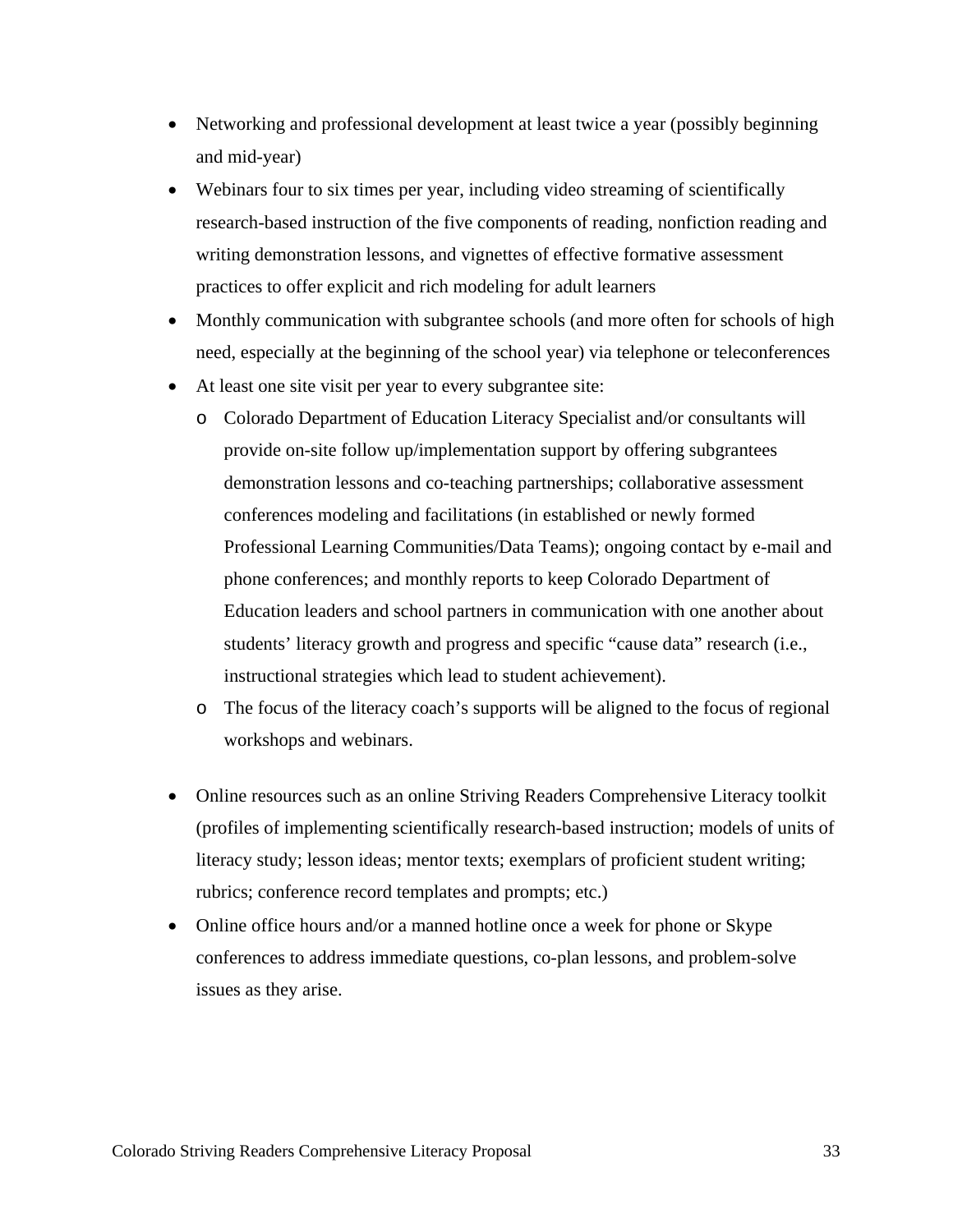#### **MEASURING PROGRESS**

 To evaluate children's literacy growth and progress in the Colorado Striving Readers Comprehensive Literacy Program, the Colorado Department of Education will employ three strategies. First, we will engage an outside evaluator with literacy and reading expertise whose role in the program will be limited solely to conducting the evaluation. The external evaluator will be asked to craft a thorough, feasible, and aligned evaluation plan for the SRCL project that measures progress and outcomes against the goals and objectives, and also considers participating student populations and specific subgrantee activities. The evaluator will submit annual performance reports as well as a comprehensive evaluation report at the end of the program that articulate the program outcomes for subgrantees as well as the state as a whole. Results will be compared to baseline data established at the outset of the program.

 Second, subgrantees will be asked to utilize data from their current assessment practices *as well as* to implement and utilize the state-determined interim assessment products once the grant project is launched. We want to support Colorado children in becoming competent readers and writers. The intention of our efforts is to cultivate "choosing readers and writers" – in other words, we want the children of our state to *choose* to read and choose to write. Thus, we will encourage and collect qualitative as well as quantitative data to evaluate children's growth as reader, writers, speakers, and listeners and their disposition to engage in literacy.

 Subgrantees will be required to develop and communicate reports of both formative and summative data twice yearly.

- For our youngest children, from birth through age five, subgrantees will utilize the Colorado Department of Education Early Childhood assessments, Colorado Preschool Project assessment, and Results Matter/Colorado Basic Literacy Act Assessment System.
- For students in kindergarten through grade five, subgrantees will utilize data from the Colorado State Assessment Program, the Colorado Growth Model, and the statedetermined interim assessment.
- For middle and high school children, through grade 12, subgrantees can utilize assessment data from CSAP, the Colorado Growth Model, the state-determined interim assessment, and also common writing rubrics and those assessments and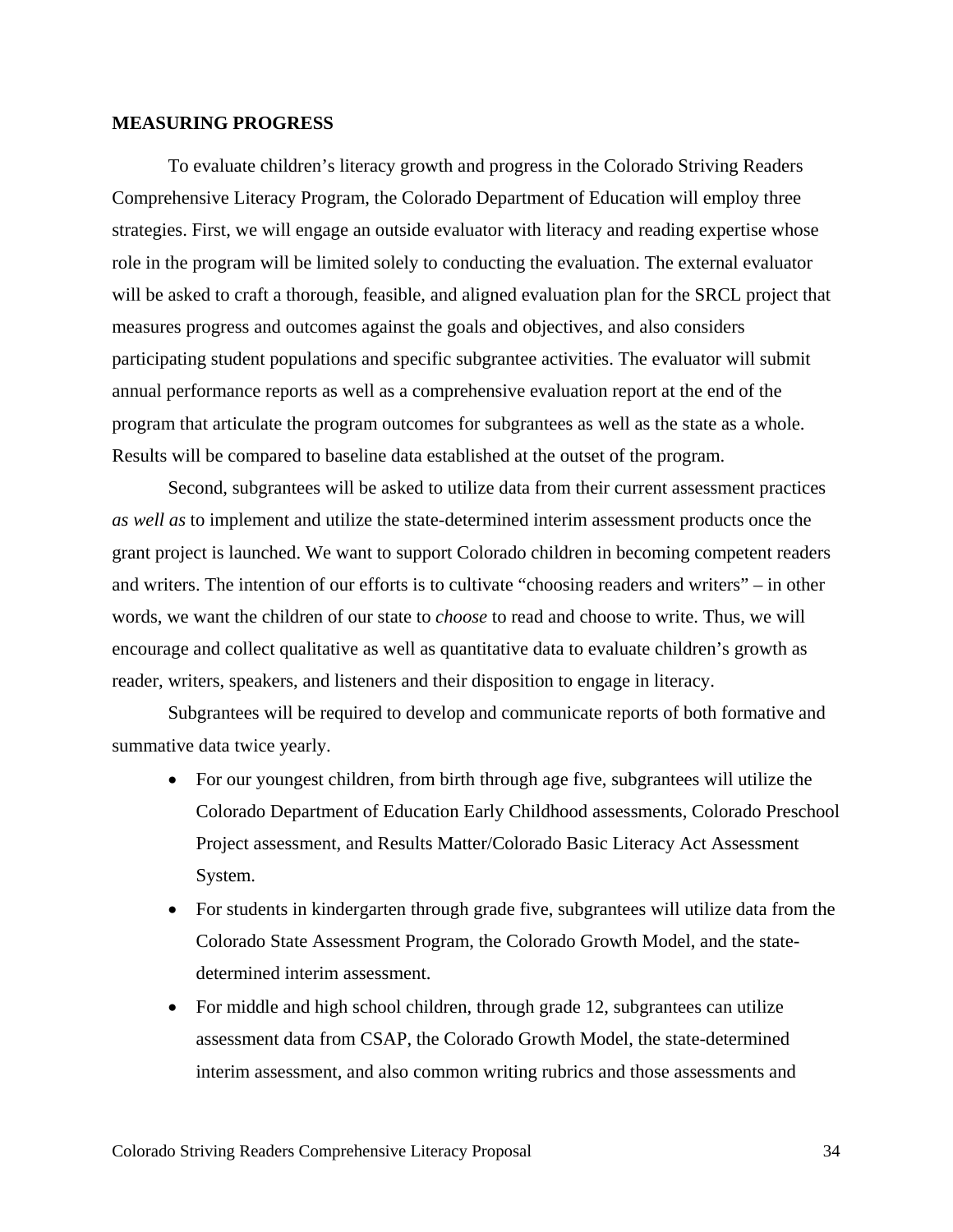student data profiles which faculties use in Professional Learning Communities and Data Teams.

Subgrantees will also be encouraged to utilize:

- Data Portfolio/Body of Evidence which reflects the diversity and depth of children's reading and writing.
- Survey data to capture voiced and observed changes in children's literacy habits (For example, are children choosing to read outside of school/the instructional program?).
- Library checkout records.

The third component to evaluate the effectiveness of the Colorado Department of Education's SRCL Program efforts and guide our work will be the creation and use of an Advisory Committee. Members, to be appointed by the Commissioner of Education, will meet two to three times a year to study and discuss SRCL Program implementation, data from the subgrantee sites, state assessment data, reports from program directors and consultants, and budget updates. Advisory Committee members will serve two-year terms, and will include representation and contributions from multiple constituents, including K-12 education, early childhood education (such as Head Start and the Early Childhood Leadership Commission), professional organizations (such as the Colorado Association of School Boards and the Colorado Education Association), institutions of higher education, community-based organizations, and libraries. Representatives from collaborative projects, including the Mile High United Way Literacy Campaign and the Colorado Legacy Foundation Integration Grant, also will be invited to participate. Finally, the Committee will include representation from the office of the Governor and General Assembly (reflecting a balance of Republicans and Democrats). An important role for the Committee will be to coordinate literacy improvement efforts and programs throughout the state and to advocate for and articulate effective ways to support children's transitions with alignment across birth through grade 12.

#### **COMMUNICATION AND DISSEMINATION**

 The Colorado SRCL Program Advisory Committee and the Colorado Department of Education staff will have responsibility for disseminating information on program outcomes. As the program evaluator and subgrantees submit information and data on project outcomes, the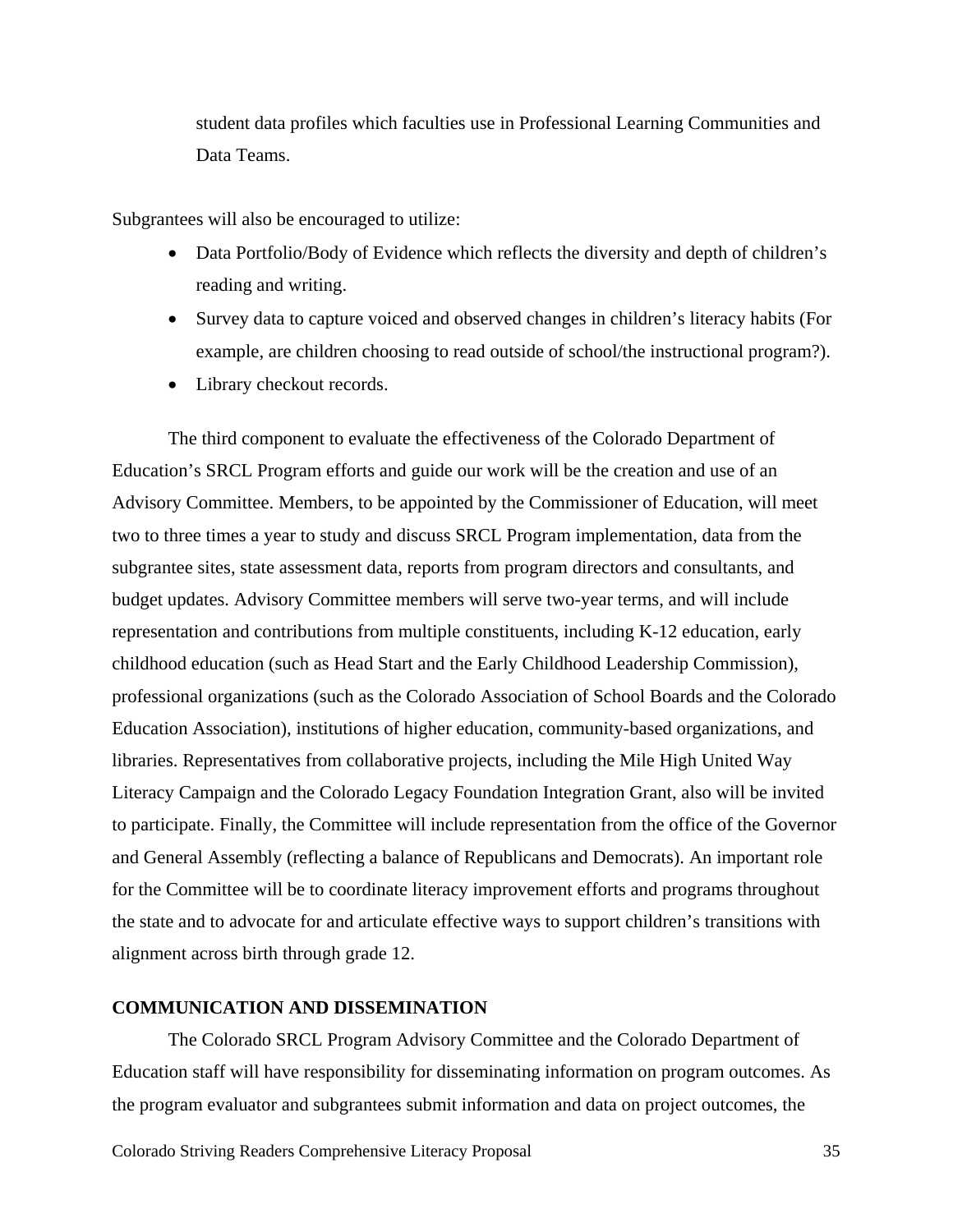Colorado Department of Education will analyze and synthesize the data into a statewide snapshot of the program's progress and activities. Data to be collected and reported will be disaggregated by student subgroups. The Colorado Department of Education and the Advisory Committee will submit the synthesized reports on program outcomes to the Commissioner of Education, State Board of Education, Governor's office, Lieutenant Governor's office, Legislature, and to the superintendents of subgrantee districts. The reports and data will also be posted on the CDE website on a portal dedicated to the Colorado SRCL Program. A subgroup of the Advisory Committee, a working group, will be responsible for examining the data and outcomes and make recommendations on processes or practices. All of the evidence will be used to inform all subgrantees of activities and strategies in the program, to inform and instruct workshop participants on effective strategies and best models and practices to achieve results, and eventually to inform all other school districts in the state of the successes and challenges of the program. The intent of this evaluation process is to foster continuous improvement to the design and implementation of program activities.

 Colorado Department of Education staff and experts in the fields of literacy, early childhood and diverse learners will review the LEA applications to ensure they contain all required components. The review process will be competitive with an evaluation employed to assess specific selection criteria. The review process will be competitive with an evaluation employed to assess specific selection criteria, as follows:

- Proposal Introduction (not scored)
- Cover Page
- Certification and Assurances Form
- District Assignment of Federal Grant Funds and Assurances Form
- Executive Summary
- Needs Assessment
- Services and Activities
- Evaluation
- Budget Narrative
- Electronic Budget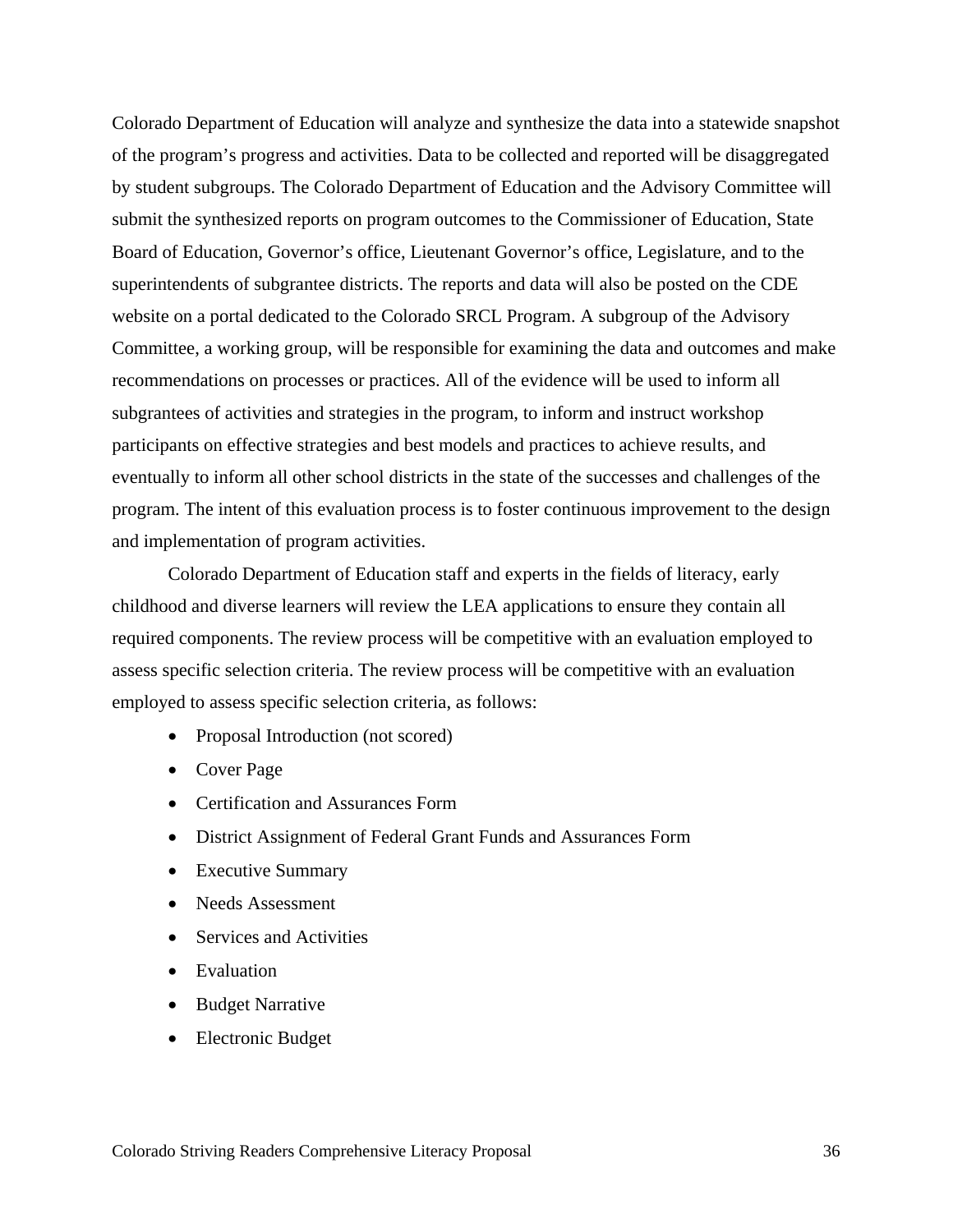Applicants must score at least 108 points out of the 156 points possible to be approved for funding. There is no guarantee that applicants will receive funding or funding at the requested level.

Priority consideration will be given to:

- Geographic distribution
- Greater percentages of disadvantaged students
- Greater percentages of limited English proficient students
- Greater percentages of Free and Reduced Lunch rate.

Also, priority will be given to Local Education Agency applicants that partner with a public or private nonprofit organization or agency serving higher percentages of disadvantaged children.

## **LEA/SUBGRANTEE REQUEST FOR PROPOSAL PROCESS**

 The RFP Selection Criteria and Evaluation Rubric require applicants to provide evidence in their application of the following essential elements (see Appendix A, RFP page 25). Applications will be scored according to the degree to which all of these elements are addressed, with the first three receiving the greatest weight.

- Clear identification of which students particularly disadvantaged students and limited English proficient students/age levels – will be selected for the program
- Description of how technology will be used to address student learning challenges
- Description of how the applicant will collect, analyze and use high-quality and timely data in an on-going way to improve instructional practices, policies, and student outcomes
- Identification of goals/objectives that are consistent with the desired outcomes and required activities of the SRCL Program
- Demonstration of capacity to successfully implement proposal
- An evidence-based rationale that the technology program, practice or strategy detailed in the application is comprehensive and high quality and will increase student engagement and achievement or increase teacher effectiveness
- Description of the research-based language and literacy interventions and/or strategies that will be implemented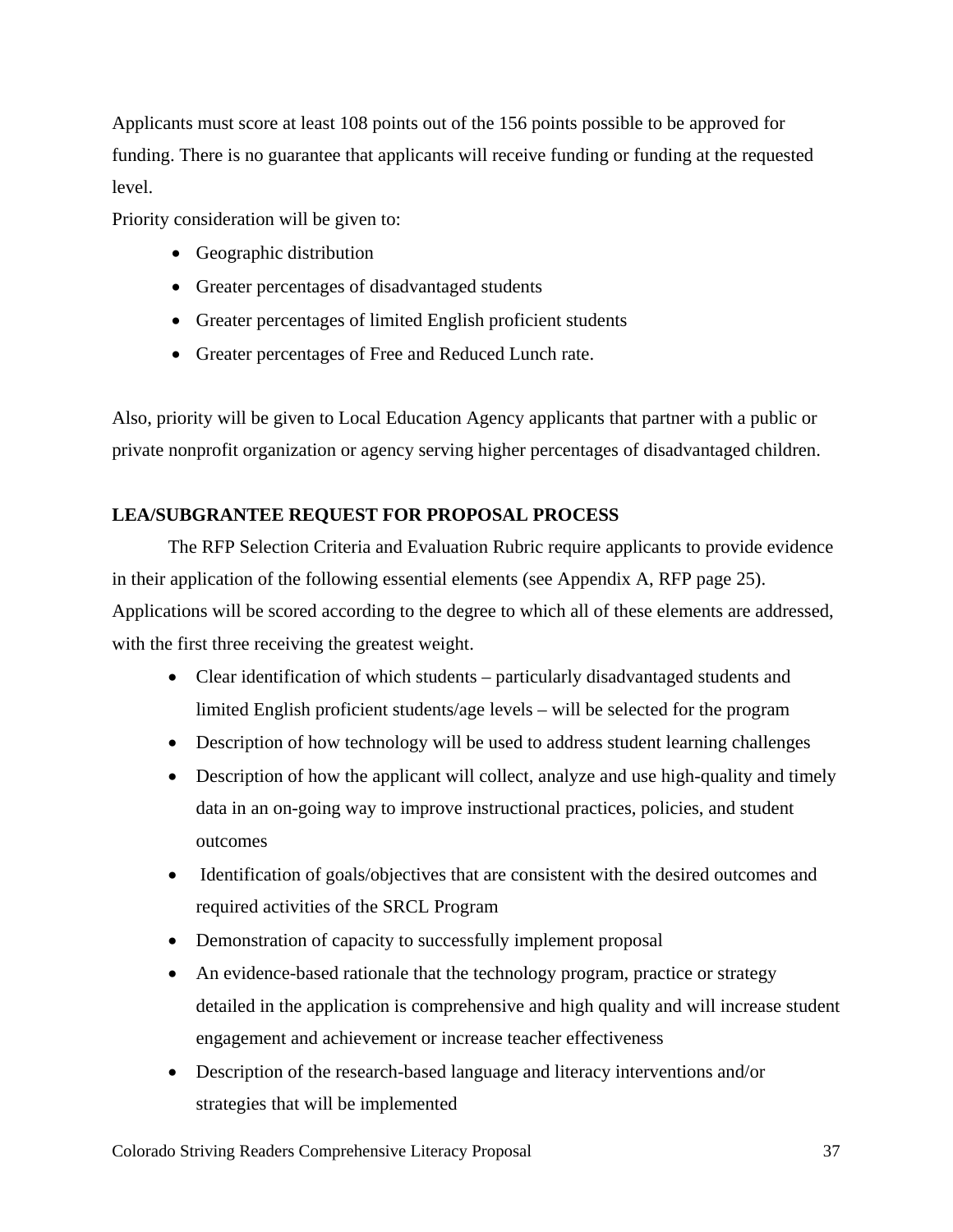- Description of the curriculum and instruction materials to be used and illustration of how they are aligned with state standards
- Clear and focused description of what methods will be used to collect information and how the strategies and activities will be evaluated for effectiveness
- Description of how the implemented program and outcomes will be monitored to provide for continuous improvement
- Description of how applicant will provide a coherent system of assessment that is aligned with state standards
- Plan for how other agencies, non-profit organizations, community-based organizations and families will be involved in activities that promote the implementation of effective literacy instruction for disadvantaged students.
- A description of how the program will integrate and/or with programs supported with other federal funds (i.e., Title I, Title II, etc.).
- That the costs of the proposed project are reasonable and the budget sufficient in relation to the objectives, design, scope and sustainability of project activities.

In reviewing the subgrantee applications, CDE reviewers will examine the research base provided to ensure it meets the needs of the population described within the application and that it is aligned with state standards. LEA applicants will be required to describe the research-based language and literacy interventions and/or strategies that will be implemented to ensure that all children and youth, including both children and youth who have mastered the material ahead of their peers and children and both struggling with the material are served appropriately. Applicants will also be required to describe the curriculum and instruction materials to be used and show how they are aligned with state standards. Applicants who fail to make the connection between these strategies and reasons for why students have not been successful will result in a grant that will not be funded.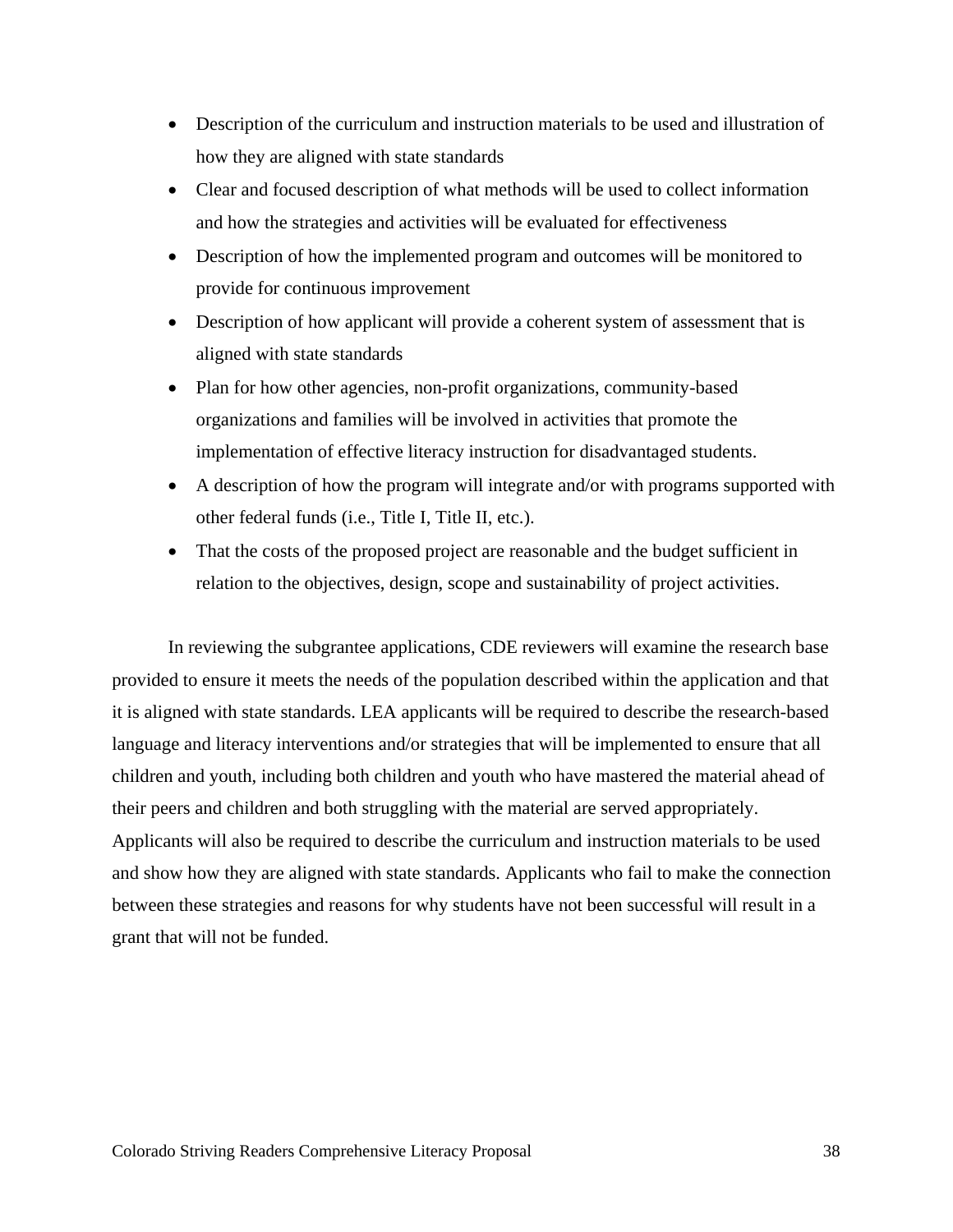## **MANAGEMENT PLAN**

The Colorado SRCL Program Management Plan is presented in Table 4 below. It includes all the tasks and activities, responsible parties, timeline, milestones/outcomes and the budget category for each task/activity.

| <b>TABLE 4</b><br><b>Striving Readers Comprehensive Literacy Management Plan</b>                                           |                                                                           |                                                                       |                                                                                                   |                                                                      |  |
|----------------------------------------------------------------------------------------------------------------------------|---------------------------------------------------------------------------|-----------------------------------------------------------------------|---------------------------------------------------------------------------------------------------|----------------------------------------------------------------------|--|
| <b>Task/Activity</b>                                                                                                       | <b>Responsibility</b>                                                     | <b>Timeline</b>                                                       | <b>Milestones/Outcomes</b>                                                                        | <b>Budget</b><br><b>Allocation</b>                                   |  |
| Create advisory<br>committee to review/<br>oversee/recommend<br>and align work of<br><b>SRCL</b> grant                     | Project<br>Coordinator                                                    | Sept 2011                                                             | First advisory committee<br>meeting in Oct 2011 with<br>clearly defined roles and<br>expectations | Operating<br>(functions)                                             |  |
| Put finishing touches<br>on RFP and<br>disseminate to all<br>districts, especially the<br>ones with at-risk<br>populations | Director,<br>Competitive<br>Grants & Awards                               | Sept-Oct<br>2011,<br>depending<br>on grant<br>notification            | <b>Complete RFP</b><br>Post FAQs on website                                                       | Operating<br>and general<br><b>FTE</b>                               |  |
| <b>Conduct RFP</b><br>application training<br>seminar (web-based)                                                          | Director,<br>Competitive<br>Grants & Awards                               | Sept-Oct<br>2011,<br>depending<br>on grant<br>notification            | Application training<br>completed                                                                 | Operating,<br>FTE and<br>current CDE<br>capacity                     |  |
| Send out Reader<br>Review request and<br>compete process for<br>peer review for RFP                                        | Director,<br>Competitive<br>Grants & Awards                               | Sept 2011                                                             | Secure expert readers to<br>review and score grant<br>submissions                                 | FTE and<br>Contracts                                                 |  |
| Complete RFP review<br>and select and notify<br>grantees                                                                   | Project<br>Coordinator and<br>Director,<br>Competitive<br>Grants & Awards | October<br>2011<br>depending<br>on federal<br>grant<br>notification   | Grantees selected and<br>notified                                                                 | Operating,<br>FTE and in-<br>kind through<br>current CDE<br>capacity |  |
| Hire/appoint SRCL<br>coordinator and SRCL<br>state literacy specialist                                                     | Project<br>Coordinator and<br>Deputy<br>Commissioner                      | Aug/Sept<br>2011,<br>depending<br>on federal<br>grant<br>notification | CDE SRCL grant staff<br>hired                                                                     | <b>FTE</b>                                                           |  |
| Work with subgrantees<br>to set growth targets<br>and goals for SRCL<br>Literacy grant                                     | Project<br>Coordinator and<br>other growth<br>experts and<br>necessary    | October<br>2011                                                       | Subgrantee growth targets<br>created by November 2011                                             | Operating<br>and FTE                                                 |  |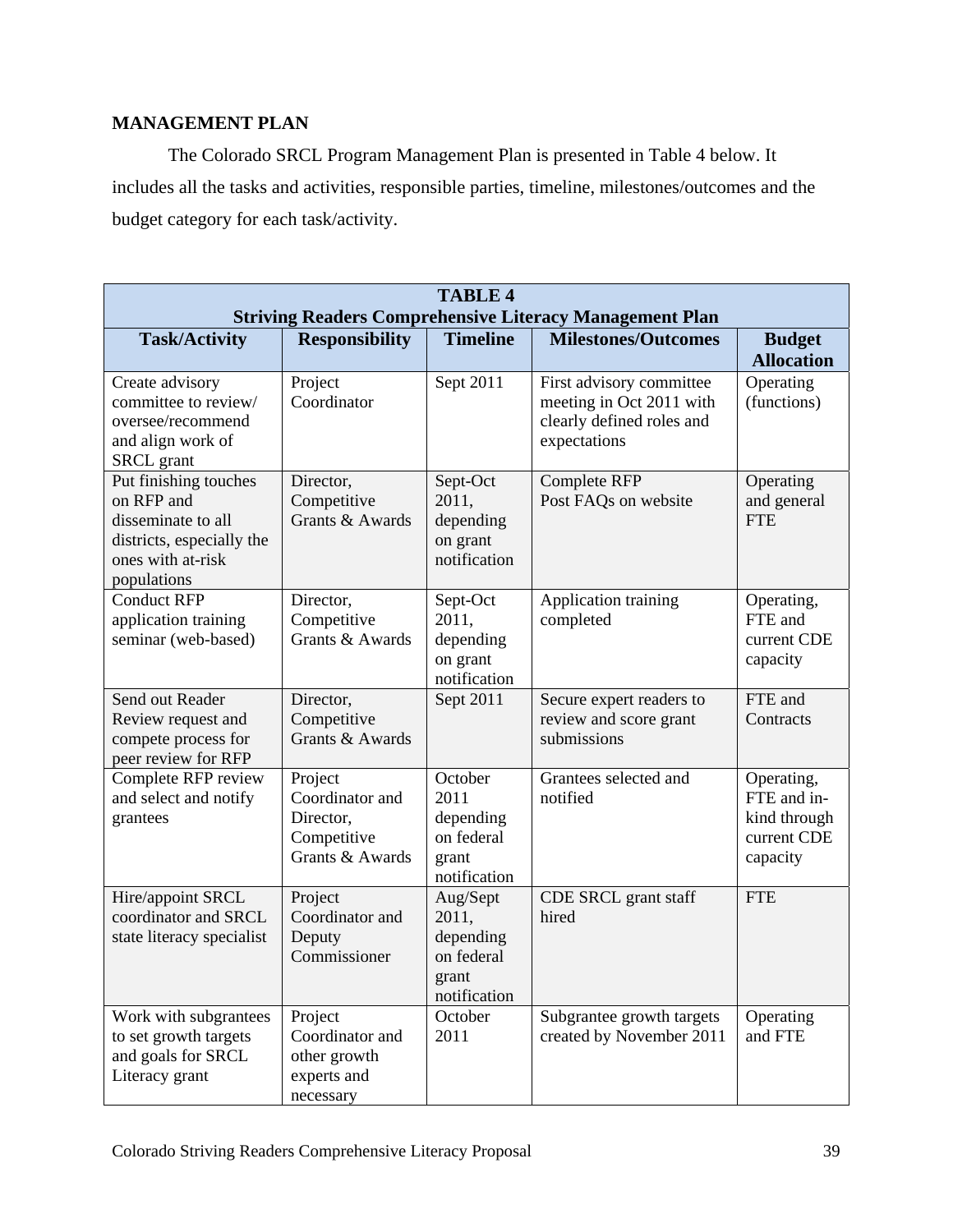| <b>TABLE 4</b><br><b>Striving Readers Comprehensive Literacy Management Plan</b>                                                        |                                                                                                                 |                                                                       |                                                                                                                                                                                              |                                                                                     |  |
|-----------------------------------------------------------------------------------------------------------------------------------------|-----------------------------------------------------------------------------------------------------------------|-----------------------------------------------------------------------|----------------------------------------------------------------------------------------------------------------------------------------------------------------------------------------------|-------------------------------------------------------------------------------------|--|
| <b>Task/Activity</b>                                                                                                                    | <b>Responsibility</b>                                                                                           | <b>Timeline</b>                                                       | <b>Milestones/Outcomes</b>                                                                                                                                                                   | <b>Budget</b><br><b>Allocation</b>                                                  |  |
| Complete work on<br>Colorado State<br>Literacy Plan with<br>partners                                                                    | Project<br>Coordinator and<br><b>State Literacy</b><br>Specialist                                               | October-<br>Sept 2011-                                                | Multiple meetings with<br>Advisory Committee and<br>other partners for<br>feedback, information and<br>work on project alignment.<br>Disseminate draft for<br>expert comments and<br>review. | Operating<br>and FTE                                                                |  |
| Design and set up<br>website for SRCL<br>grant information.<br>Design clearinghouse<br>area and web-<br>networking area for<br>grantees | <b>State Literacy</b><br>Specialist with<br><b>CDE</b><br>communications<br>office and Project<br>Coordinator   | Sept 2011-<br>Nov 2011                                                | Initially post all items<br>related to the RFP process,<br>then build out site to<br>include clearinghouse and<br>professional development<br>aspects                                        | Operating<br>and FTE, in-<br>kind through<br>capacity<br>currently at<br><b>CDE</b> |  |
| Hire CDE external<br>evaluator and develop<br><b>SRCL</b> evaluation<br>design                                                          | Project<br>Coordinator and<br>Deputy<br>Commissioner                                                            | December<br>$2011 -$<br>February<br>2012                              | Create draft evaluation<br>design and data collection<br>processes by Feb 2012                                                                                                               | Contracts                                                                           |  |
| Set calendar and topics<br>for regional workshops<br>and professional<br>development services;<br>align with other state<br>initiatives | Project<br>Coordinator and<br><b>State Literacy</b><br>Specialist with<br>Advisory<br>Committee and<br>partners | December<br>2011                                                      | Set and disseminate event<br>calendar to grantees                                                                                                                                            | Operating,<br>FTE and in-<br>kind through<br>current CDE<br>capacity                |  |
| Post all research, tools<br>and relevant SRCL<br>information and the<br>State Literacy Plan on<br>designated SRCL<br>website            | <b>State Literacy</b><br>Specialist                                                                             | October<br>$2011 -$<br>ongoing as<br>resources<br>continue to<br>grow | Initial set of research,<br>information, grant<br>calendar, etc. posted to<br>website by December 2011                                                                                       | Operating,<br>FTE and in-<br>kind through<br>current CDE<br>capacity                |  |
| Conduct needs<br>assessment of<br>subgrantees around<br>professional<br>development needs and<br>gaps in literacy<br>instruction        | Project<br>Coordinator and<br><b>State Literacy</b><br>Specialist                                               | November<br>2011                                                      | Design needs assessment<br>questionnaire and send to<br>grantees once they are<br>notified of award                                                                                          | <b>FTE</b>                                                                          |  |
| Develop and identify<br>professional<br>development activities<br>that CDE will provide<br>to districts and their<br>literacy coaches   | Project<br>Coordinator, State<br>Literacy<br>Specialist with<br>Advisory<br>Committee input                     | December<br>2011                                                      | Create a menu of<br>professional development<br>options for grantee districts<br>depending on their needs                                                                                    | FTE and<br>general<br>capacity                                                      |  |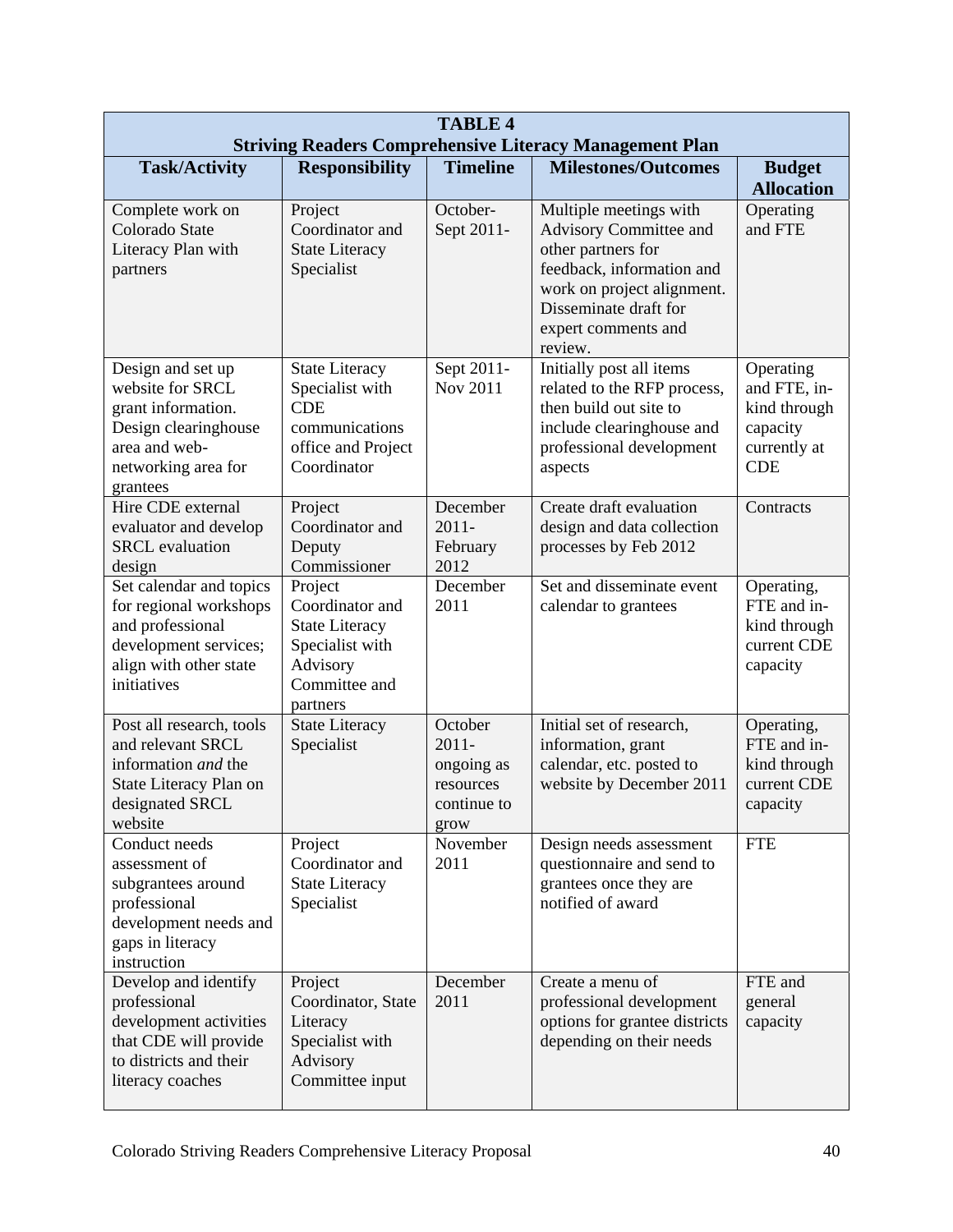| <b>TABLE 4</b>                                                                                                                                                         |                                                                                                                               |                                                                    |                                                                                                                                                |                                                                |  |
|------------------------------------------------------------------------------------------------------------------------------------------------------------------------|-------------------------------------------------------------------------------------------------------------------------------|--------------------------------------------------------------------|------------------------------------------------------------------------------------------------------------------------------------------------|----------------------------------------------------------------|--|
| <b>Striving Readers Comprehensive Literacy Management Plan</b>                                                                                                         |                                                                                                                               |                                                                    |                                                                                                                                                |                                                                |  |
| <b>Task/Activity</b>                                                                                                                                                   | <b>Responsibility</b>                                                                                                         | <b>Timeline</b>                                                    | <b>Milestones/Outcomes</b>                                                                                                                     | <b>Budget</b><br><b>Allocation</b>                             |  |
| Conduct first "face-to-<br>face" meeting of all<br>grantees to review<br>requirements,<br>expectations, and grant                                                      | Project<br>Coordinator with<br>other initiative<br>partners (to<br>ensure alignment)                                          | January<br>2012                                                    | Detailed list of supports,<br>office hours, site visits,<br>website and resources<br>available to all grantees                                 | Operating,<br>workshops/<br>conferences<br>and FTE             |  |
| support opportunities<br>Conduct webinar on<br>relevant topic needed<br>by subgrantees                                                                                 | Project<br>Coordinator, State<br>Literacy<br>Specialist                                                                       | March 2012                                                         | Webinar topic will be<br>related to the grantee needs<br>assessment results                                                                    | Operating,<br>functions and<br>workshops                       |  |
| Provide information on<br>site visits and<br>professional<br>development to literacy<br>coaches in all districts                                                       | Project<br>Coordinator, State<br>Literacy<br>Specialist with<br>specific experts<br>needed for<br>professional<br>development | February<br>2012 and<br>ongoing<br>through<br>duration of<br>grant | One-two times per year,<br>focus on the professional<br>development gaps noted in<br>the needs assessment                                      | Operating,<br>travel,<br>functions and<br><b>FTE</b>           |  |
| Conduct second<br>grantee workshop                                                                                                                                     | <b>State Literary</b><br>Specialist and/or<br>specific experts<br>needed                                                      | Approx.<br><b>July 2012</b><br>for next<br>school year<br>planning | Design agenda,<br>professional development<br>outcomes for the workshop<br>and expected outcome for<br>participants (May 2012)                 | Operating,<br>workshops/<br>conferences                        |  |
| Conduct second<br>webinar                                                                                                                                              | Project<br>Coordinator and<br><b>State Literacy</b><br>Specialist                                                             | October<br>2012                                                    | Webinar topic will be<br>related to the subgrantee<br>needs assessment results<br>and upcoming work plans<br>for Year 2 of the SRCL<br>Program | Operating,<br>workshops<br>and functions                       |  |
| Collect Year 1 data and<br>lessons learned from<br>subgrantees                                                                                                         | Project<br>Coordinator and<br>external evaluator                                                                              | August 2012                                                        | Compile Year 1 evaluation<br>report by Oct 2012                                                                                                | External<br>Consultants                                        |  |
| Disseminate Year 1<br>results and lessons<br>learned with any new<br>research or tools to<br>help subgrantees<br>improve their program                                 | Project<br>Coordinator and<br>Advisory<br>Committee                                                                           | October<br>2012                                                    | Post all information on<br>website and clearinghouse                                                                                           | FTE,<br>consultants,<br>and internal<br><b>CDE</b><br>capacity |  |
| <b>Review SRCL</b><br>Program in<br>combination with other<br>state initiatives and<br>plans; evaluate<br>alignment and make<br>mid-course corrections<br>if necessary | Project<br>Coordinator, CDE<br>leadership,<br>Advisory<br>Committee, state<br>initiative partners                             | November<br>2012                                                   | Revise State Literacy plan<br>or initiative activities as<br>necessary to continue<br>improving alignment of<br>state initiatives              | FTE,<br>Operating<br>(functions)                               |  |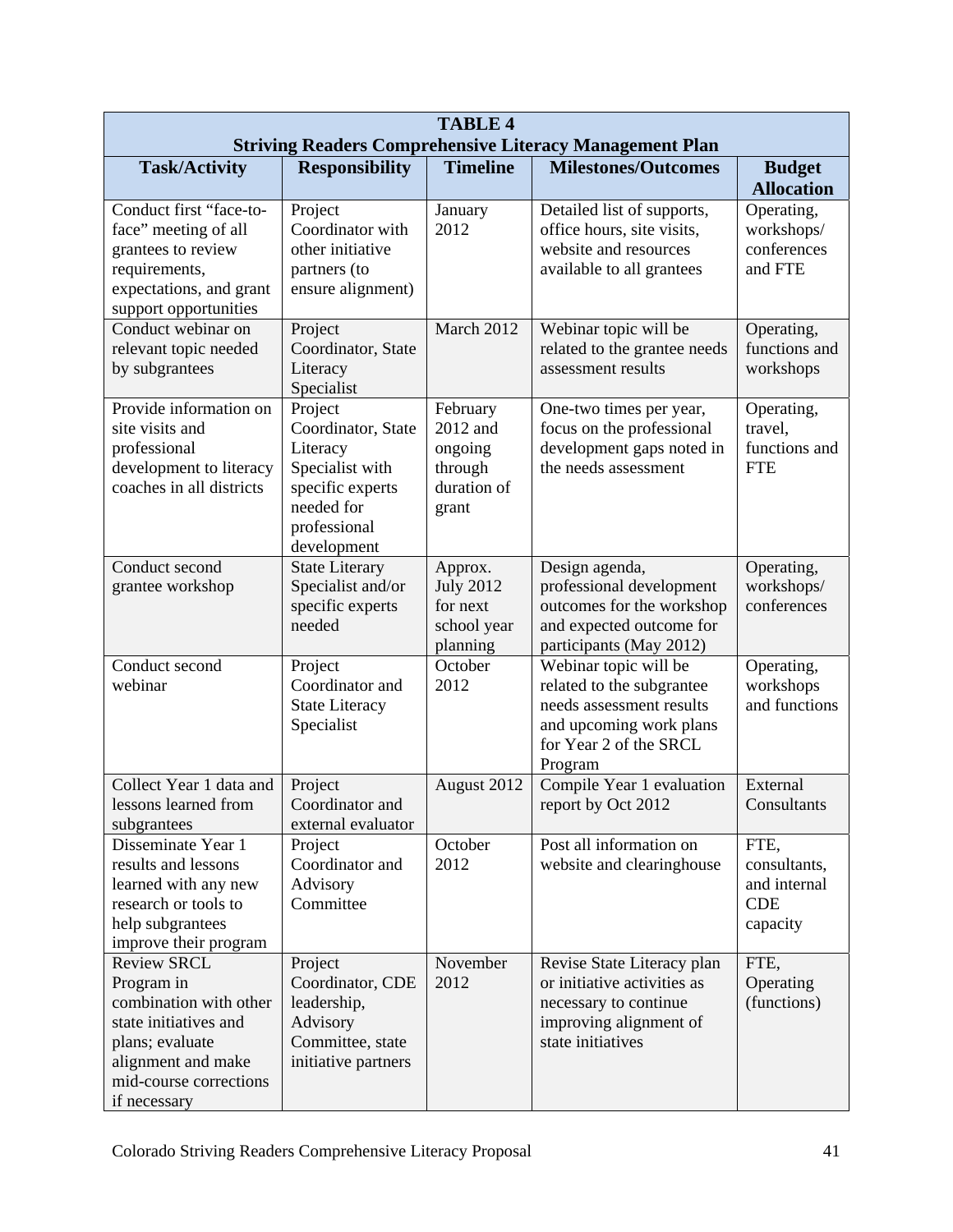| <b>TABLE 4</b><br><b>Striving Readers Comprehensive Literacy Management Plan</b>                              |                                                                                                                                     |                 |                                                                                                                                                            |                                    |  |
|---------------------------------------------------------------------------------------------------------------|-------------------------------------------------------------------------------------------------------------------------------------|-----------------|------------------------------------------------------------------------------------------------------------------------------------------------------------|------------------------------------|--|
| <b>Task/Activity</b>                                                                                          | <b>Responsibility</b>                                                                                                               | <b>Timeline</b> | <b>Milestones/Outcomes</b>                                                                                                                                 | <b>Budget</b><br><b>Allocation</b> |  |
| Continue to cycle<br>through key elements<br>of this work plan each<br>year for the remainder<br>of the grant | Project<br>Coordinator, CDE<br>leadership, State<br>Literacy<br>Specialists,<br>Advisory<br>Committee, state<br>initiative partners | Ongoing         | Continue to support<br>subgrantees, provide<br>professional development,<br>clearinghouse of<br>information and evaluation<br>information on SRCL<br>grant | All                                |  |

## **Key Personnel**

 The Colorado Striving Readers Comprehensive Literacy program will be directed by Melissa Colsman, Director of Teaching and Learning, and Laura Benson, Literacy Specialist (see resumes in Appendix B). Other Colorado Department of Education staff who will provide guidance and expertise to the project are as follows:

- Dian Prestwich, Read to Achieve
- Sharon Triolo-Moloney, Early Childhood Initiatives
- Patricia Boland, Federal Program Administration, Title 1
- Lynn Bamberry, Director, Competitive Grants and Awards
- David Lyon, Grants Fiscal Management

 As described earlier, Colorado's efforts to establish a comprehensive literacy framework for the state have involved numerous and diverse stakeholders from the start. The foundation for the Colorado Striving Readers Comprehensive Literacy Program is the State Literacy Plan, which is currently being developed by the Literacy Leadership Team. That group includes several Colorado Department of Education staff members with expertise in literacy and reading, early childhood, gifted and talented, special education, English language learners, libraries, adult education and federal programs. The "external" component of the team consists of over 30 individuals from across the state with similar areas of expertise who work as principals, teachers, instructional coaches, literacy coaches, special education educators, English-language-learner providers, librarians, and professional development coordinators. Colorado's SRCL Advisory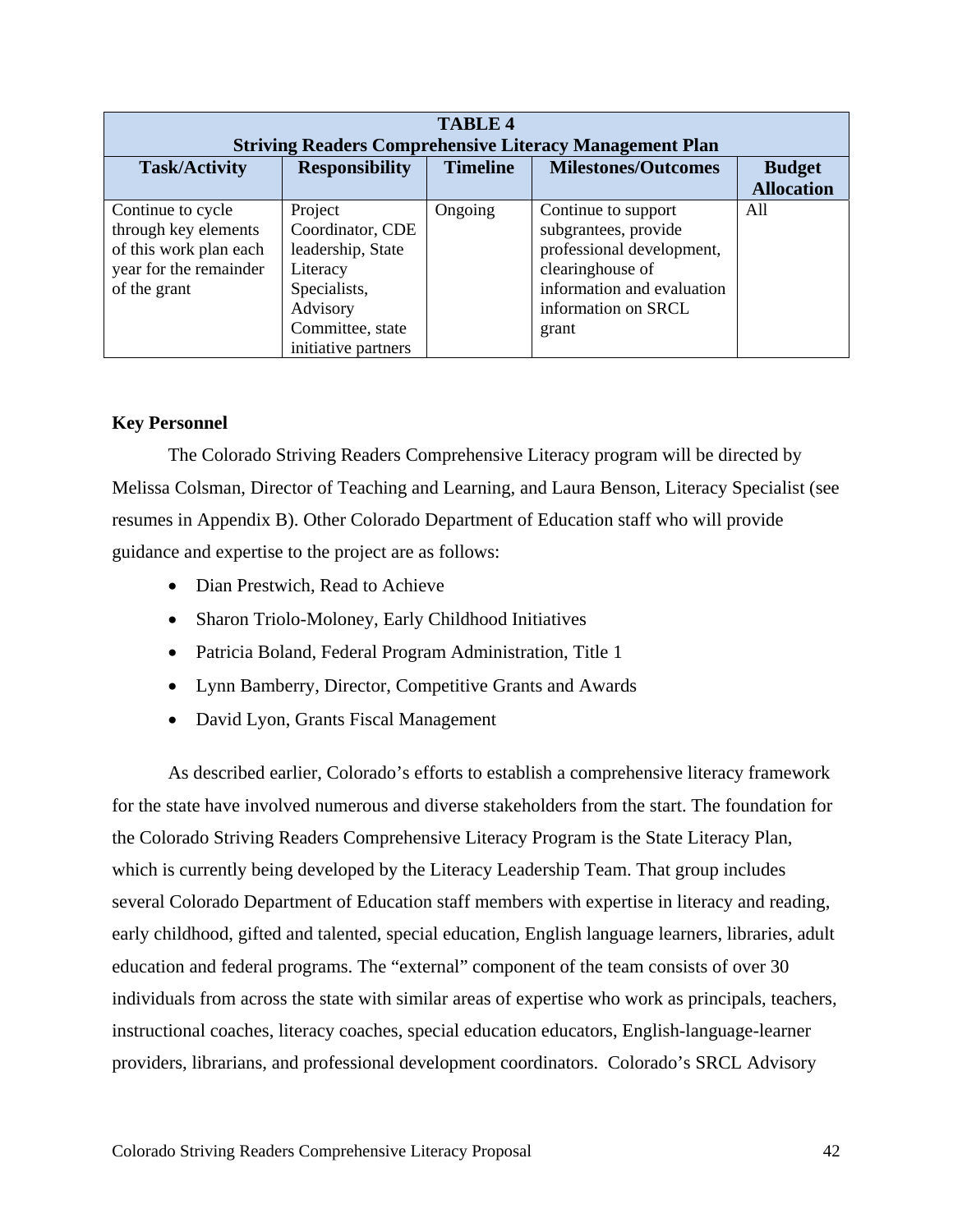Committee will be additional reviewers of the State Literacy Plan to offer feedback and approval.

#### **Colorado Department of Education Budget**

The Colorado SRCL Program proposal requests \$75 million over a five-year period, with 95 percent to be distributed to subgrantees. The remaining five percent, \$3,750,000, will support salary and benefits for 3.35 FTE (one project coordinator, two state literacy specialists, and grants management), evaluation, operating costs (rent, communications, supplies, etc.) as well as direct expenses for program functions (technical assistance networking and meetings, webinars, etc.) and travel (onsite technical assistance to subgrantees). CDE is confident this is a reasonable and functional budget to carry out the work of the program (see Budget Narrative).

#### **Subgrantee Allocations**

The Colorado Department of Education anticipates that individual Local Education Agency applications will be designed to serve all age levels, or only one age level, or perhaps two age levels within each district. The Colorado Department of Education application review team will ensure that the required allocations will be achieved among all subgrantees awarded funds, as follows:

- At least 15 percent serving children from birth through age five.
- At least 40% serving students in kindergarten through grade five.
- At least 40 percent to serve students in middle and high school, through grade 12, including an equitable distribution of funds between middle and high schools.

#### **INTEGRATION AND SUSTAINABILITY**

As part of the technical assistance component, Colorado Department of Education consultants will provide leadership to subgrantees in linking their projects with relevant organizations and agencies to encourage collaboration and mutual support and the potential for integrating funds with other local, state and federal efforts, including Response to Intervention and Title 1, as well as other collaborative efforts in the state (i.e., the Mile High United Way Literacy Campaign and the Governor's literacy action plan).

 Local Education Agency applicants are required to have and describe for the Evaluation Rubric a sustainability plan that shows how their efforts to improve literacy achievement will